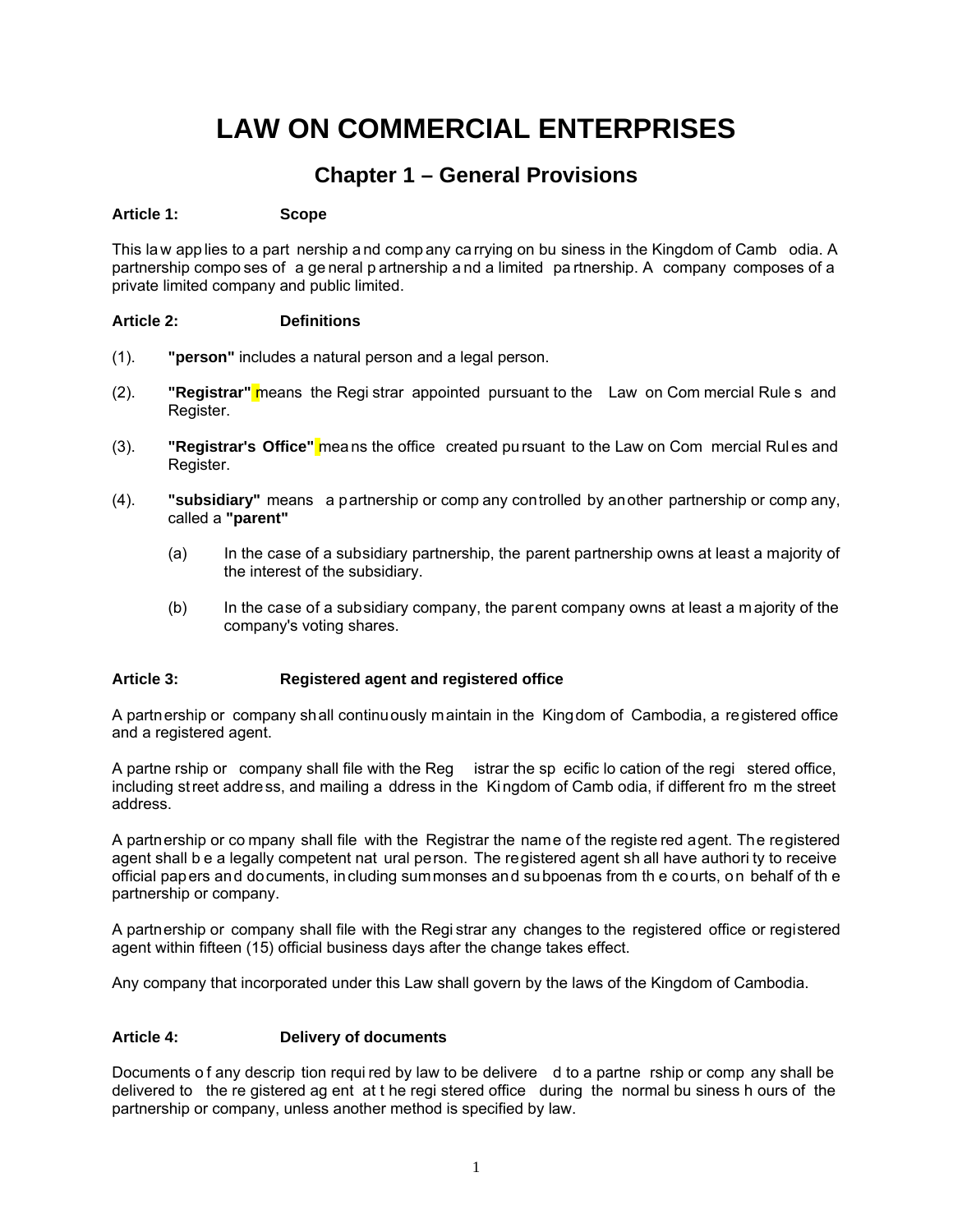Alternatively, the documents may be delivered to a partner in the case of a general partnership, a general partner in the case of a limited partnership, or a director in the case of a company.

If delivery cannot be mad e by the methods above, the documents may be delivered to the Registrar who shall mail them to the last known address of the partnership or company as shown on the Registrar's records. Delivery to the Registrar shall be considered delivery to the partnership or company

#### **Article 5: Use of Khmer name**

A partne rship or company shall display its name i n the Khm er langu age. T he Khme r n ame shall b e placed above and shall be larger than the name in another language. The translation of company's name from one language to another language shall be prohibited. The Khmer name shall sound phonetically the same as the name in the other language.

A partnership or com pany shall di splay the Khmer n ame on all seals, signs letterhead, and forms an d documents used for public purpose, and on all public advertisements displayed on land, on water or in the air within the Kingdom of Cambodia.

A partnership or co mpany may use an d be de signated by a na me in anoth er language outside of the Kingdom of Cambodia.

## **Article 6: Non-payment of fees, fines, interest and penalties**

A partnership or company that ha s failed to p ay any fee, fine, in terest or penalty which is owed to th e Ministry of Commerce shall be barred from filing any lawsuit or asserting any defense in any civil lawsuit against it until all such fees, fines, interest and penalties have been paid in full.

This sectio n doe s not bar a partne rship or co mpany from filing or defen ding a lawsuit to determin e whether the fee, fine, interest or penalty is owed.

If a party alleges that a p artnership or company owes a fee, fine, intere st or penalty to the Minist ry of Commerce, the pa rtnership or company may submit a receipt to the court. T he court shall accept the receipt as proof of payment until proven otherwise.

#### **Article 7: Annual declaration**

Each partnership or company shall file an annual declaration with the Mi nistry of Commerce concerning the status of the partnership or company.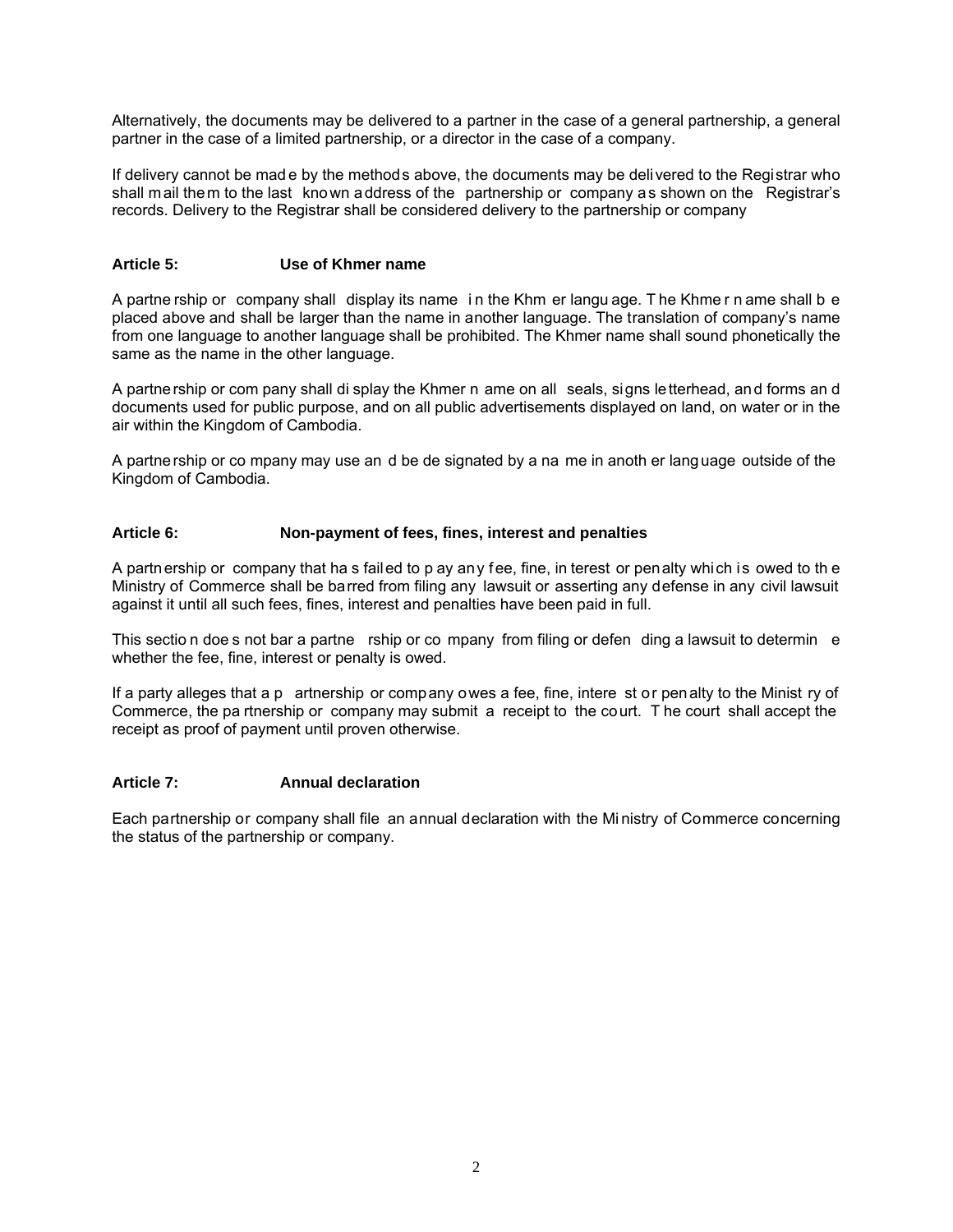## **Chapter 2 – General Partnerships**

## **Part 1. General Provisions**

## **A. The Establishment of a General Partnership**

## **Article 8: Nature of partnership**

A general partnership is a contract between two or more persons to combine their property, knowledge or activities to carry on business in common with a view to profit.

## **Article 9: Form of contract**

The contract of general partnership may be verbal o r in writing. If the gene ral partnership contract is in writing, all partners shall sign it.

## **Article 10: Rules of determining existence of partnership**

When the co ntract is ambiguous the court shall co nsider the fol lowing rules to determine whether the parties had a common intention to form a general partnership:

- (a) The fact that two or m ore persons jointly own property, whether t he persons share i n the profits made by the property or not, whether a general partnership does by itself create a partnership by the property or not.
- (b) The fact that two or more persons share the gross receipts from commercial activity, whether or not the persons have joint or common rights in any property that generates the receipts, whether a ge neral partnership d oes by itself create a partnership by joi nt or commo n ri ghts in a ny property.

#### **Article 11: Date of creation**

When a general partnership is form ed, the pa rties are bound to the contract at the time the contract is made, unless the contract states otherwise.

#### **Article 12: Legal personality**

A gene ral partnership h as a l egal pe rsonality sep arate f rom t hat of ea ch of its pa rtners. A ge neral partnership shall acquire l egal personality when it re gisters in a ccordance with the Law o n Commercial Rules and Register, and shall have the following rights.

- (a) to own movable and immovable property in its own name;
- (b) to carry on business in its own name;
- (c) to contract in its own name; and
- (d) to sue and be sued in its own name.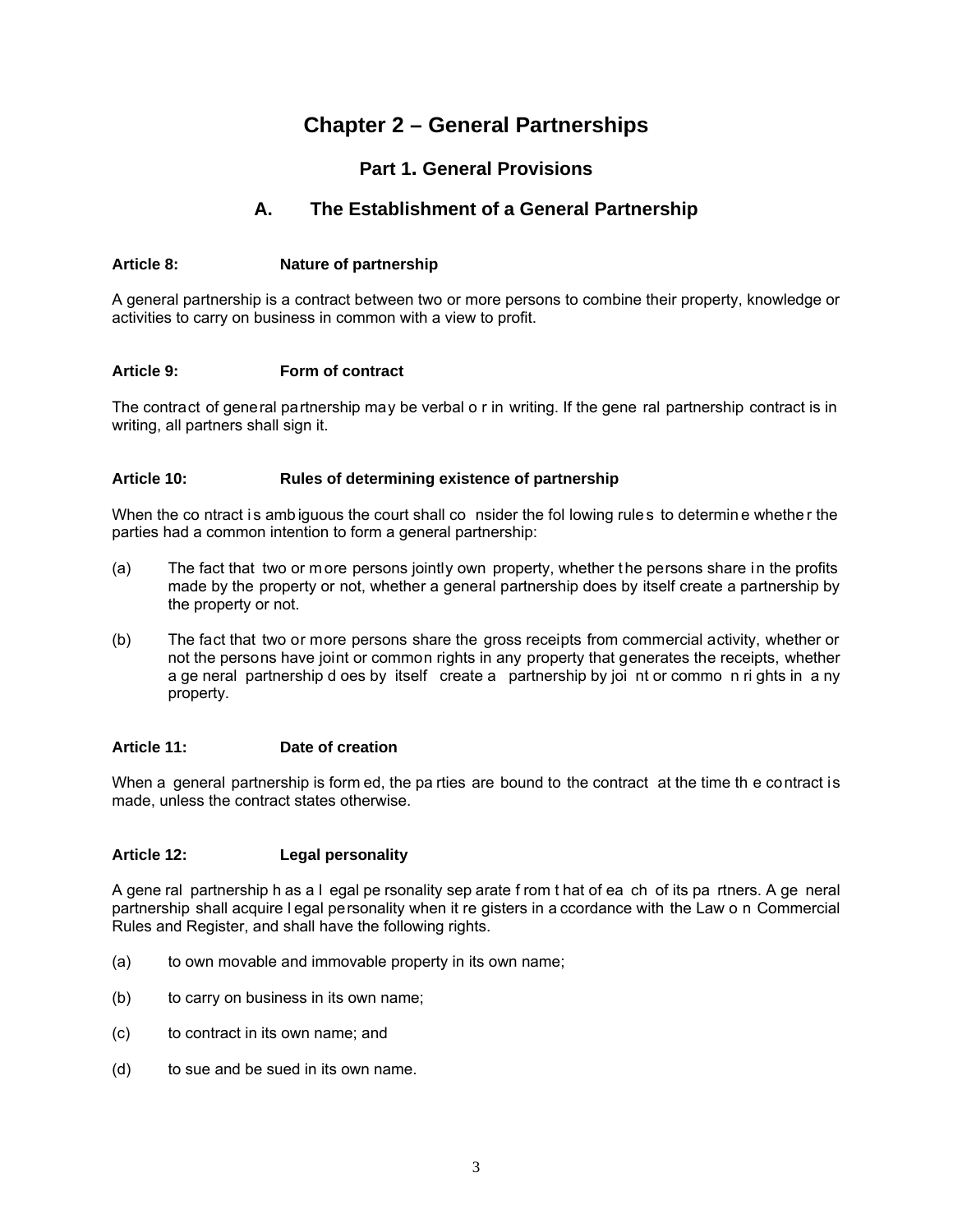## **Article 13: Nationality**

A general partnership that has acquired legal personality shall be deemed to be of Khmer nationality only if:

- (a) The general partnership has a place of business and a registered office located in the Kingdom of Cambodia; and
- (b) More than 51% of the record ownership interest in such general partnership is held by natural or legal persons of Khmer nationality.

## **Article 14: Name of partnership**

The name of a general partnership shall include the name of one or more of the partners, and the words "General Partnership" shall be place d at the end or below the nam e. A general partnership shall use its name when carrying on business.

## **Article 15: Liability for registration, filing and publication**

Each partner is individ ually respon sible for complying with th e re gistration, filing and publi cation requirements for the general partnership.

## **B. Relations of Partners to One Another**

#### **Article 16: Nature of partner's contribution**

Each partner may:

- (a) Contributions to the general partn ership in ca sh, in kind, in pa st servi ces act ually rend ered or future services.
- (b) Contribution in se ryices consists of the general partner's kno wledge or activities, but shall not consist of the exercise of influence obtained from public officials.

#### **Article 17: Partner's debt for contribution**

Each partner is a debtor to the general partnership for everything he promises to contribute to it.

#### **Article 18: Contribution of property**

When a pa rtner undertakes to contri bute property, the partner shall transfer the right s of owne rship or enjoyment and shall place the property at the disposal of the general partnership.

#### **Article 19: Monetary contribution**

When a general partner undertakes to contribute a sum of money and fails to do so, the general partner is liable for i nterest from t he day hi s contribution should have been m ade, subje ct to any addition al damages which may be claimed from him.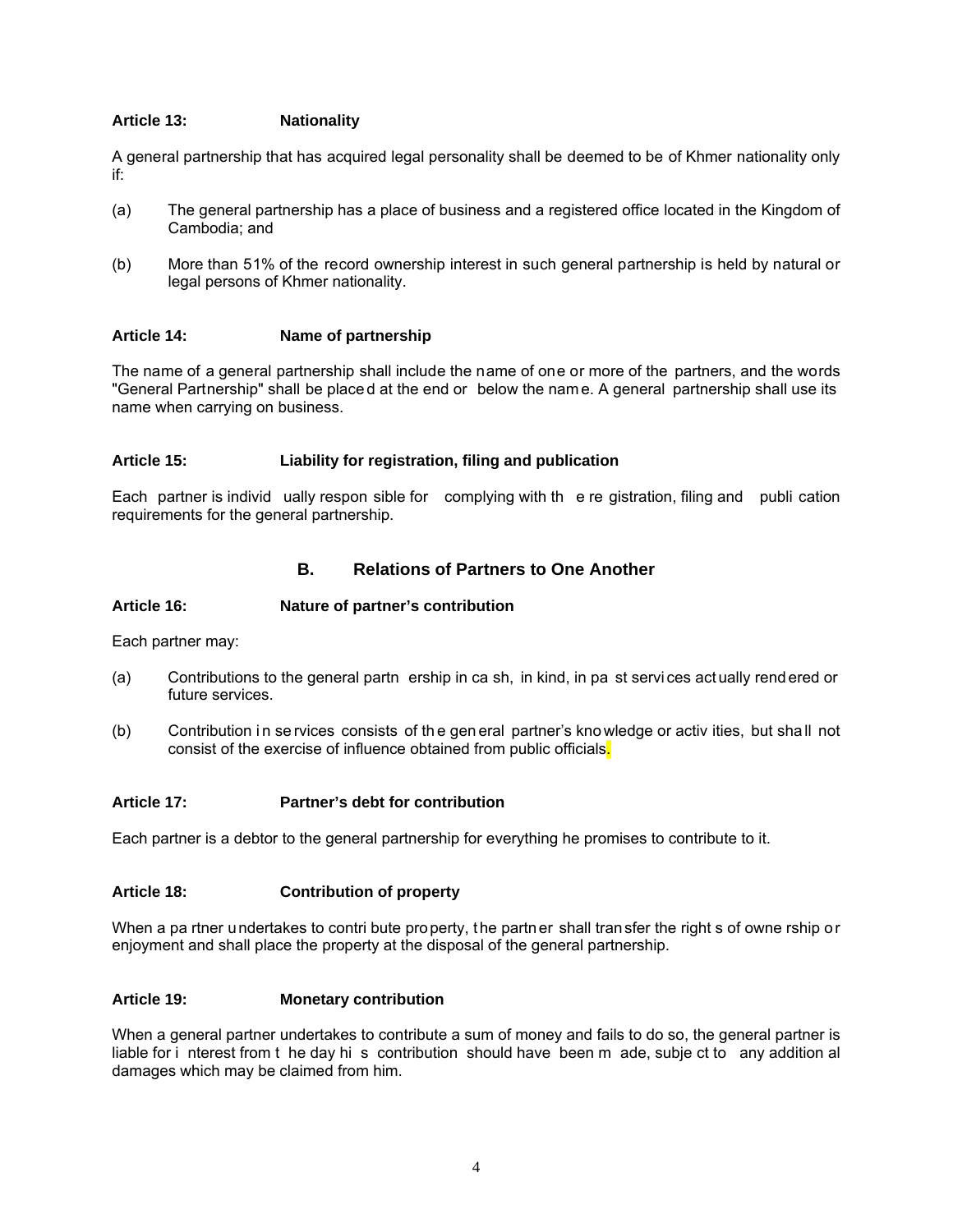## **Article 20: Contribution of knowledge or activities**

When a ge neral partner undertakes to contribute knowledge or activities, the gene ral partner owes the obligation continuously as long as he remains a general partner.

The written general partnership contract, the books a nd records of the general partnership shall indicate whether a general partner's contribution consists of knowledge, services or activities.

## **Article 21: Capital of the partnership**

The capital of the general partnership shall include the contributions in cash and in kind. The contributions in kind shall be valued and all general partners shall agree to this valuation.

The comp utation of the gene ral p artnership's ca pital sh all n ot inclu de contributio ns of kno wledge, services or activities.

#### **Article 22: Currency of capital**

The capital of a general partnership shall be calculated in the national currency.

#### **Article 23: Participation in profits and losses**

Each general partner shares in the profits and losses of the general partnership.

A contract provision that excludes a general partner from sharing in the profits is not effective.

A contract provision th at exempts a g eneral pa rtner from th e o bligation to share in the l osses is no t effective against third parties.

#### **Article 24: Allocation of partner's interest**

The proportion of the interest of ea ch general partner in the a ssets, profits and losses is e qual unless otherwise provided in the contract.

If the contract establishes a general partner's interest by referring only to the assets, profits or losses, the proportion established in that case is presumed to apply to all three cases.

## **Article 25: Partner accountable to partnership**

Each g eneral partne r shall accou nt to the gen eral partnership f or all b enefits and profits the gen eral partner de rives witho ut the unani mous co nsent of the other g eneral partn ers from an y transa ction connected wi th the bu siness of the ge neral partnership or fro m the use of p artnership p roperty. The general partners may not waive this obligation.

#### **Article 26: Partner's entitlement to wages**

No general partner is entitled to wages for employment in the general partnership business.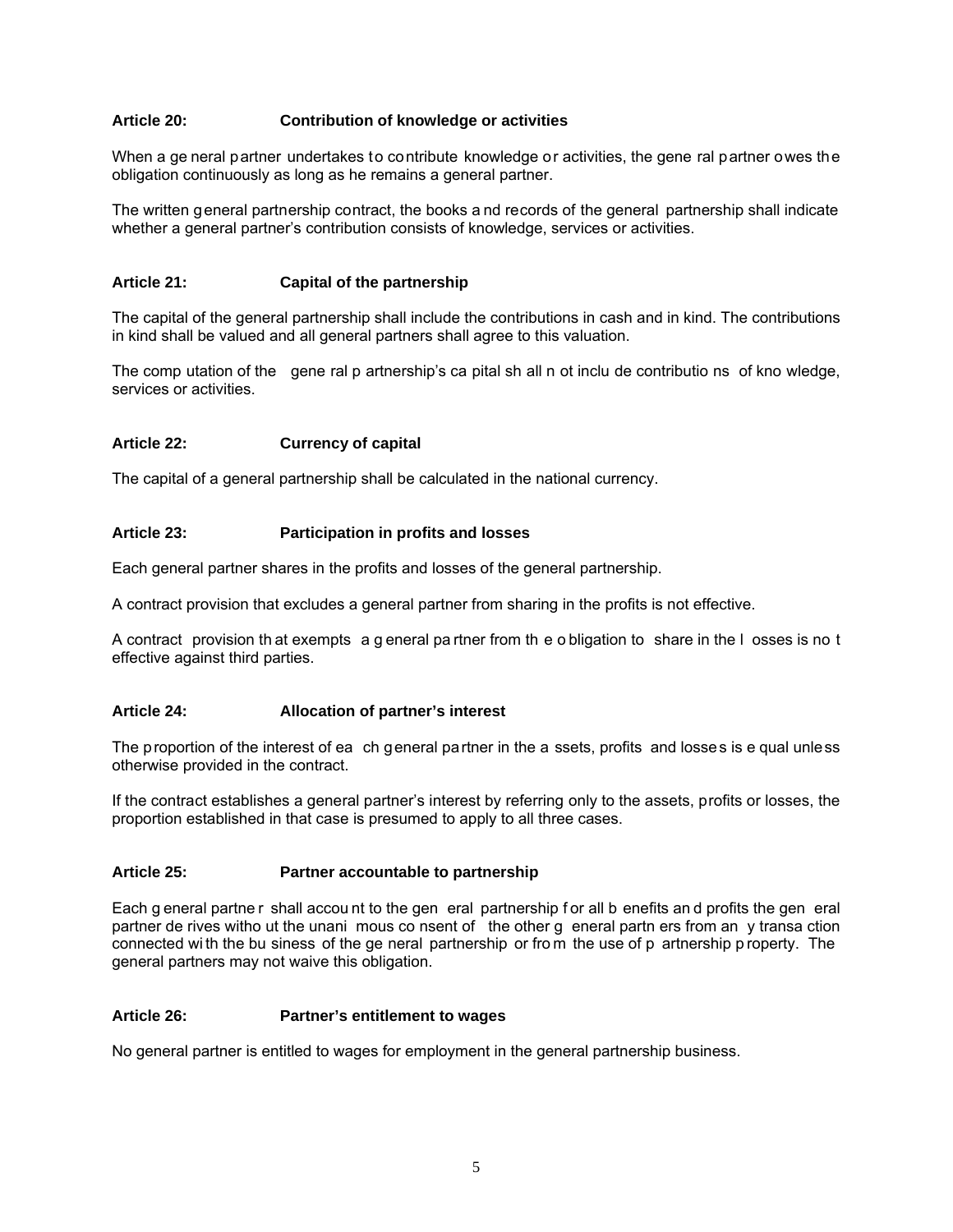## **Article 27: Liability for damage**

A general partner is liable to the general partnership for damages caused the general partner's fault.

## **Article 28: Disbursement on behalf of the partnership**

A gene ral partner, acting in goo d faith, ha s the right to re cover the am ount of the disbu rsements he makes on behalf of the ge neral partnership and to indemnification for contra ctual obligations he m akes and losses he suffers in acting for the general partnership.

## **Article 29: Receipt of amount by a partner**

This article applies where

- (a) a general partner, on his own behalf, and the general partnership are both creditors of the same debtor;
- (b) both debts are payable; and
- (c) the debtor pays the general partner, but not the general partnership. In this case, the amount the general partner receives shall be allo cated proportionately to the person al claim and the ge neral partnership's claim.

## **Article 30: Partner and partnership's property**

Each general partner may use the property of the ge neral partnership, provided he uses it in the interest of the general partnership.

Each general partner may use the p roperty of the gener al partnership for his personal use provided that he obtains the unanimous consent of the other general partners.

Each general partner shall use the property of the general partnership in such a way as not to prevent the other general partners from using it, as they are entitled.

#### **Article 31: New partner**

No natural or legal pe rson may beco me a gen eral partner without the unanim ous consent of all gene ral partners.

A general pa rtner may assign hi s right to receive m oneys to whi ch he i s entitled without the con sent of other g eneral partne rs. Th is assig nment does n ot make the recipient a gene ral partn er in the gene ral partnership.

#### **Article 32: Transferability of partner's interest**

A general pa rtner may tra nsfer his interest in the ge neral partnership with the unanim ous consent of all general partners.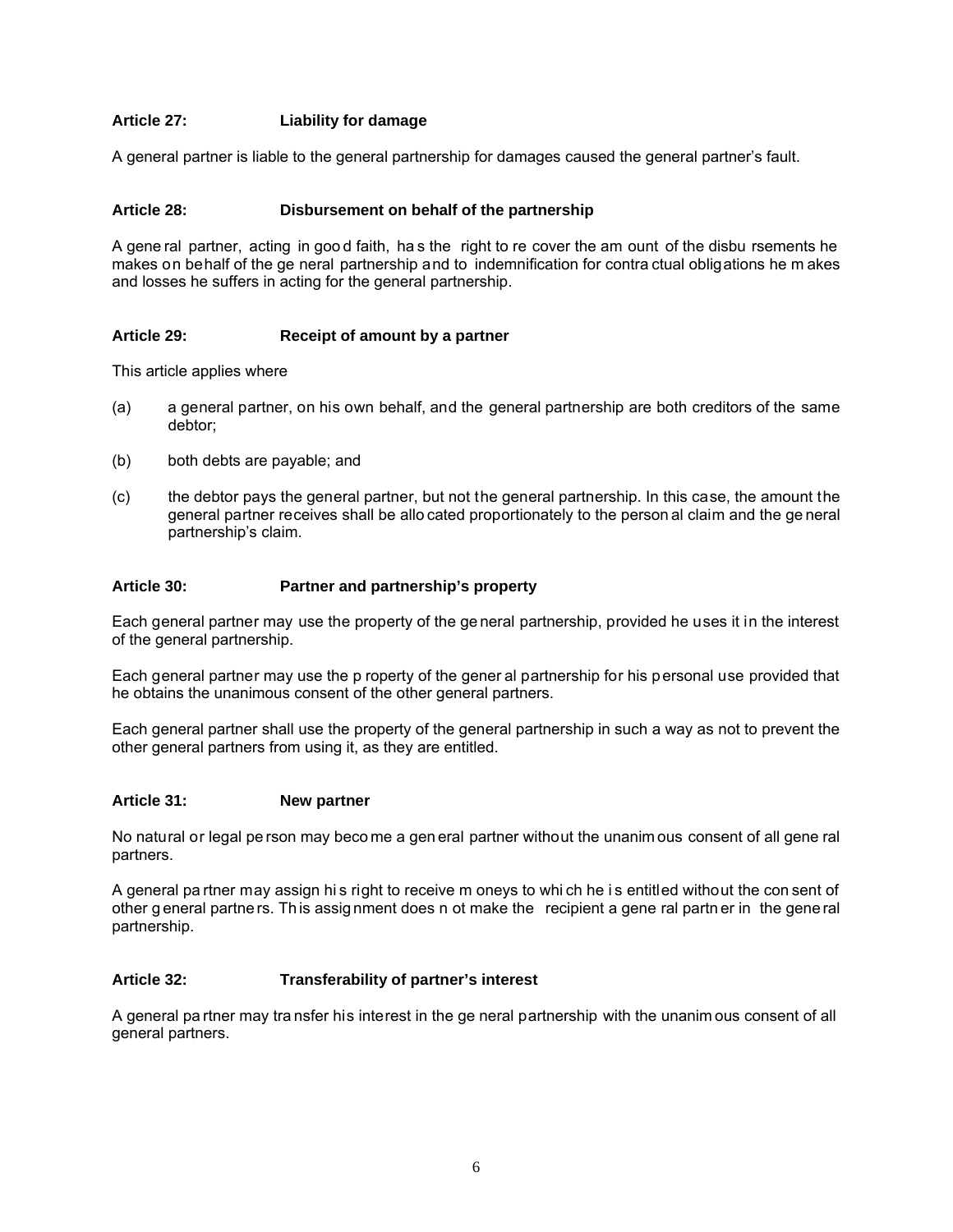## **Article 33: Partner's interest as guarantee**

The sha re of a gen eral partner in the assets or p rofits of the g eneral partnership may b e used as a guarantee of personal o bligations of that gene ral partner. Such a gua rantee shall b e gi ven with the unanimous consent of the general partners.

Any agreement to the contrary is not effective.

## **Article 34: Management of partnership – general**

The general partners may decide their respective powers in the management of the affairs of the general partnership.

#### **Article 35: Appointment of manager**

The general partners may appoint one or more fellow general partners or a person who is not a general partner to manage the affairs of the general partnership.

The manager may perfo rm any act withi n his p owers, provided he does not a ct fraudulently. The a ct of the manager binds the general partnership.

A manager shall be removed by a vote of a majority of the general partners unless otherwise provided in the general partnership contract.

#### **Article 36: More than one manager**

When several persons are appointed as managers, each manager may a ct separately unless otherwise provided in the general partnership contract.

#### **Article 37: Partner's power to manage**

The g eneral partners a re deemed to have conferre d the po wer to manage the affairs of the general partnership.

Any act pe rformed by a p artner in respect of the common activities of the ge neral partnership binds the other general partners.

## **Article 38: Decision making process of the partners**

Every gene ral pa rtner ha s the right to pa rticipate in ge neral partnership decisions, an d may not b e prevented from exercising that right by the general partnership contract.

Unless otherwise provid ed in the gen eral pa rtnership co ntract, deci sions are taken by the vote of a majority of the gen eral p artners, r egardless of the value of their interest in the gen eral partne rship. However, decisions to amend the general partnership contract are taken by a unanimous vote.

#### **Article 39: Right to information**

Each partner has the right to obtain information about the affairs of the general partnership and to consult its books and records even if he is excluded from management.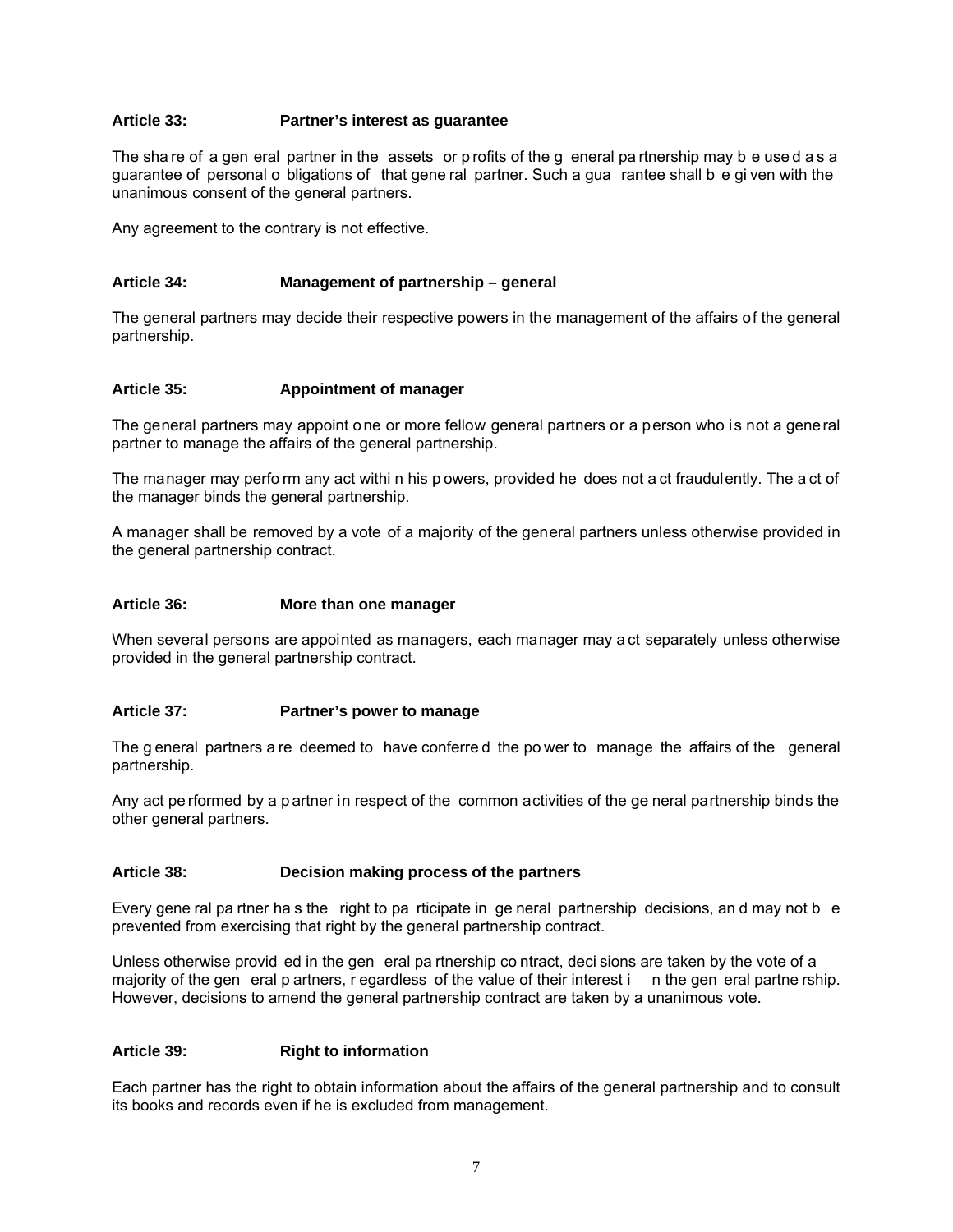In exerci sing this right, the partn er shall not unreasona bly impede the operations of the general partnership or prevent the other general partners from exercising the same right.

## **C. Relation of General Partnership with Third Parties**

## **Article 40: Partner as agent**

Each general partner is an agent of the general partnership in respect of third parties acting in good faith and each general partner binds the general partnership for every act performed in its name in the ordinary course of its business. Any agreement to the contrary is not effective.

## **Article 41: Partnership bound by contracts of partner**

An obligation contracted by a gen eral partner in his own name binds the g eneral partnership when th e obligation is within the scope of the business of th e gen eral partnership or when its subject matter i s property used by the general partnership.

## **Article 42: Partner's liability**

All general partners are jointly and severally liable for the obligations of the general partnership.

A third pa rty shall see k enforcem ent of obligations against the gene ral partne rship and ge neral partnership assets prior to seeking enforcement against the general partners.

## **Article 43: New partner's liability**

A person admitted as a general partner into an existing general partnership shall be liable for all liabilities the general partnership incurred before his admission as if he ha d been a pa rtner when such liabilities were incurred. However, all liabilities incurred prior to his admission as a general partner can be satisfied only out of the g eneral partnership property and n ot out of his pe rsonal property unless h e a grees otherwise in writing.

## **Article 44: Knowledge of partnership**

Notice given to any general pa rtner con cerning g eneral pa rtnership affairs or the kno wledge of any general partner shall be considered notice to or knowledge of the general partnership except in the case of a fraud committed on the general partnership with the participation of that general partner.

## **Article 45: Misrepresentation**

A person who directly o r indirectly causes another person to b elieve that he is a partner, although he is not, may be held liable as a general partner to third parties acting in good faith.

In case of fraud a s menti oned a bove, the gene ral partnership is not liable t o third pa rties unless the general p artnership gives rea sons to believe that the pe rson is a g eneral partn er a nd the gen eral partnership fails to take measures to prevent third parties from being mistaken.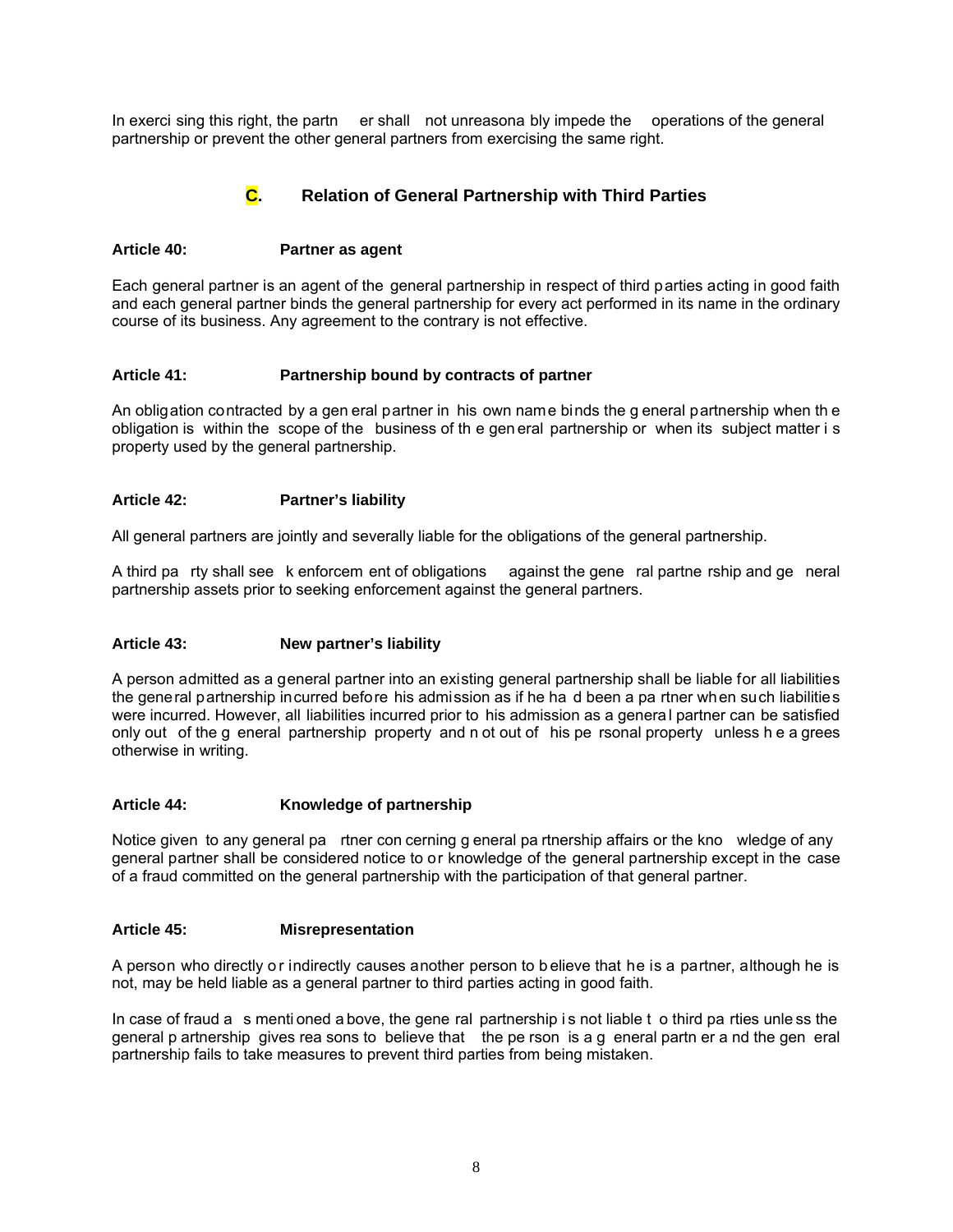## **Article 46: Silent partner**

A general partner who has not been declared is called a silent partner and is liable to third parties for the same obligations as declared general partners.

## **Article 47: Distribution of security**

A general partne rship m ay not make a distributio n of securiti es to the p ublic o r issu e negotiabl e instruments.

Any contra ct entere d into and any issuan ce of se curities or in struments ma de in cont ravention of this article are void.

The general partnership shall compensate a third party acting in good faith for damages resulting from the void contract, securities or instruments.

## **D. When a Person Ceases to be a General Partner**

## **Article 48: When a person ceases to be a partner**

A person ceases to be a general partner of a general partnership when the person:

transfers his interest,

- dies,

- is placed under protective supervision bankrupt
- exercises his right to withdraw,
- is expelled from the general partnership,
- a judgment authorizes his withdrawal or orders the seizure of his interest.

#### **Article 49: Effect on partnership**

Unless the general partnership contract provides otherwise, the fact that a person ceases to be a general partner does automatically cause the dissolution of the general partnership.

The general partnership may continue by unanimous consent of all of general partners and by complying with filing and registration requirements to reflect the changes in the general partnership.

Where there is a written contract of ge neral partnership, the contract shall be amended in accordance with the changes.

#### **Article 50: Right of a person who ceases to be a partner**

A person who ceases to be a general partner of the general partnership, otherwise than by the transfer or seizure of hi s interest, may obtain the value of hi s interest upon ceasing to be a g eneral partner. The other general partners are bound to pay the person the amount of the value as soon as it is established, with interest from the day on which he ceases to be a general partner.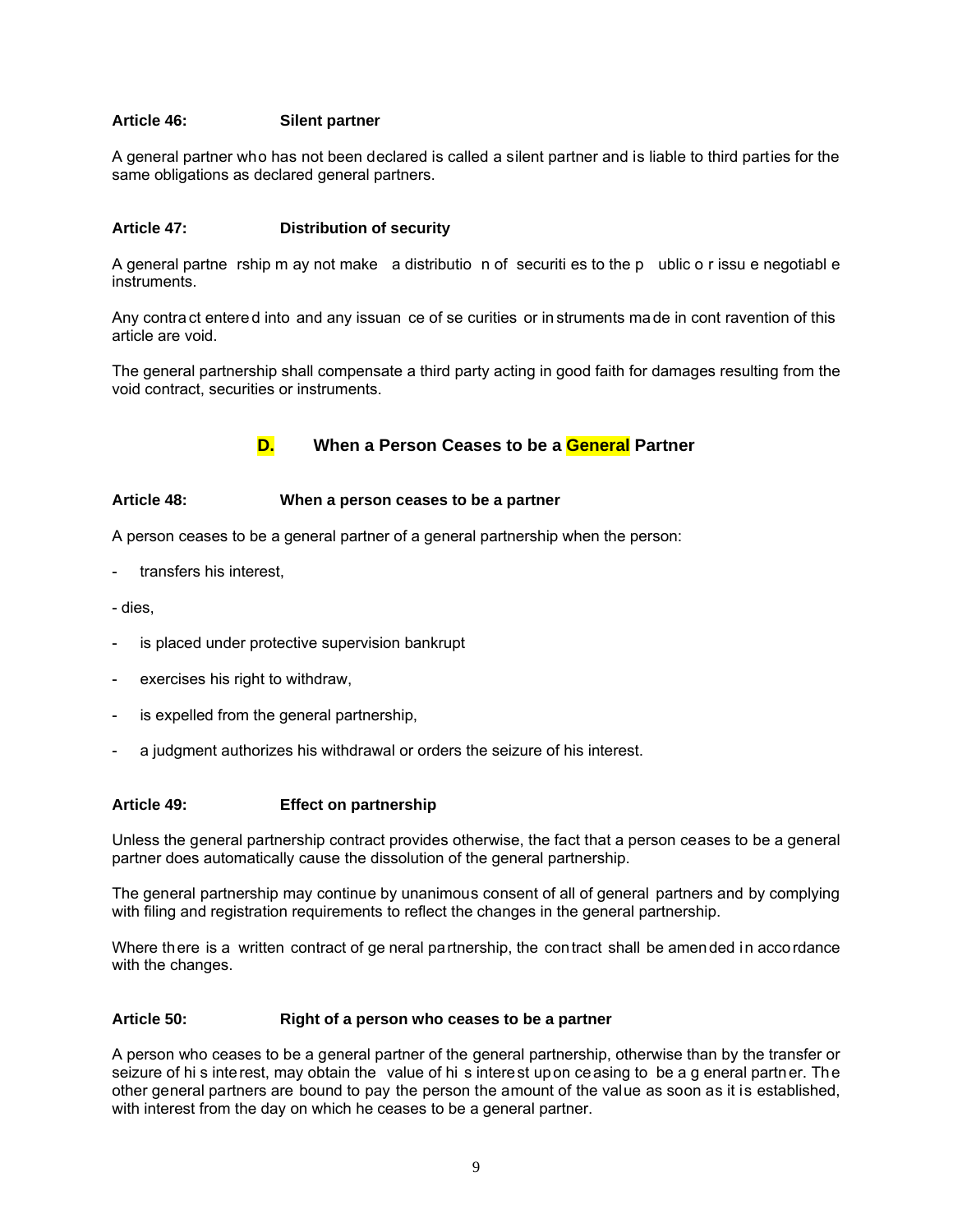The value of the interest is determined as provided in the general partnership contract or a n agreement among the general partners. Otherwise, the value is determined by an expert desi gnated by the general partners or by the court.

## **Article 51: Right of withdrawal**

A general pa rtner of a ge neral partnership constituted for a term that is not fix ed or wh ose contract of general partnership reserves the right of withdrawal may withdraw from the general partnership by giving the general partnership notice of his withdrawal, in good faith.

Unless the g eneral partnership contract provides otherwise, a ge neral partner of a general partnership constituted for a term that is fixed may withdraw only with the agreement of a majority of the other general partners.

## **Article 52: Expulsion of a partner**

The general partners may, by a majo rity vote, agre e on the expulsion of a general partner who fails to perform his obligations or hinders the carrying on of the activities of the general partnership.

In the case of any object ion, a gene ral partne r m ay, in these circum stances, apply to the cou rt for authorization to withdraw from the general partnership. The court shall grant the demand unless the court considers it more appropriate to order the expulsion of the general partner at fault.



## **E. Dissolution and Liquidation of the General Partnership**

## **Article 53: Cause of dissolution**

A general partnership is dissolved by the:

- (a) causes of dissolution provided in the contract of general partnership
	- the termination of the general partnership's object,
	- the impossibility of accomplishing it,
	- the unanimous consent of all the general partners.
- (b) The court m ay dissolve a ge neral p artnership fo r a l egitimate cau se. O nce the general partnership is dissolved, it shall be proceed with the liquidation of the general partnership.

#### **Article 54: Continuation of partnership with a fixed term**

Any general partnership constituted for an agreed term may be continued by unanimous consent of all the general partners.

#### **Article 55: One partner**

The uniting of all the interests in the h ands of a si ngle general partner does not cause dissolution of the general p artnership, p rovided that at least o ne ot her person b ecomes a g eneral pa rtner within o ne hundred and twenty (120) days after the interests are united.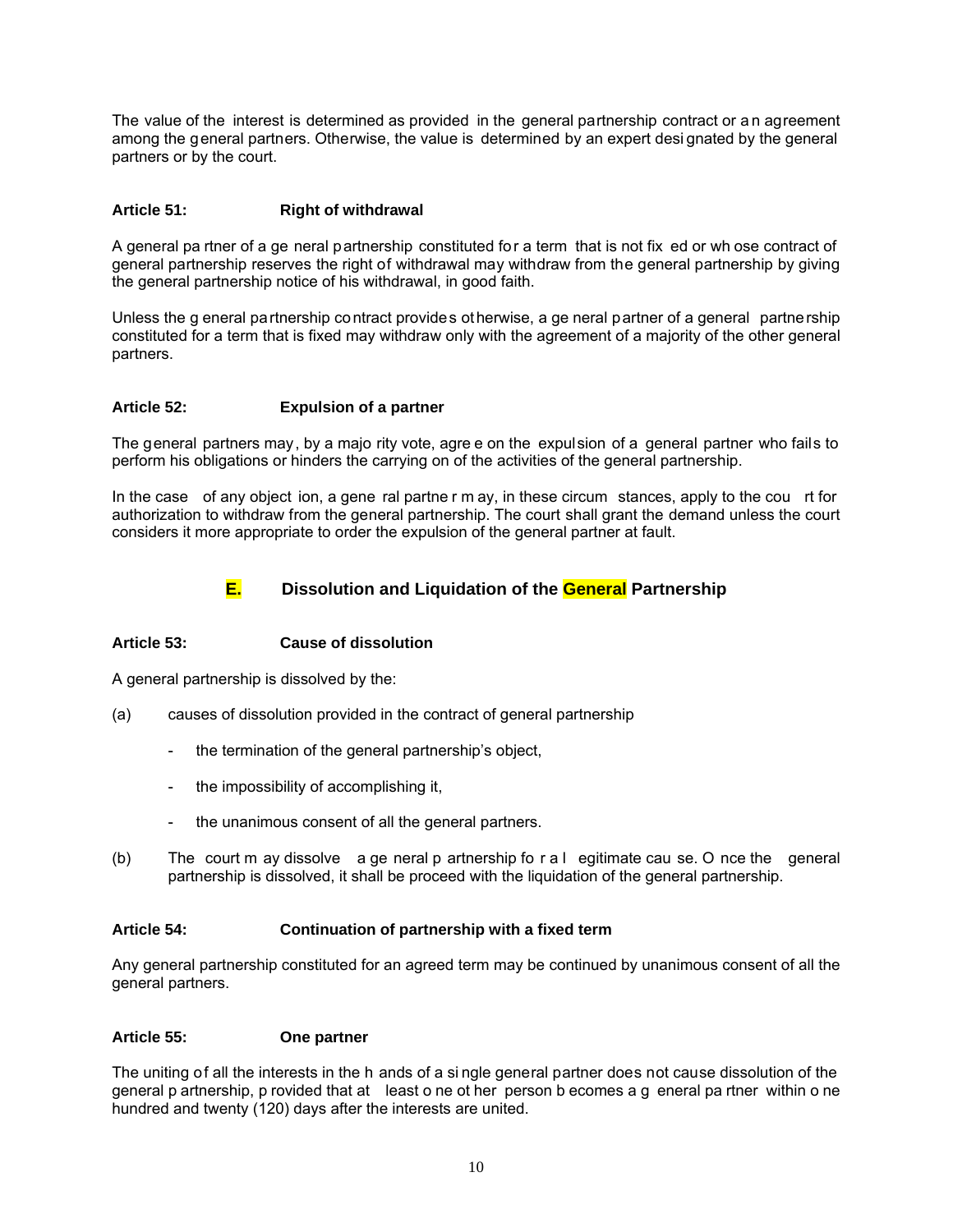## **Article 56: Rights of partners upon dissolution**

The powers of the general partners to act on behalf of the general partnership cease upon the dissolution of the general partnership, except for acts that are a necessary consequence of business already begun but not complete. However, anything done in the ordinary course of business by a general partner who is not aware of the dissol ution of the g eneral partnership and acting in g ood faith bind s the ge neral partnership and the other general partners as if the general partnership were still in existence.

## **Article 57: Rights of third parties upon dissolution**

Dissolution of the g eneral partnership does not affect the rights of third parties acting in good faith a nd who entered into a contract with a general partner or an agent acting on behalf of the general partnership.

## **Article 58: Legal personality of partnership**

The le gal personality of t he g eneral partnership continues to exist for th e purpose of liquidatin g its business.

#### **Article 59: Notice of dissolution**

The general partners shall file a notice of the dissol ution in the p rescribed form with the Registrar and appoint a liquidator.

The general partners shall immediately publish the notice of dissolution for four (4) con secutive weeks in a Khmer language newspaper in the K ingdom of Cambodia published or distributed in the place where the general partnership has its registered office or in other publications as provided by regulations of the Ministry of Commerce. Th e notice p ublished in ne wspaper shall be set in reg ulations ado pted by the Minister of Commerce.

#### **Article 60: Powers of the liquidator**

Upon dissolution of the general partnership, the possession and the use of general partnership property is delivered to the liquidator.

The liquidator acts as an administrator of the property. The liquidator is entrusted with full administration powers.

The liquid ator is entitled to requi re from the general pa rtners any docume nts and a ny explanation concerning the rights and obligations of the general partnership.

#### **Article 61: Order of payment in liquidation**

The liquidator first sh all pay the salary of employee , tax, and other pri ority debts , then rei mburses the capital contributions.

The liquidator partitions the remaining assets among the general partners in proportion to their rights or, if not provided in the general partnership contract, in equal portions.

If the assets include property owned by third p arties, the liquid ator may return the property to the third party.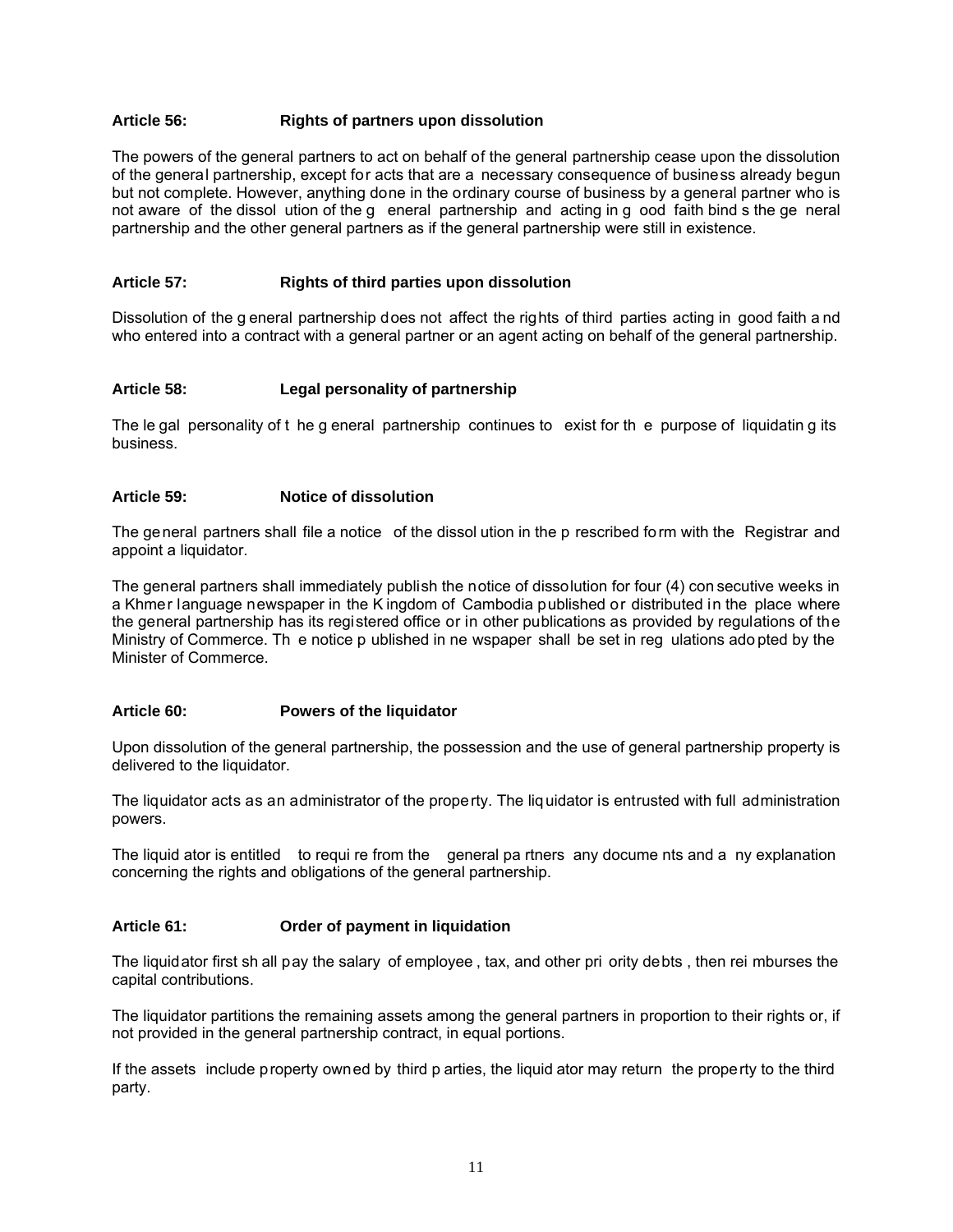## **Article 62: Books and records**

The liquidator shall keep the b ooks and records of the general partnership for ten (10) years from the closing of th e liquidation. The liquidat or sh all ke ep books an d reco rds for a longer pe riod if they are required as evidence in a proceeding.

#### **Article 63: Closing of liquidation and legal personality**

The liquidation of a ge neral partnership is closed by the filing of a notice of closure in a prescribed form with the Mini stry of Commerce. The filing of thi s notice is ceased to exist the legal personality of the general partnership.

## **Part 2. Limited Partnerships**

## **Article 64: Nature of Limited Partnership**

A limited partnership is a contra ct bet ween one or more gen eral partne rs who are the sole perso ns authorized to administer and bind the partnership, and one or more limited partners, who are bound to contribute to the capital of the partnership.

## **Article 65: One person as both limited and general partner**

A perso n m ay at the same time be bo th a general partner and a limited pa rtner in th e same limited partnership.

A person who is at the same time both a general partner and a limited partner in a limited partnership has the rights and obligations of a general partner

#### **Article 66: Form of contract**

The contract of limited partnership may be verbal or in writing. If the contract is in writing, all general partners and at least one limited partner shall sign it.

The term of the limited partnership contract may not be in excess of 99 years but may extend.

#### **Article 67: Date of creation**

The limited p artnership is formed on th e date on which it is regi stered in accorda nce with the Law on Commercial Rules and Register.

If the limited partnership is not registe red, it is deemed to be a general partn ership. In this ca se, such general partnership does not have a legal personality.

#### **Article 68: Name**

The name of a limited partnership shall include the name of one or more of the general partners, and the words "Limited Partnership" shall be placed at the end or below the name. A limited partnership shall use its name when carrying on business.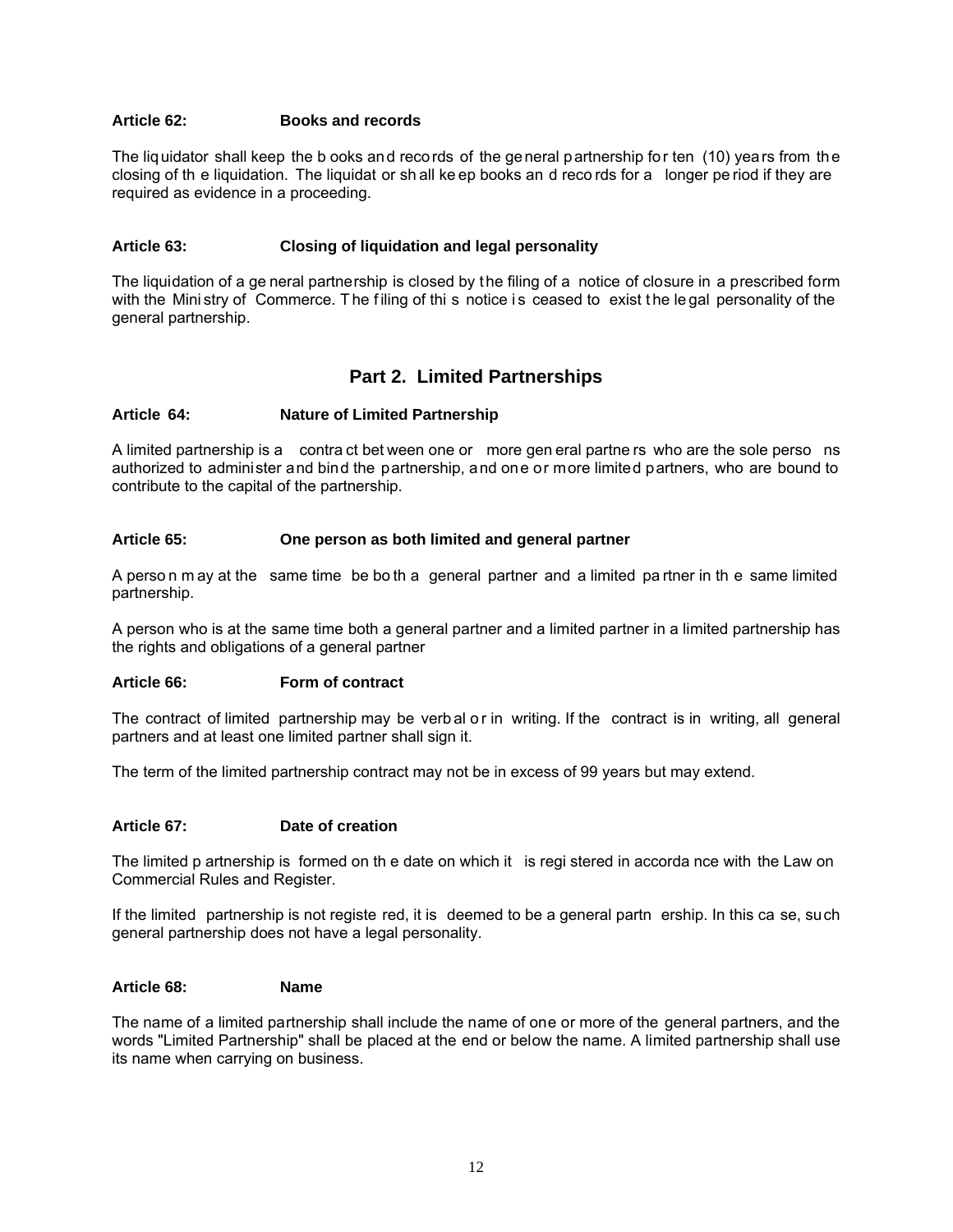## **Article 69: Record of limited partners**

The general partners shall keep a record containing the name and domicile of each of the limited partners and any information concerning their contributions to the capital of the limited partnership.

The general partners shall keep the record at the principal place of business of the limited partnership.

The g eneral partn ers shall re sponsible for complying with th e re gistration, filing an d publi cation requirements for the limited partnership.

#### **Article 70: Nature of partners' contribution**

A limited part ner's contribution to capita l may con sist of a sum of money or p roperty only. The limited partner may make additional contributions at any time.

A general pa rtner's contribution to capi tal may be in cash, in ki nd, in past serv ices actually rendered or future services.

## **Article 71: Participation of limited partner in profits and losses**

A limited pa rtner is entitled to re ceive his share of the profits. If the paym ent of the p rofits reduces the capital of the limited partnership resulting in a deficit, the limited partner who received the payment shall return the sum necessary to cover his share of the deficit.

#### **Article 72: Liability of limited partner**

The limited partner is liable only to the extent of the sum of money or value of the property he agreed to contribute.

#### **Article 73: Name of limited partner used in limited partnership's name**

A limited partner whose name appears in the name of the limited partnership is liable for the obligations of the limited partnership in the same manner as a general partner, unless his status as a limited partner is clearly indicated.

#### **Article 74: Powers, rights, obligations of general partner**

General pa rtners have th e right s and obligation s of the partn ers of a gen eral pa rtnership. Gene ral partners shall account for their administration to the limited partners.

The general partners have the obligations to the limited partners' property of the limited partnership.

The limited partnership contract may not waive this obligation.

#### **Article 75: Liability of general partner**

The general partners are jointly and severally liable for the debts of the partnership to third parties.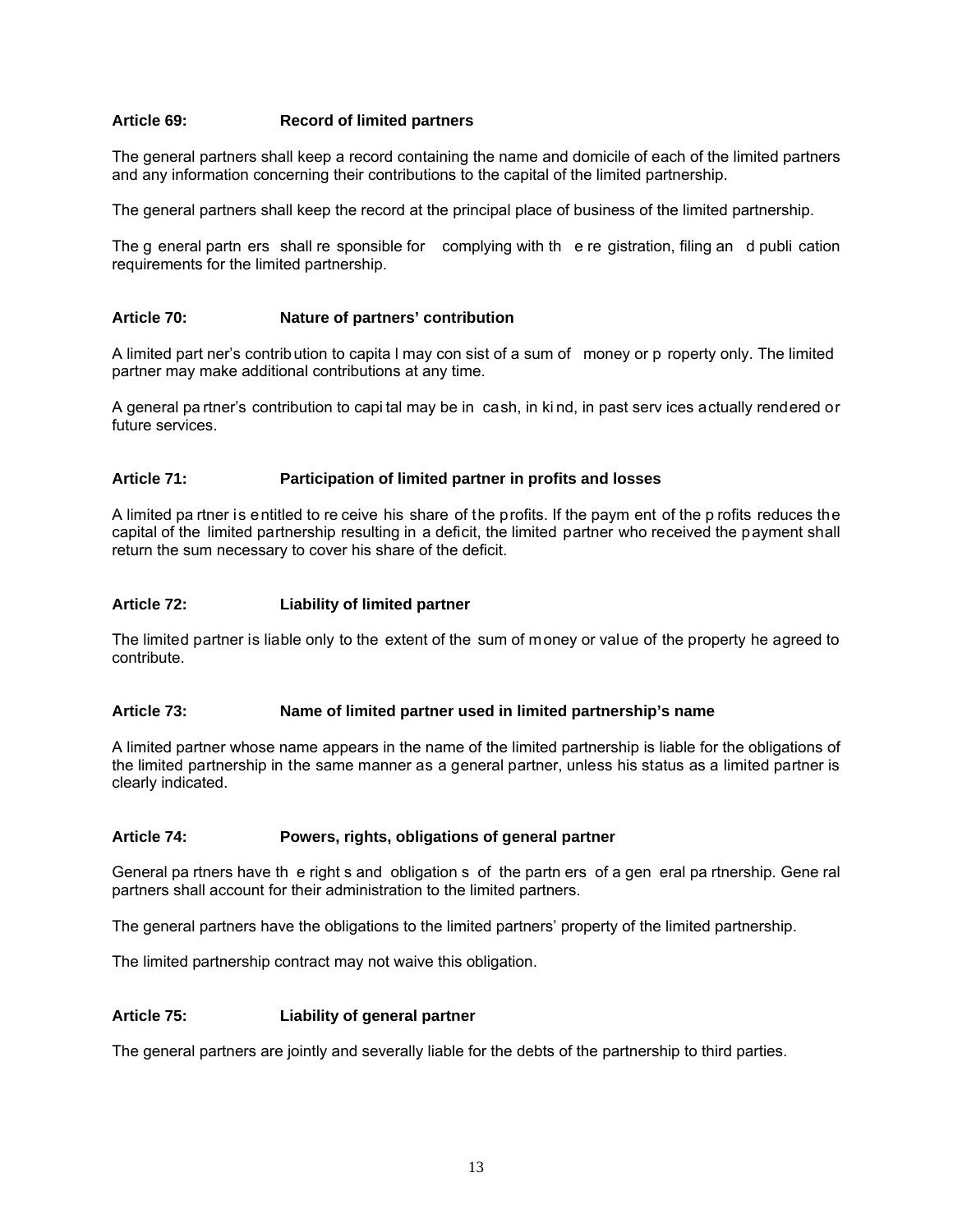## **Article 76: Limited partner's entitlement to wages**

A limited partner may receive wages from the limited partnership.

## **Article 77: Limited partner's right to withdraw**

While the limi ted partnership exists, in a ny manner whatsoever, a limited partner may n ot withdraw any part of his contribution, unless the majority of all other partners consent and the property remaining in the limited partnership after the withdrawal is sufficient to discharge the debts of the limited partnership.

## **Article 78: Transferability of limited partner's interest**

A limited part ner m ay tran sfer hi s inte rest in the limited partn ership with out the un animous con sent of other partners.

With respect to third p arties, the li mited p artner who tra nsferred hi s inte rest remai ns lia ble for the obligations t hat may result from hi s cont ribution at the time he was still a limited partner of the partnership.

#### **Article 79: Management – limited partner**

A limited partner shall not participate in the management of the limited partnership's business.

A limited partner may, from time to time, examine the reports and progress of the limited partnership, and may give advisory opinions with regard to the management of the limited partnership.

A limited partner may not negotiate any business on behalf of the limited partnership, act as agent for the limited partnership, or allow his name to be used in any act of the limited partnership.

A limited part ner who performs any of these a cts is liable for the obligations of the limited partne rship resulting from these acts.

A limited partner may be held responsible in the same manner as a general partner for all the obligations of the limited partne rship if the num ber of these acts, or the im portance of them with respect to the partnership business, indicate that the limited partner in fact acted as a general partner.

#### **Article 80: When general partners not able to act**

When the general pa rtners can n o l onger a ct, t he limited p artners may p erform any act of simple administration required for the management of the limited partnership.

 If the general part ners are not re placed withi n one h undred and twenty (12 0) d ays, the limited partnership is dissolved.

#### **Article 81: Law suit against the partnership**

A third pa rty who  $i$  s a creditor m ay cl aim the d ebts ag ainst the limited pa rtnership and the gen eral partners in the same manner as the general partnership.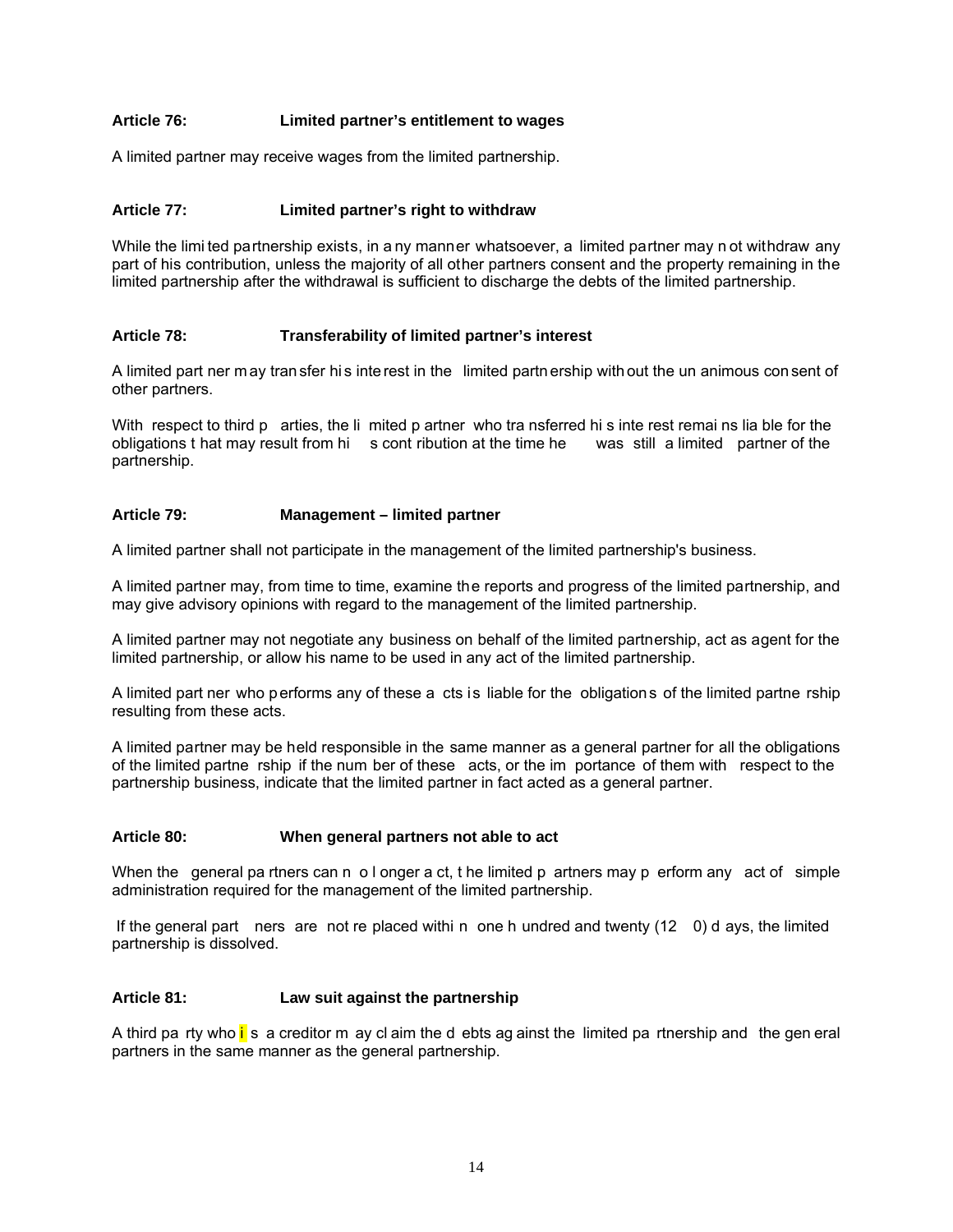## **Article 82: Insufficiency of partnership's assets – third parties**

Where the property of the limited partnership is insufficient, the general partners are jointly and severally liable for the debts of the limited partnership to third persons. A limited partner is liable for the debts up to the agreed amount of his contribution, notwithstanding any transfer of his interest.

#### **Article 83: Insufficiency of partnership's assets – limited partners**

In the case of insolvency or bankruptcy of the limited partnership, a limited partner may not, in his status as a limited partner, claim as a creditor until the other creditors of the limited partnership are satisfied.

## **Article 84: Application of provisions dealing with general partnership**

The rules governing general partnerships shall also apply to limited partnerships.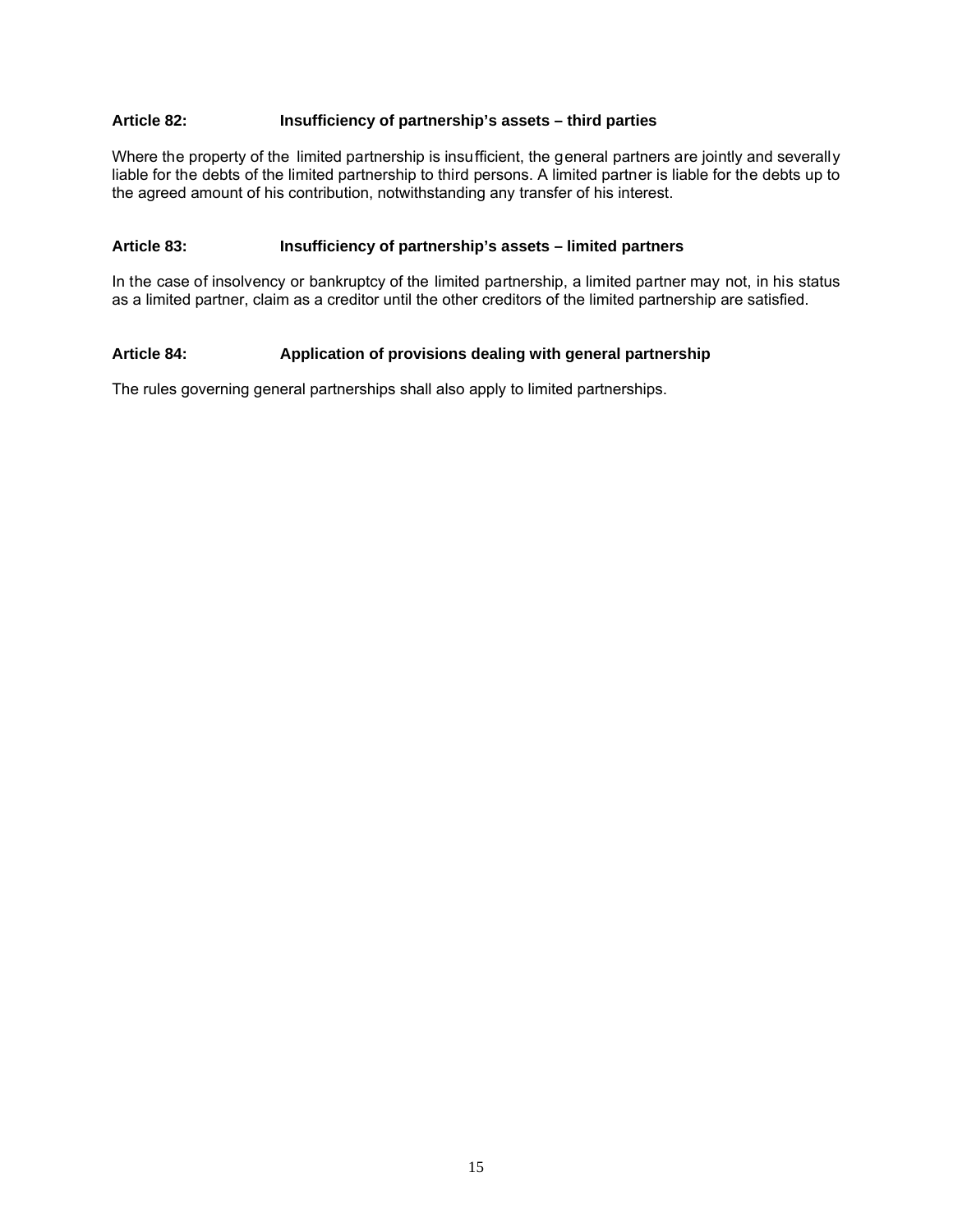## **Chapter 3 – Limited Company and Public Limited Company**

## **Part 1. General provisions**

## **Article 85: Application**

This Law authorizes the formation of pri vate limited companies and public limited companies to carry on business in the Kingdom of Cambodia.

A company shall not be formed under this Law to carry on the business of a bank, an insurance company or a finance company.

## **Article 86: Nature of Private Limited Company**

A "Private Limited Company" is a form of a limited company that meets the following requirements.

- (a) The company may have 2 to 30 shareholders. However, one person may form a company called single memb er private lim ited comp any. The requi rements of a single memb er private limited company a re the same man ner a s a p rivate li mited company exce pt the relationship of shareholder to one another.
- (b) The company may not offer it s shares or other securities to the public generally, but may offer them to shareholders, family members and managers.
- (c) The company may have one or more restrictions on the transfer of each class of its shares.
- (d) A company treated as a private limited company from the date of registration with the Commercial Registrar pursuant to the prescribed form provided by the Ministry of Commerce..

#### **Article 87: Nature of Public Limited Company**

A "Publi c Li mited Comp any" i s a fo rm of a limite d company that is authorized by this Law to issu e securities to the public.

#### **Article 88: Interpretation**

In this Chapter, the technical words shall have the following meaning:

- (1) "articles" means the original or restated articles of incorporation or articles of amendment,.
- (2) **"auditor"** m eans a chartered accountant wh o p ractices in dividually or within a cha rtered accountants firm.
- (3) **"debt obligation"** means a bond, deb enture, note or othe r evidence of debt, or guarantee of a company, whether secured or unsecured.
- (4) **"Director of Companies"** mean s th e officers a ppointed by the Ministe r of Comme rce to administer this Law.
- (5) **"director"** means a member of the board of directors of a company.
- (6) **"incorporator"** means a natural person who signs articles of incorporation.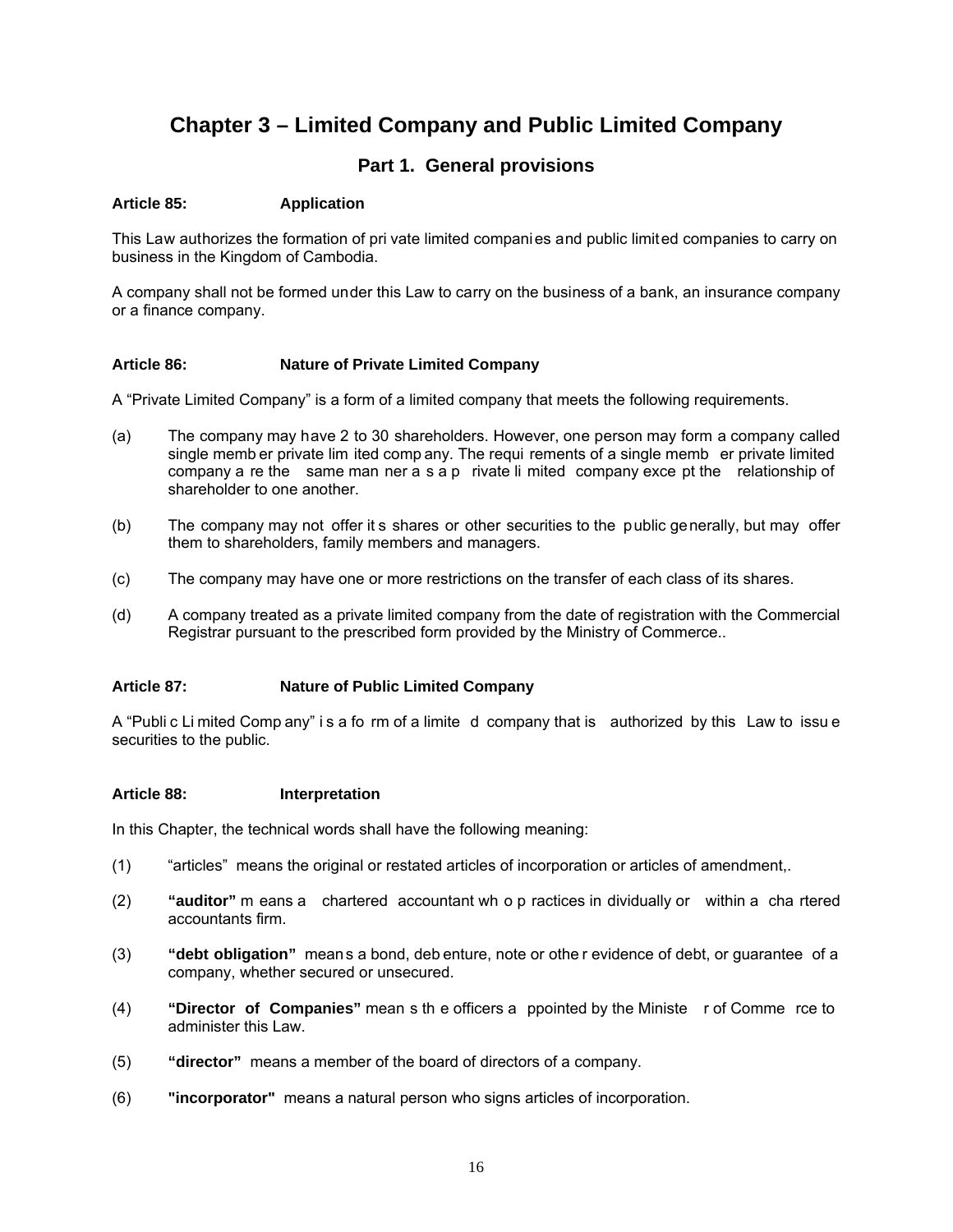- (7) **"ordinary resolution"** m eans a resol ution pa ssed by a ma jority of the votes cast by the shareholders who voted on the resolution.
- (8) **"redeemable share"** means a share issued by a company
	- that the company may purchase or redeem on the demand of the company,
	- that the company is required by its articles to purchase or redeem at a spe cified time or on the demand of a shareholder.
- (9) **"series"** in relation to shares, means a division of a class of shares.
- (10) **"special resolution"** means a resolution passed by a majority of not less than two-thirds of the votes cast by the sh areholders who voted on th at resolution or signed by all t he shareholders entitled to vote on that resolution.
- (11) "security" means
	- (a) a share of any class or series of shares of a company,
	- (b) a bond,
	- (c) includes a certificate evidencing a security.

## **Article 89: Affiliate - interpretation**

A company is affiliated wi th another company if one of them is the su bsidiary of the other or both a re subsidiaries of the same company or each of them is controlled by the same person.

If two companies are affiliated with the sam e company at the same time, they are deemed to be affiliated with each other.

#### **Article 90: Liability for registration, filing and publication**

Each incorporator or director, as the case may be, is responsible for complying with the registration, filing and publication requirements.

## **Part 2.**

## **A. Formation of a Limited Company**

## **Article 91: Creation of Limited Company**

One or more competent natural persons or legal persons may create a limited company by filing articles of incorporation with the Director of Companies.

## **Article 92: Name of company**

The name of a Private Limited Company shall include, at the end, the words, "Private Limited Company", or an appropriate abbreviation.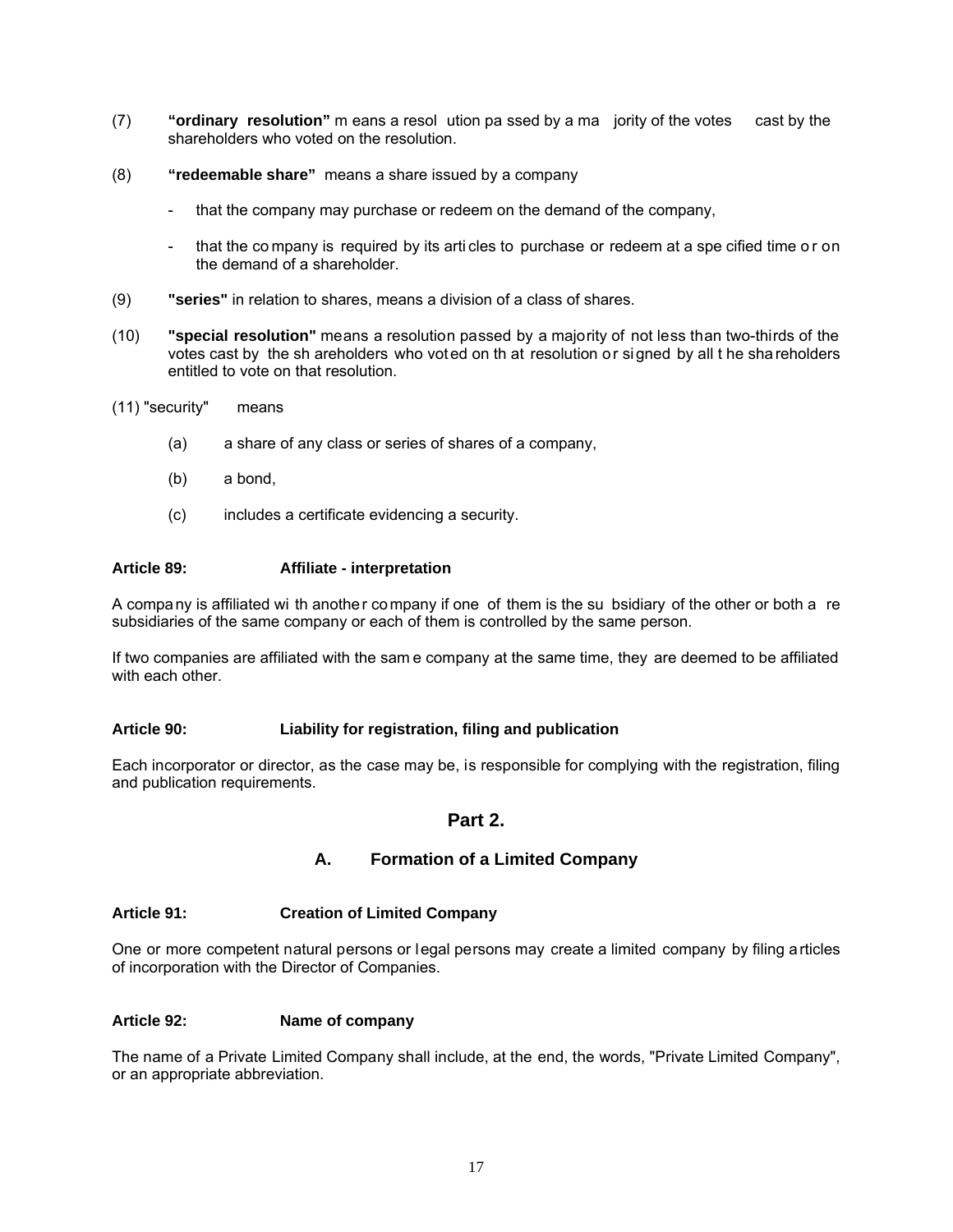The name of a Public Limited Company shall include, at its end, the words "Public Limited Company" or an appropriate abbreviation.

The Director of Companies shall examine the name proposed by the company and may reject any name that is confusingly similar to an other previously registered name or contrary to pu blic order, vulg ar, scandalous or othe rwise inapp ropriate. A decisi on of the Director of Co mpanies concerning the company's name is the binding and final decision.

## **Article 93: Articles of Incorporation, required contents**

The articles of incorporation shall state the following information:

- (a) The name of the company.
- (b) The company's Registered Office in the Kingdom of Cambodia.
- (c) The objectives of the com pany and any restrictions on the business that the co mpany may carry on. Comp any objectives may includ e one or mo re types of busine sses not contra ry to any provision of law.
- (d) The authorized capital to be stated in national currency.
- (e) The classes and any maximum number of shares and the par value per shares that the company is authorized to issue.
- (f) If the company is authorized to issue more than one class of shares, the articles of incorporation shall state the maximum number of shares, and the par value per share and shall d escribe the rights, privileges, restrictions and conditions attached to each class.
- (g) If a class of sha res may be issued in series, the articles shall a uthorize the dire ctors to fix the number of shares in e ach series, to d etermine the d esignation of each serie s, and to d etermine the rights, privileges, restrictions and conditions attached to each series.
- (h) If the issue, transfer or ownership of shares of the company is to be restricted, a statement to that effect and a statement as to the nature of such restrictions.
- (i) The name and complete address of each shareholder.
- (j) The number of directors, or the maximum and minimum number of directors of the company.

## **Article 94: Additional provisions in articles**

The articles may also include any provision that is necessary.

#### **Article 95: Signature of articles**

The articles may be executed eithe r through a p rivate agreement or thro ugh a notary. The articles shall be signed or initialed by all the shareholders.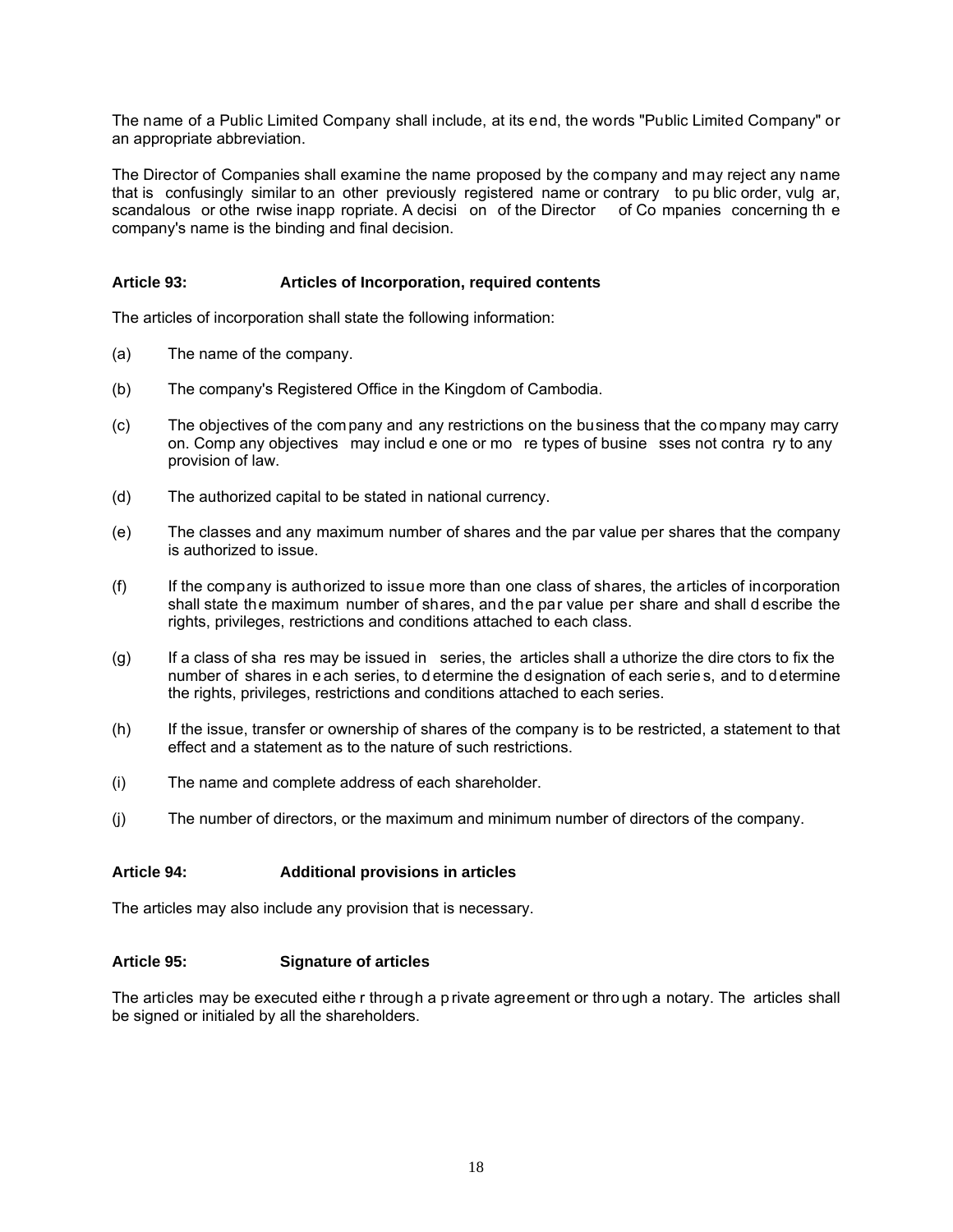## **Article 96: Delivery of articles**

An inco rporator sh all sub mit the articl es to the Di rector of Co mpanies for filing attache d with othe r documents for registration.

#### **Article 97: Certificate of incorporation**

After accepti ng the arti cles of inco rporation for filin g, and after receiving the filing fee, the Directo r of Companies shall issue a certificate of incorporation.

#### **Article 98: Effect of certificate**

A company comes into exi stence and acquires legal personality on the date sh own in the certificate of incorporation.

## **B. Capacity and Rights of the Company**

## **Article 99: Capacity of a company**

Subject to this law, a company has the capacity, rights and privileges of a natural person.

A company may carry on business throughout the Kingdom of Cambodia.

#### **Article 100: Extra-territorial capacity**

A company has the capacity to carry on its business, conduct its affairs a nd exercise its ri ghts in any jurisdiction outside of the Kingdom of Cambodia to the extent that the laws of such jurisdiction permit.

#### **Article 101: Nationality**

A company shall be deemed to be of Khmer nationality only if:

- (a) The compa ny has a pla ce of bu siness a nd a re gistered office locate d in the Kingdo m of Cambodia;
- (b) More than 51% of the voting shares of the company are held by natural or legal persons of Khmer nationality.

#### **Article 102: Bylaws**

A company may adopt bylaws that regulate the business or affairs of the company.

It is not necessary for a bylaw to be adopted in order to confer any particular rights on the company or its directors.

#### **Article 103: Restricted business or powers**

A company shall not carry on any business or exercise any rights that is restricted by its articles, nor shall the company exercise any of its rights in a manner contrary to its articles.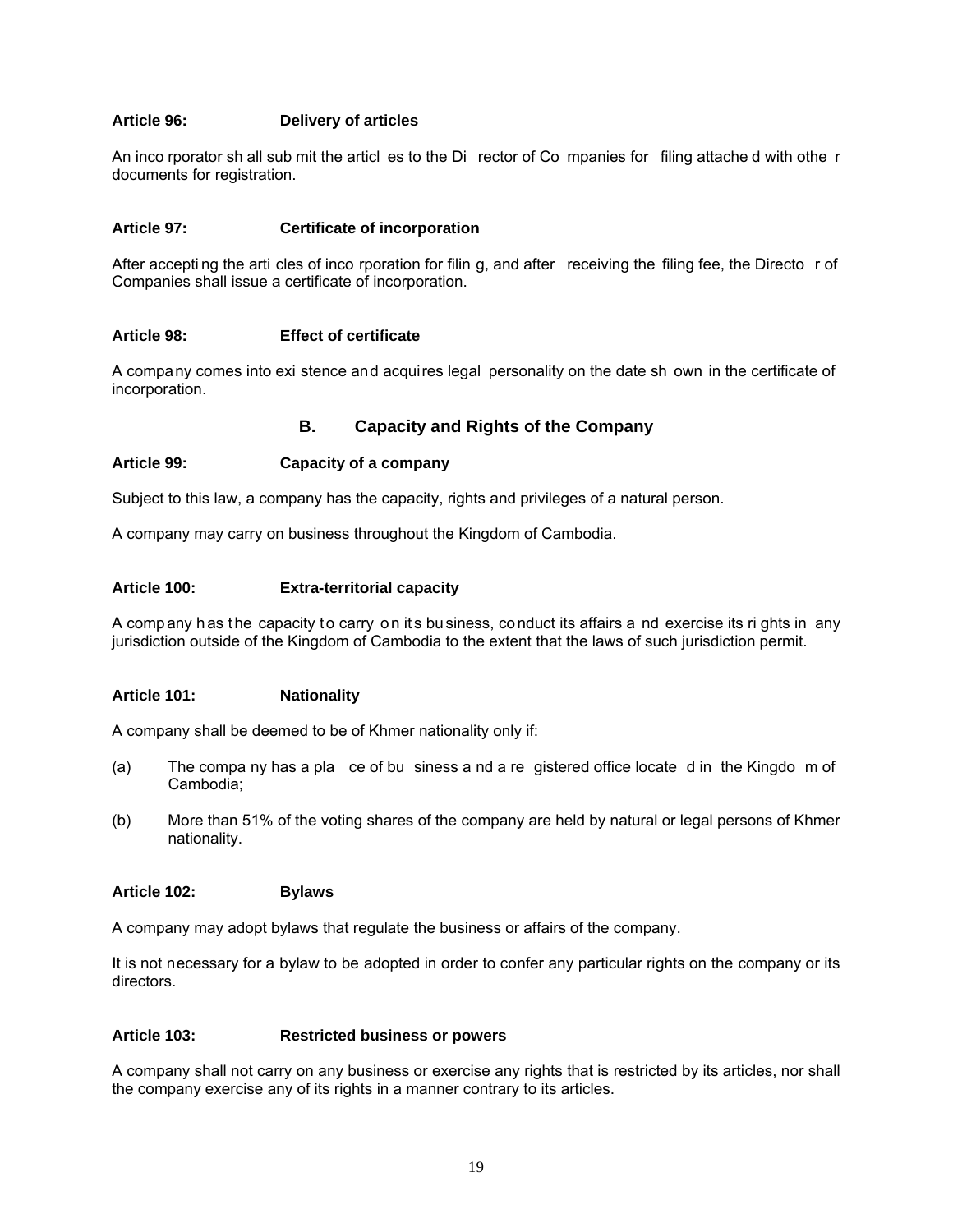## **Article 104: Rights preserved**

The fact that a company acts in violation of its articl es or bylaws does not, by itself, invalidat e such acts. This rule applies to all acts, including the transfer of property to the company or by the company.

#### **Article 105: No constructive notice**

The fact that the Director of Companies files company documents, or the fact that a document is available for inspection and co pying at the comp any office do es not, by itself, affect any person o r give notice o r knowledge of the contents of the documents to any person.

#### **Article 106: Protections for third persons**

A company, or a pe rson who gu arantees an oblig ation of the company, m ay not alle ge the follo wing points against a third person who deals with the company, or a third person who acquires rights from the company. However, these points can b e alleged if the third pe rson knew or should have known these points because of his position or relationship with the company.

- (a) the articles and by-laws have not been complied with,
- (b) the persons named in the most recent notice of dire ctors sent to the Dire ctor of Compa nies are not the directors of the company,
- (c) the place named in the most recent notice of registered office sent to the Director of companies is not the registered office of the company,
- (d) a person that the company holds out as a director, an officer or an agent of the company has not been a ppointed or ha s n o autho rity to exercise the powers an d perfo rm th e duties that are customary in the business of the company or usual for such director, officer or agent,
- (e) a document issued by any director, officer or agent of a company is not valid or not genuine,
- (f) loans and guarantees, or a sale, lease or exchange of property were not authorized.

## **C. Registered Office, Books and Records**

## **Article 107: Registered office**

At all times, a com pany shall have a registered office in the Kin gdom of Ca mbodia, located in the pla ce specified in its articles.

## **Article 108: Notice of registered office**

A company shall send the Director of Companies, on the prescribed form, notice of the location of th e registered office, together with the relevant portions of the articles designating or changing the location.

A com pany shall send to the Di rector of Co mpanies, o n the prescribed form, notice of a chan ge of address of its registered office. The notice shall be sent within fifteen (15) days of the change.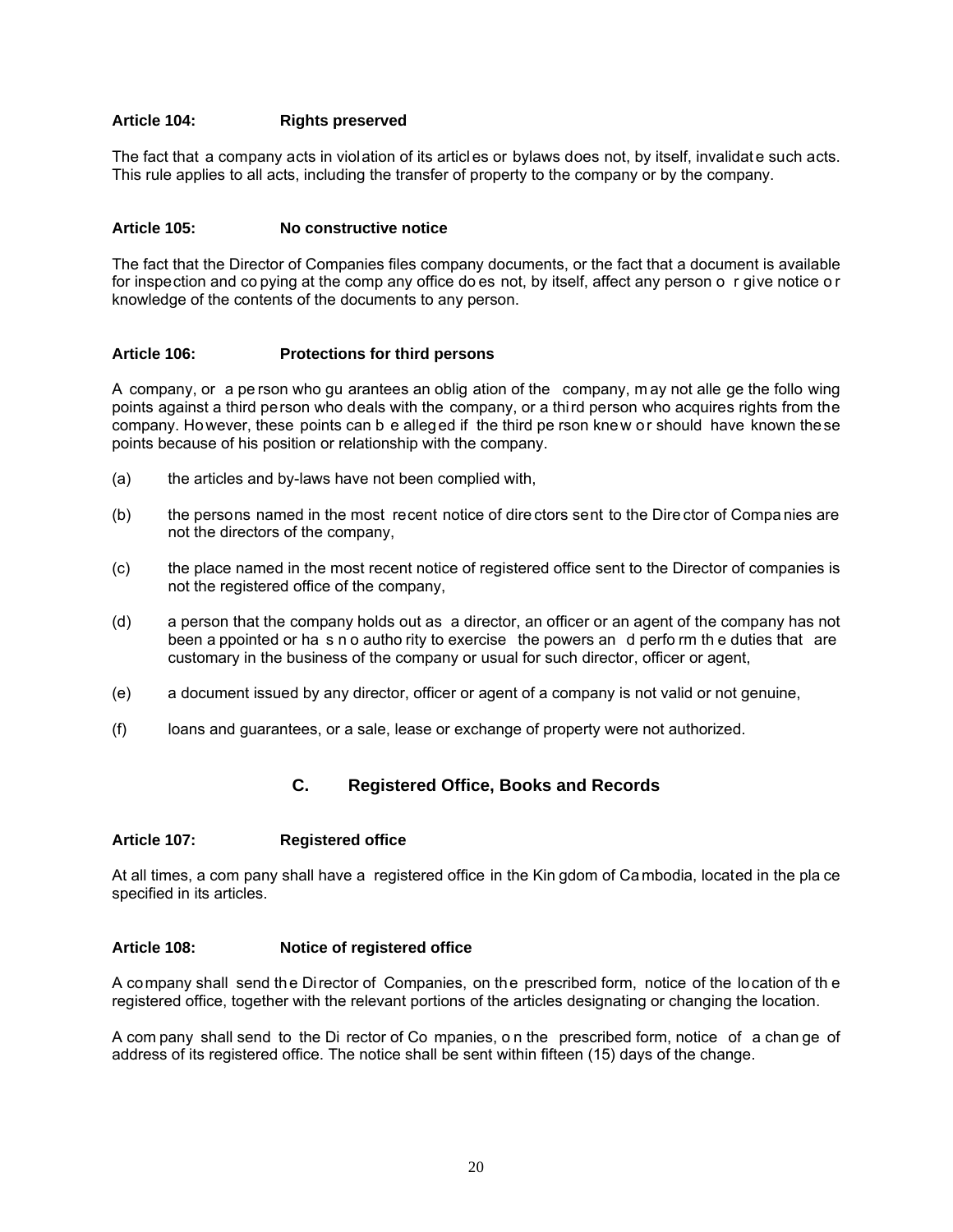## **Article 109: Corporate records**

A company shall prepare and maintain, at its registered office, records containing

- (a) the articles and by-laws, and all amendments thereto;
- (b) minutes of meetings and resolutions of shareholders;
- (c) copies of all notices required to be sent or filed in accordance with this law;
- (d) a securities register.

#### **Article 110: Access to corporate records**

Shareholders and credito rs of a comp any, their ag ents an d leg al rep resentatives and the Dire ctor of Companies may examine the corporate records described above during the usual business hours of the company and may take extracts, free of charge.

If the company is a public limited company, any other person may take extracts of the corporate records in payment of a reasonable fee.

#### **Article 111: Use of shareholder lists**

Any list of shareholders shall not be used by any person except in connection with

- (a) an effort to influence the voting of shareholders of the company;
- (b) an offer to acquire shares of the company;
- (c) any other matter relating to the affairs of the company.

#### **Article 112: Directors records**

A company shall prepare and maintain adequate records and records containing minutes of meetings and resolutions of the directors and any committee of directors.

The Directors records shall be kept at the registered office of the compa ny or at such other place as the directors think fit and shall at all reasonable times be open to inspection by the directors.

#### **Article 113: Accounting records**

A company shall prepare and maintain adequate accounting records for a p eriod of te n (10) years after the end of the financial year to which the records relate.

If accounting records are kept at a place outside the Kingdom of Cambodia, copies of th ese accounting records shall also be kept at the registered office.

#### **Article 114: Company's duty to preserve records**

A company and its agents shall take reasonable precautions to ensure that company books and records are maintained in an accurate and properly preserved condition.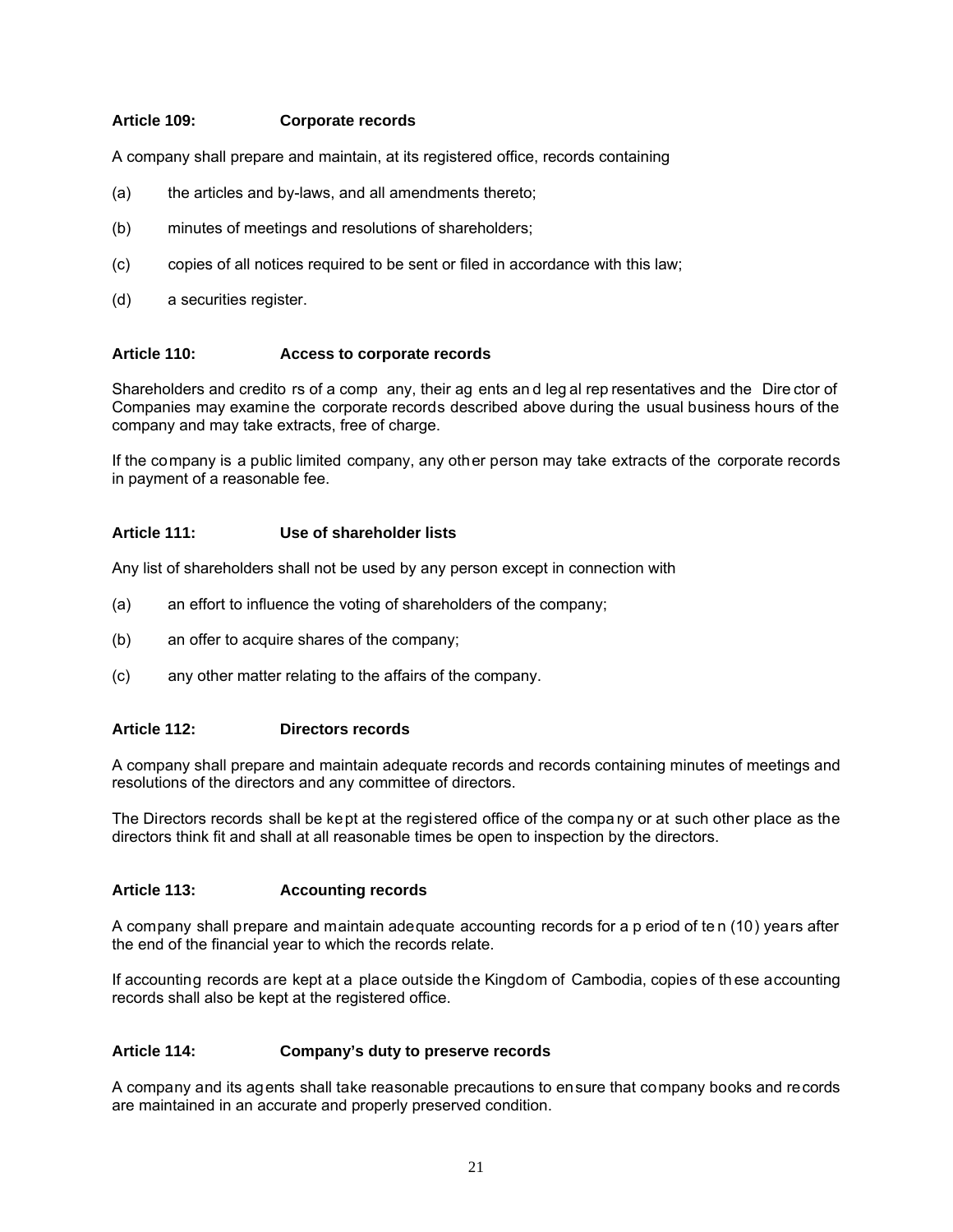## **Article 115: Corporate seal**

An instrument or agreement executed on behalf of a company by a director, an officer or an agent of the company is not invalid merely because a corporate seal is not affixed thereto.

## **D. Directors and Officers**

#### **Article 116: Initial directors**

At the time of filing the document s a nd articl es of incorporation, the incorp orators shall send to the Director of Companies a notice of directors on a form prescribed by the Ministry of Commerce.

After issu ance of the certi ficate of inco rporation, an incorpo rator or a dire ctor may call the meeting of directors by giving not less than five (5) days notice by mail to each director, stating the time and place of the meeting.

The initial directors shall hold office f rom the date of incorporation until the first gen eral meeting of the shareholders.

## **Article 117: Shareholders' Organizational Meeting**

The initial directors shall organize the first sha reholder's ge neral meeting wit hin one (1) y ear after the company is formed. Notice of the meeting shall be given in writing at least twenty (200 days in advance to those persons entitled to attend the meeting. The notice shall state the d ate, place, and agenda of th e meeting.

#### **Article 118: Number of Directors**

A private limited company shall have one or more directors.

A public limited company shall have at least three (3) directors.

Shareholders shall elect directors by ordinary resolution of shareholders who have the rights to vote.

## **Article 119: Powers of Directors**

The di rectors shall man age the b usiness and affairs of a company. The a rticles of in corporation shall provide for the rights of the directors namely:

- (1). Appoint and remove all officers and determine the specific rights for such officers;
- (2). Set the salaries and other compensation of such officers;
- (3). Fix the salary or other compensation for directors and submit them to shareholders for approval;
- (4). Issue notes, bonds, deb entures and other evidences of debt of the company an d fix their absolute, relative and contingent characteristics;
- (5). Propose to shareholders the amendments or annulments to the articles of incorporation;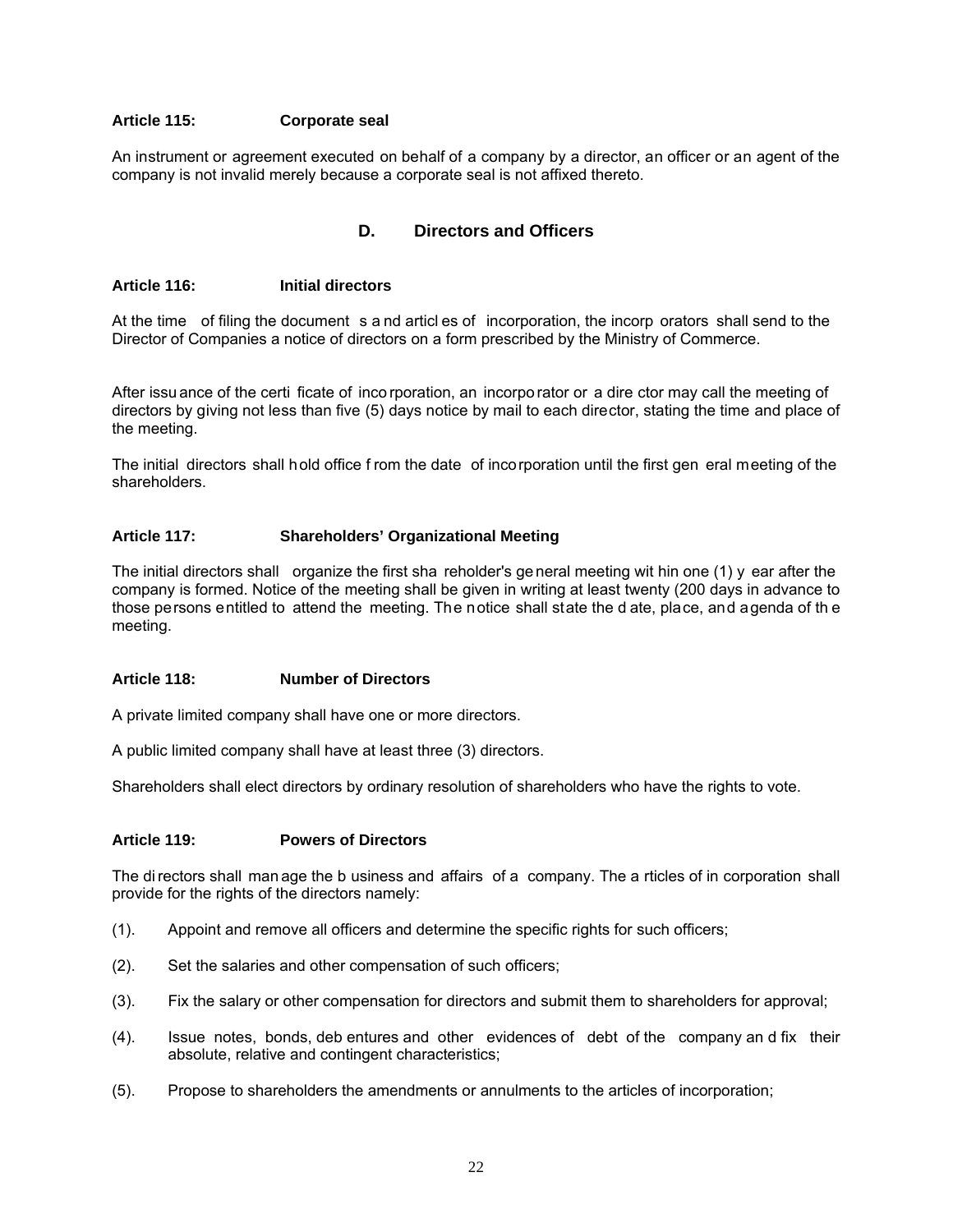- (6). Propose to the shareholders an agreement of merger or consolidation between the company and any other person;
- (7). Propose to the shareholders the sale of all or major part of the company's assets;
- (8). Propose to the shareholders a dissolution or liquidation of the company;
- (9). Declare divid ends in a ccordance with accounting principles a nd the te rms of payment of each class of shares entitled to receive dividends;
- (10). Issue shares in the company to the extent authorized in the articles of incorporation and bylaws;
- (11). Borro w money;
- (12). Issue, reissue or sell security of the company;
- (13). Give a guarantee on behalf of the company;
- (14). Mortgage, hypothecate, pledge or otherwise create a security interest in all or any property of the company to secure any obligation of the company;
- (15). Close account books of ea ch financial year and propose the annual profits for submission to the shareholders and shareholders' general meeting..

## **Article 120: Qualifications of Directors**

Any legally competent natural person over eighteen (18) years old may serve as a director or officer of a company. A director is n ot required to be a shareholder or to meet any other qualification unless the articles or bylaws impose specific qualifications on them.

## **Article 121: Term of Office for Director**

If the articles do not provide a term, each director shall be elected for a term of two (2) years and may be re-elected.

## **Article 122: Staggered terms for directors**

Terms of directors may be staggered so that all their terms do not end in the same year.

## **Article 123: Classes of directors**

The arti cles may also co nfer on the holders of e ach class of shares the right to elect one or mo re directors who shall serve the terms and shall manage other affairs provided by the articles. The terms of office and voting powers of directors of any su ch class may b e greater or less than those of any othe r class of directors.

## **Article 124: Removal of director**

A director may be removed with or without cause by a majority of the shareholders entitled to vote for the director.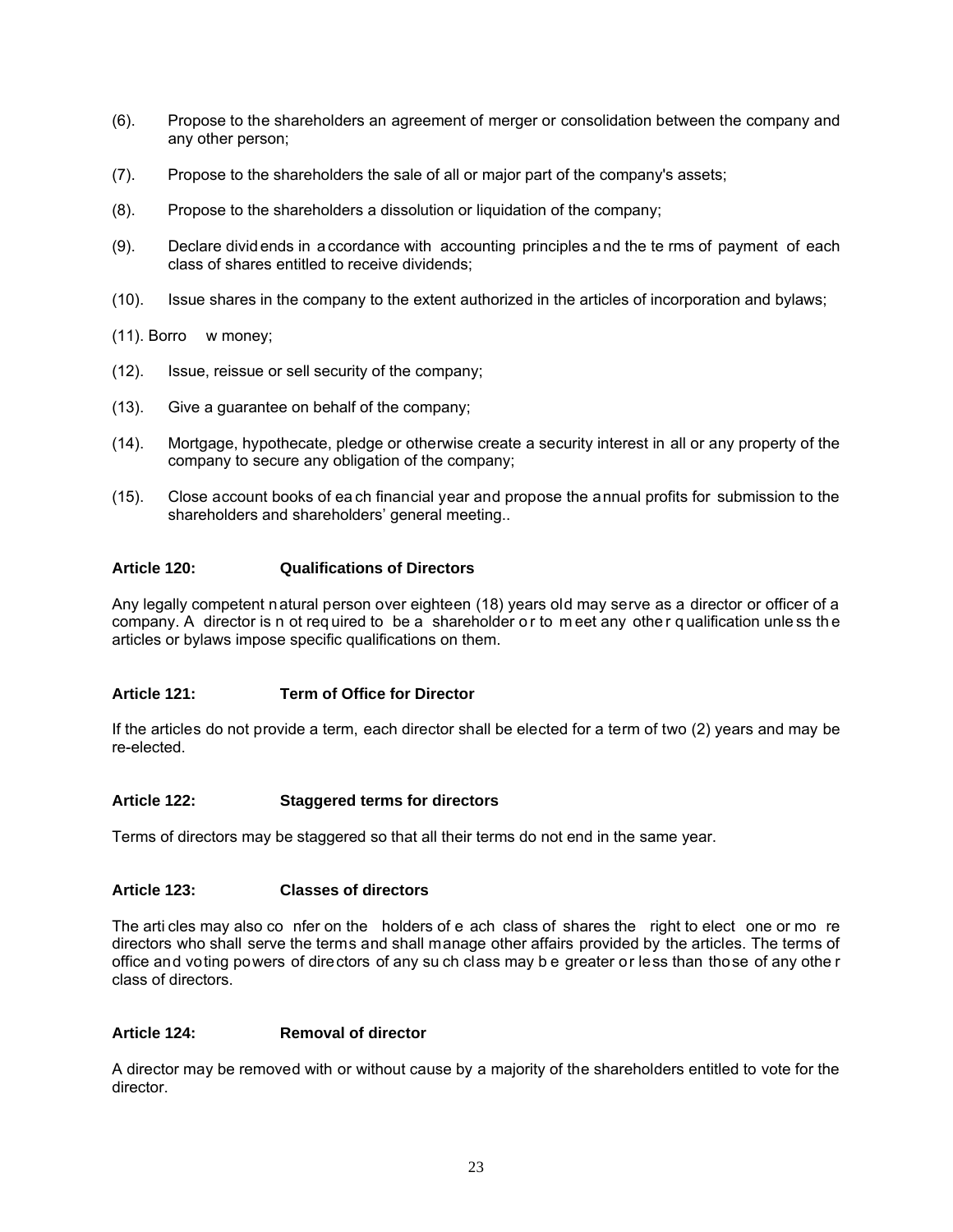## **Article 125: Resignation of director**

A dire ctor m ay resi gn at any time by giving writte n notice to th e com pany. The resi gnation shall ta ke effect immediately or at the time stated in the notice.

A director who is th e last director remaining in office, and who resigns before another director has been appointed shall be liable for damages caused to the company by his resignation.

#### **Article 126: Continuation in office**

A director may continue to serve after his term expires until a replacement has been elected.

#### **Article 127: Chairman of the Board**

The board of directors shall elect a chairman from among its members. The chairman may be remove d from the office of chairman, but not from his position as a director, by a majority vote of the directors.

## **Article 128: Calling meetings**

The chairman has the right to call di rectors' meetings. One-third of the total n umber of serving dire ctors may call a director's meeting.

Unless the articles or bylaws provide otherwise, the board meeting shall be conducted within the Kingdom of Cambodia.

The boa rd of directo rs shall be held at least once every three (3 ) months. Th e adoption of the Board Directors Resolution shall be d ecided base on the majority vote of the me mbers or representatives th at were presented in the meeting

#### **Article 129: Notice of meetings**

The board of directors may meet at any place as stated in the notice. The notice shall state the date and detail agenda the meeting.

A director may waive a notice of a meeting of directors. However, attendance of a director at a meeting of directors is a waiver of notice of the meeting, except where a director attends a meeting for the express purpose of o bjecting to th e transaction of any bu siness on the g rounds that th e meeting is not lawfully called.

#### **Article 130: Board consultations**

Unless othe rwise p rovided in the arti cles, the directors may act by writte n communication among themselves.

Each director shall receive the contents of the resolution that has been proposed for review and adoption, supporting background information, and a ballot for voting "yes" or "no" on the matter.

If all directors vote to approve a matter, it is deemed approved by the board.

All written responses shall become part of the record s of the board. The secretary of the company shall prepare a written report of the written communications and shall distribute this report to the directors.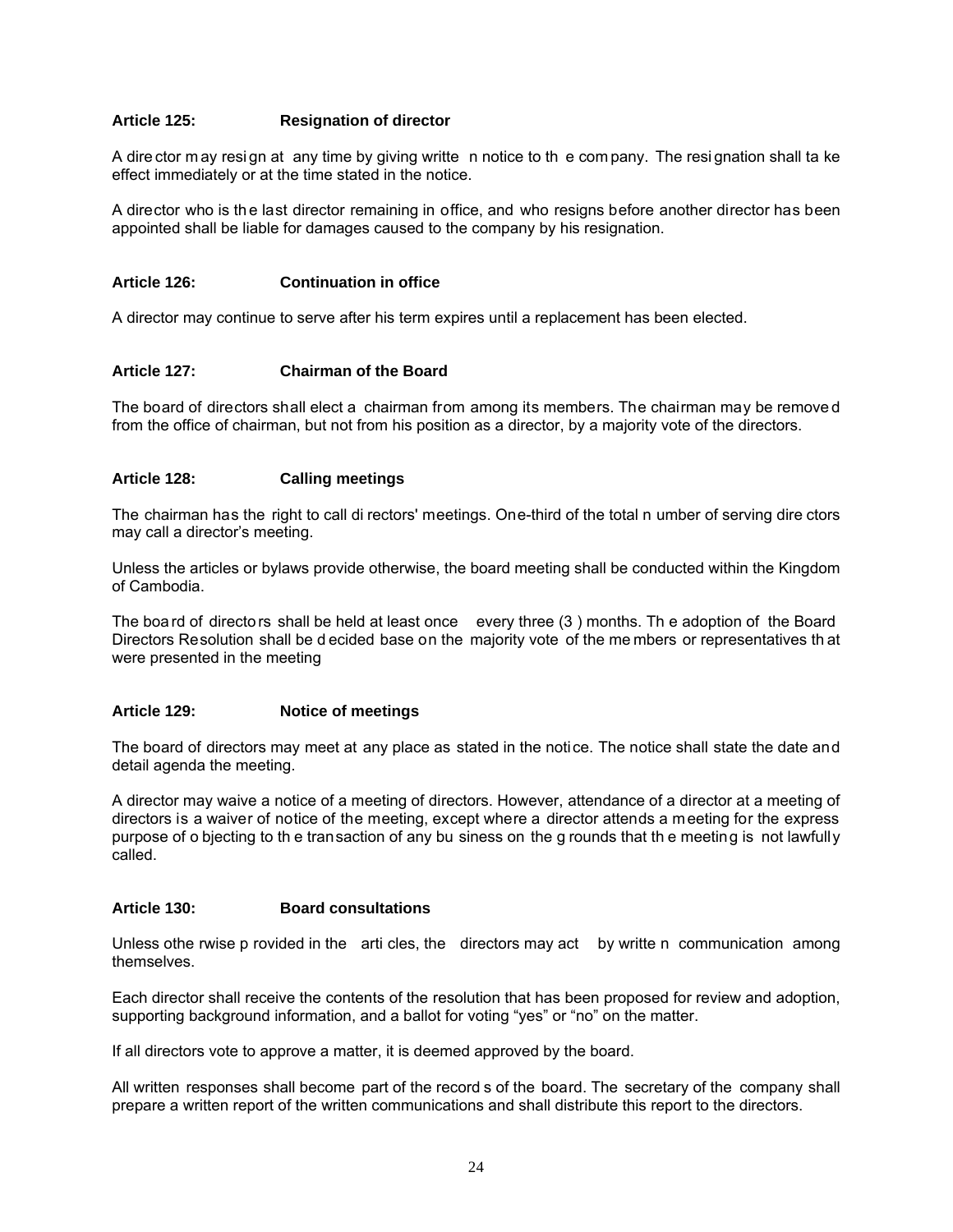## **Article 131: Committees**

The board of directors m ay, as it deemed necessary, esta blish committees to facilitat e its affairs. Committees of the b oard of directo rs may be e stablished by a majority of th e bo ard of directors in a written resolution. Each committee shall consist of one or more directors to be appointed by a majority of the bo ard of directors. Committees shall co nduct th eir m eetings in the same manner as the b oard of directors. Each committee shall have the rights granted to it by the written document that creates it. A committee, however, may not be delegated any authority to take those actions as the following:

- (a) To propose to shareholders amendments to the articles or bylaws;
- (b) To propose to the shareholders an agreement of merger or consolidation between the company and any other person;
- (c) To propose to the shareholders the sale of all or major part of the company's assets;
- (d) To propose to the shareholders a dissolution or liquidation of the company;
- (e) To declare dividends; and
- (f) To issue shares in the company.

## **Article 132: Conduct of meetings**

A majority of the total number of directors presented in the meeting shall constitute a quorum of the board of directors, or of the board committee but the articles may require a greater number.

A director shall have one vote. A director may be a proxy for another director in the meeting of the board of directo rs, provide d that he s hall hav e a written a uthorization signed by the directo r for whom h e is acting.

The secretary shall prepare and keep minutes of all meetings of the board and shall send copies of them to all directors.

#### **Article 133: indemnification**

A company may indemnify a present or former director, officer or other em ployee of a company in the performance of his duties where he has acted both reasonably and in good faith.

Indemnity sh all be exten ded where th e dire ctor, offi cer or oth er employee relied in good faith on the accuracy of the books or records of the company, or on other information, opinions, reports or statements presented to him by any officer of the company or any other person.

Indemnity shall cover the reasonable expenses or damages of any proceeding against the director, officer or employee arising out of his services to the company.

#### **Article 134: Disclosure by director or officer**

A dire ctor or office r of a company shall disclose the nature and extent of his interest in writing to the company or request to have a statement entered in the minutes of meetings of directors if he

(a) is a party to a contract or proposed contract with the company, or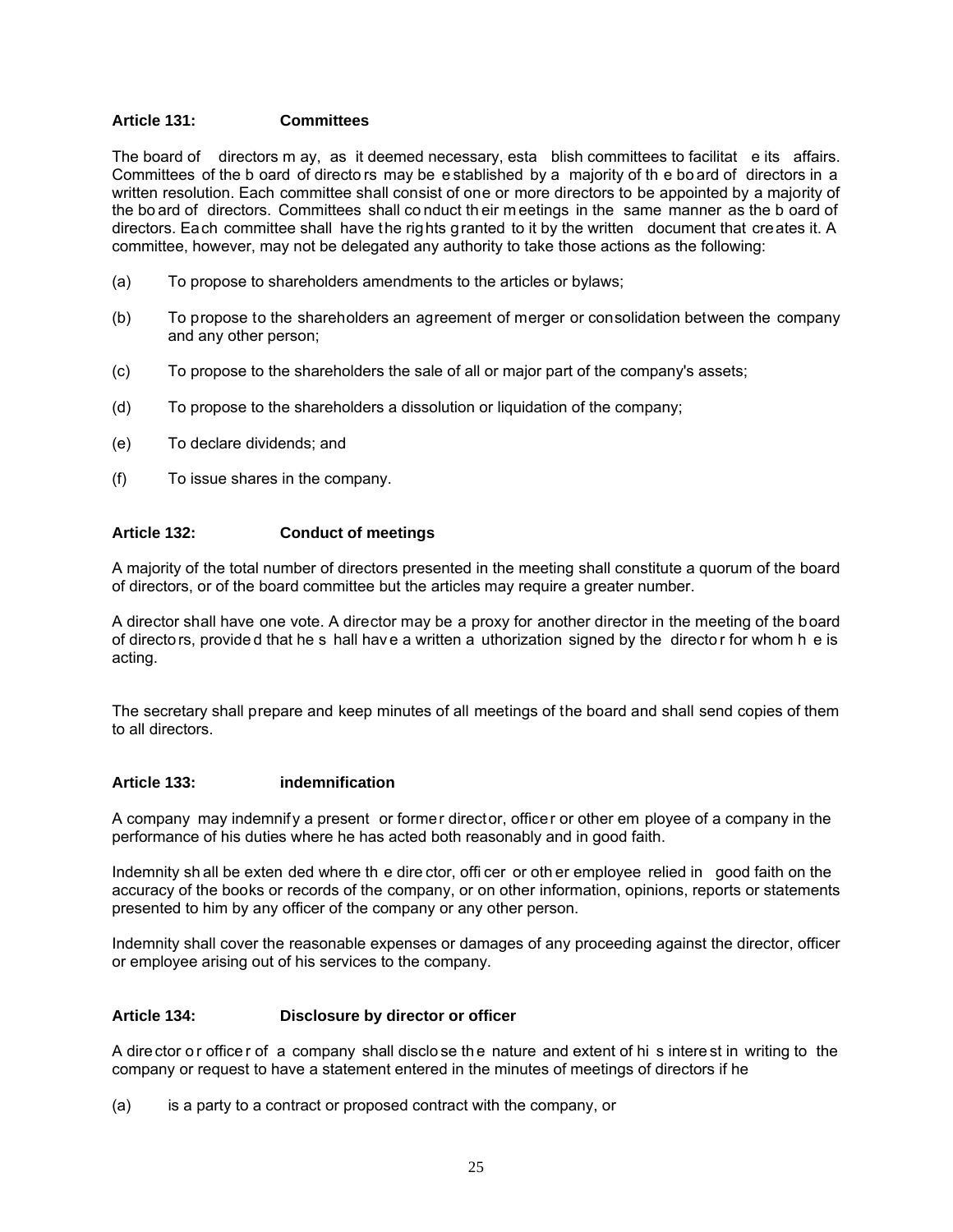(b) has a material interest in any person who is a party to a contract or proposed contract with the company,

## **Article 135: Time of disclosure for director**

In the case of a director, disclosure shall be made

- (a) at the meeting at which a proposed contract is first considered;
- (b) if the dire ctor was not th en inte rested in a p roposed contract, at the first meeting after he becomes so interested;
- (c) if the director becomes interested after a contract is made, at the first meeting after he becomes so interested;
- (d) if a perso n who is interest ed in a contract late r becomes a di rector, at the first meeting aft er he becomes a director.

## **Article 136: Time of disclosure for officer**

In the case of an officer, the disclosure shall be made

- (a) as soon as he becomes aware that the contract or proposed contract is to be considered or has been considered at a meeting of the board of directors;
- (b) if the officer becomes inte rested b efore a co ntract i s ma de, imm ediately after he be comes so interested; or
- (c) if a person who is interested in a contract later becomes an officer, forthwith after he becomes an officer.

## **Article 137: Voting after disclosure**

A director who has a conflict of interest shall not vote on any resolution to approve the contract unless the contract is

- (a) an a rrangement by way o f se curity for money l ent to or obligations und ertaken by him for the benefit of the company or an affiliate;
- (b) one relating primarily to his remuneration as a director, officer, employee or agent of the company or an affiliate;
- (c) one for indemnity or insurance;
- (d) one with an affiliate.

#### **Article 138: Officers**

Subject to the articles or the by-laws,

(a) the board of directors may designate the offices of the company, appoint officers, specify their duties and delegate to them the powers to manage the business and affairs of the company;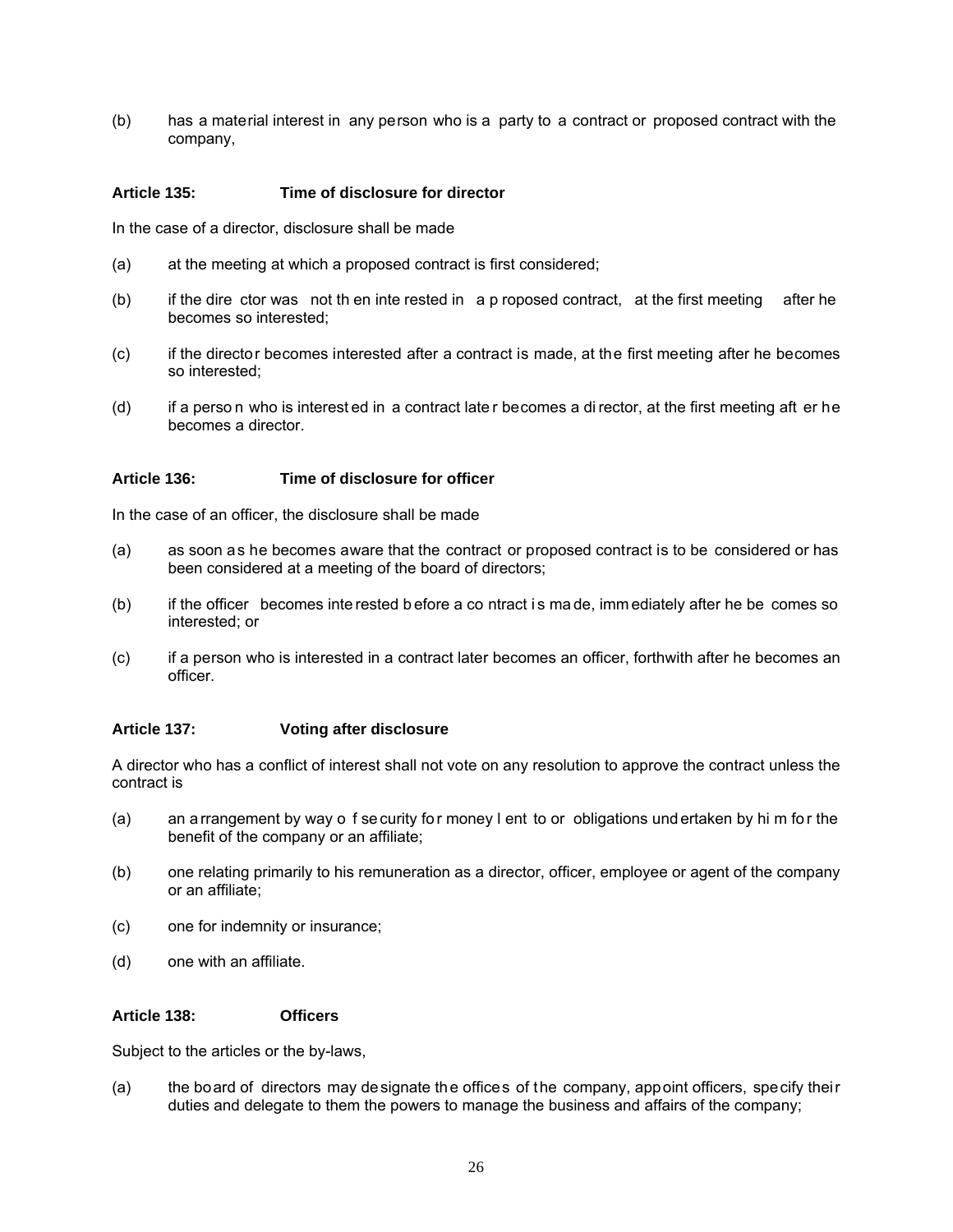- (b) a director may be appointed to any office of the company;
- (c) one or more offices of the company may be held by the same person.

## **Article 139: Pre incorporation contracts**

A person who enters into a written contract in the name of or on behalf of a company before it comes into existence is personally bound by the contract and is entitled to the benefits thereof.

A company may, within a reasonable time after a contract has been made, adopt a written contract made before it came into existence and before it has adopt by the company. Such adoption shall base on any action or conduct signifying its intention to be bound thereby.

The company is bound by the contract and is entitled to the benefits thereof as if the company had been in existence at the date of the contract and had been a party thereto.

A perso n who cl aimed to act i n the n ame of or on beh alf of th e compa ny ceases to b e bound by or entitled to the benefits of the contract, unless otherwise ordered by court.

#### **Article 140: Directors' liability – consideration for share**

The Di rectors wh o vote for or con sent to a reso lution autho rizing the i ssuance of a share for a consideration other than money are jo intly and sev erally liable t o the comp any for the amount by whi ch the con sideration received is le ss tha n the fai r equivalent of th e mo ney that the company woul d h ave received if the share had been issued for money on the date of the resolution.

A director is not liable if h e proves that he did not know and could not re asonably have known that the share was issued for a co nsideration less than the fair equivalent of the mone y that the company would have received if the share had been issued for money.

 An action to enforce a liability imposed by this Law may not be commenced after two years from the date of the resolution authorizing the action complained of.

## **Article 141: Others liability of directors**

The Directors who vote f or or con sent to a resolution auth orizing a p urchase, redemption o r other acquisition o f sha res, a reduction of stated capi tal, or a p ayment of a d ividend contrary to th e requirements of this chapt er are jointly and severally liable to rest ore to the co mpany any a mounts so distributed or paid.

An action to enforce a liability imposed by this article may not be commenced after two (2) years from the date of the resolution authorizing the action complained of.

#### **Article 142: Director's dissent**

A director who is present at a general meeting of the board of directors is deemed to have consented to any resolution passed or action taken at that meeting unless

- (1). he requests that his dissent be entered in the minutes of the meeting;
- (2). he sends his written dissent to the secretary of the meeting before the meeting is adjourned.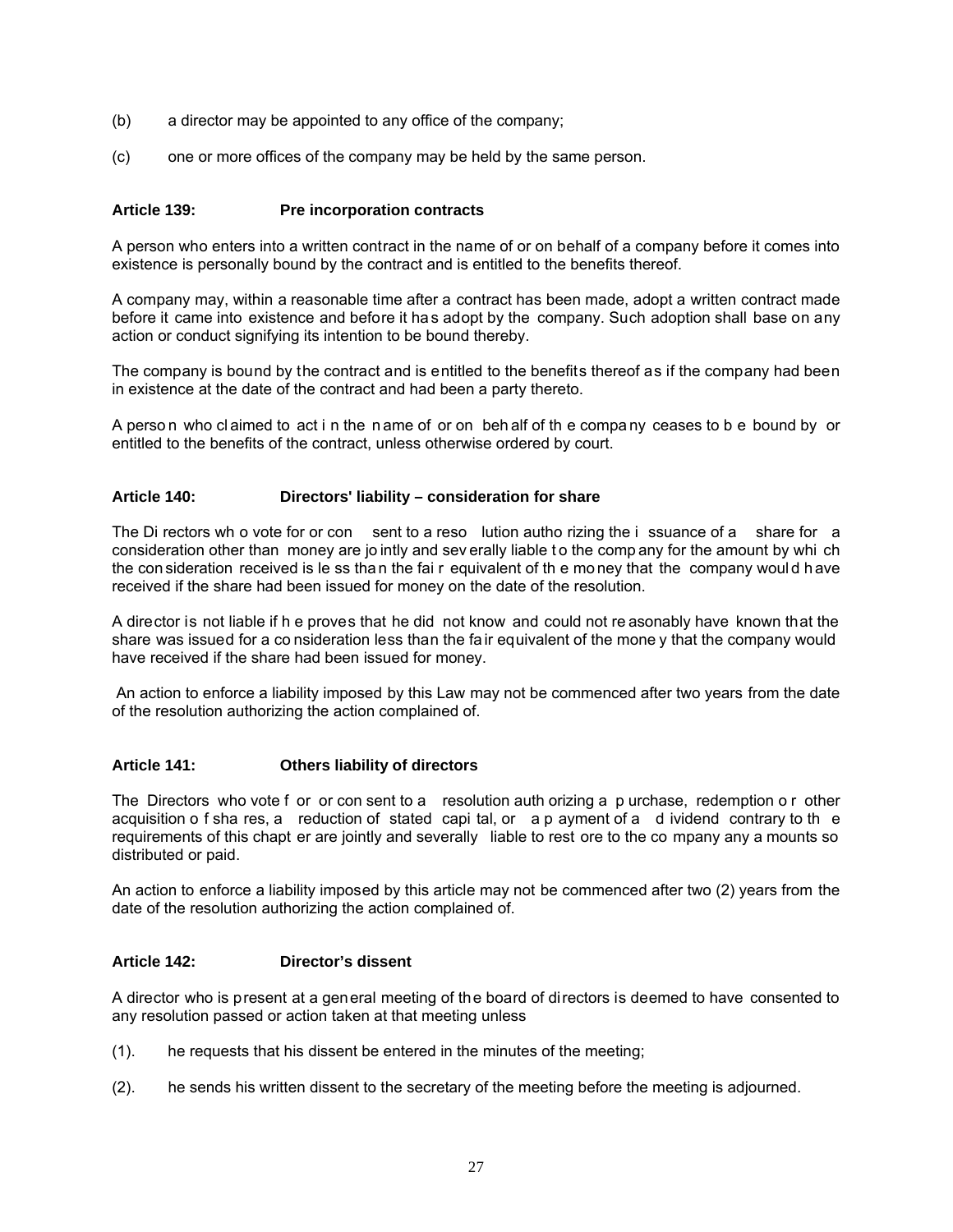A director who was not present at a meeting at which a resolution was passed or action taken is deemed to have given consent unless within fifteen (15) days, after he becomes aware of the resolution he

- (1). causes his dissent to be placed with the minutes of the meeting;
- (2). sends his dissent by registered mail or delivers it to the registered office of the company.

## **E. Shares and Dividends**

#### **Article 143: Shares**

Each share shall be in registered form. Each share has a par value and the company shall not issue any share at a p rice, which is less than the par valu e. The rights, privilege s, restri ctions and con ditions attaching to the shares of each class shall be set out in the articles.

## **Article 144: Number, value and rights attached to shares**

If the arti cles fail to provide the number and price attached to the shares, the comp any shall issue a minimum of one thousand (1,000) shares with a par value of not less than four thousand (4,000) Riels per share.

If the articles fail to specify the class of share, the company has only one class of shares and the rights of the holders of these shares are equal in all respects and include the rights

- (1). to vote at any meeting of the shareholders of the company;
- (2). to receive any dividend declared by the company;
- (3). to receive the remaining property of the company on dissolution.

#### **Article 145: Rights to classes of shares**

The articles may provide for more tha n one cl ass of shares and, if they so pr ovide, the rights of ea ch class of shares may be absolute or relative.. The rights, privileges, restrictions and conditions attaching to the shares of each class shall be set out in the article s. The rights set out in Arti cle 144 of this law, shall be attached, individually or in their entirety, to at least one class of shares. The rights may include:

- (a) Convertibility or exchan geability into other cl asses of shares or othe r securities of the li mited company or another company, whether at the optio n of the limited com pany, at the option o f the shareholders, or upon the occurrence of a specified event;
- (b) Priority of entitlement to net assets upon liquidation or dissolution of the limited company;
- (c) Redemption or repurchase at the option of the limited com pany or at the option of the hold ers of the share;
- (d) Restrictions on transferability.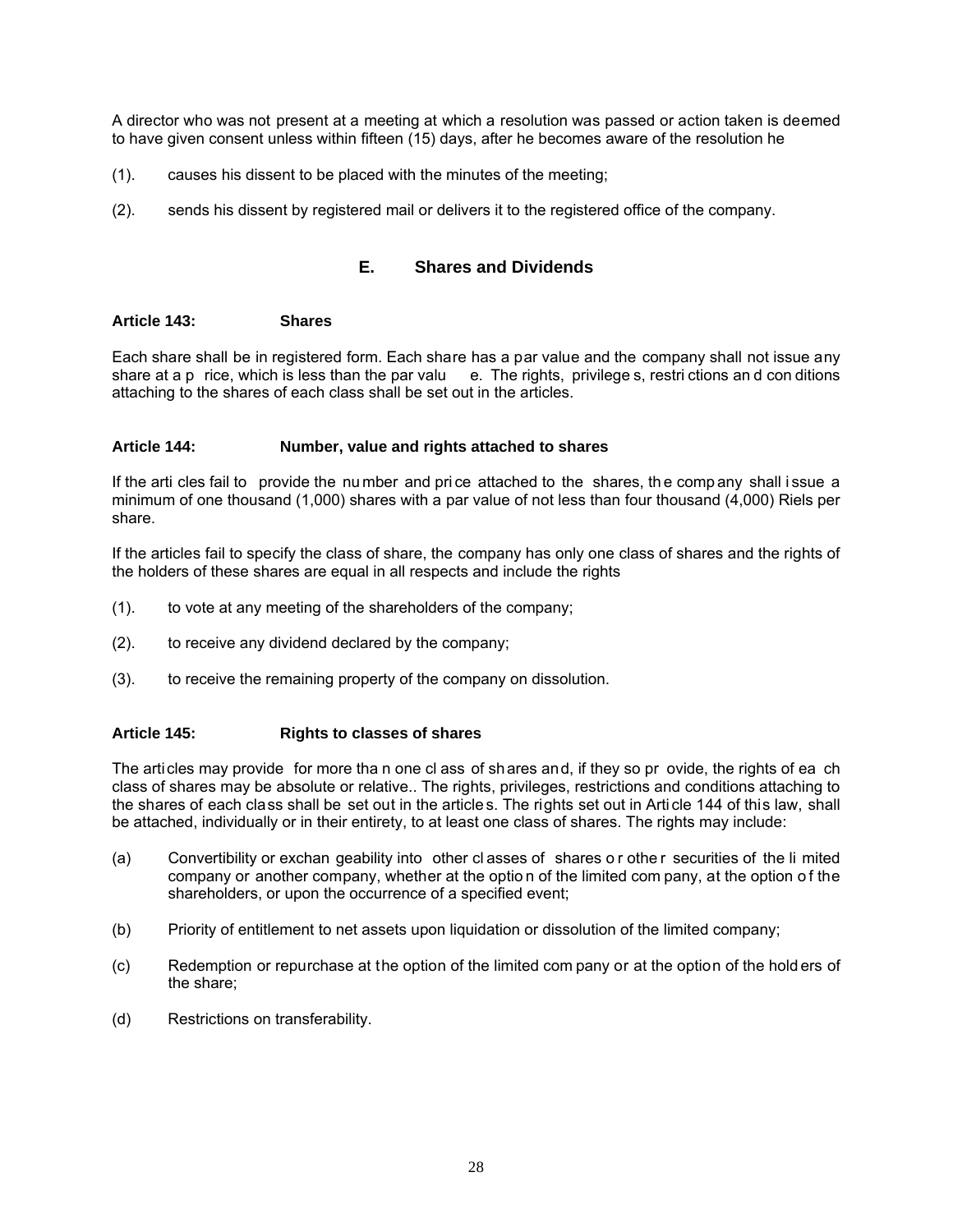#### **Article 146: Issue of shares – consideration for shares**

Subject to the articles, the by-laws and any pre-emptive right of shareholders, shares and securities may be issued at the times and to the persons as the directors may determine.

The directors shall determine the price of the shares and securities to be issued.

A share shall not be issued until the payment for the share is fully paid in money, in kind, or past services.

Payment in kind, may include trademarks, copyrights, patents, and the right to use any intangible property or trademark license.

The directors determine the value of the payment in kind or past services and their decision shall be final and conclusive, if there is no actual fraud involved.

The shares in service shall not authorize for the public limited company.

## **Article 147: Liability of shareholder**

The shareholder's liability to the company is limited to the price of the shareholder's subscription.

## **Article 148: Shares in series**

The articles may authorize the issue of any class of shares in one or more series and may authorize the directors to fix the numbe r of sha res in and to dete rmine the d esignation, rights, privileges, restrictions and conditions atta ching to the shares of ea ch series, subject to the limitati ons set out in the a rticles. Except as otherwise provided, the rights, privileges, restrictions or conditions attached to the same class and series shall be identical.

## **Article 149: Stated capital account**

A company shall maintain a separate stated capital account for each class and series of shares it issues.

A company shall add to the appropriate stated capital account the full amount of any payment in money, in kind or past services it receives for any shares it issues.

#### **Article 150: Constraints on addition or reduction to a stated capital account**

Where a company proposes to add a ny amount to a stat ed capital account it maintain s in respect of a class or series of shares, if the amount to be added was not received by the company; the addition to the stated capital account must be approved by special resolution of the board of directors.

A company shall not redu ce its stated capital account or any capit al account. A company may reduce its capital a ccount for a ny p urpose by special re solution. The spe cial resolution shall specify the capital account that will be reduced.

A company shall not reduce its capital account if there are reasonable grounds for believing that

- (1). the company is, or after the payment would be, unable to pay its liabilities as they become due;
- (2). the realizable value of the company's assets would be less than the aggregate of its liabilities.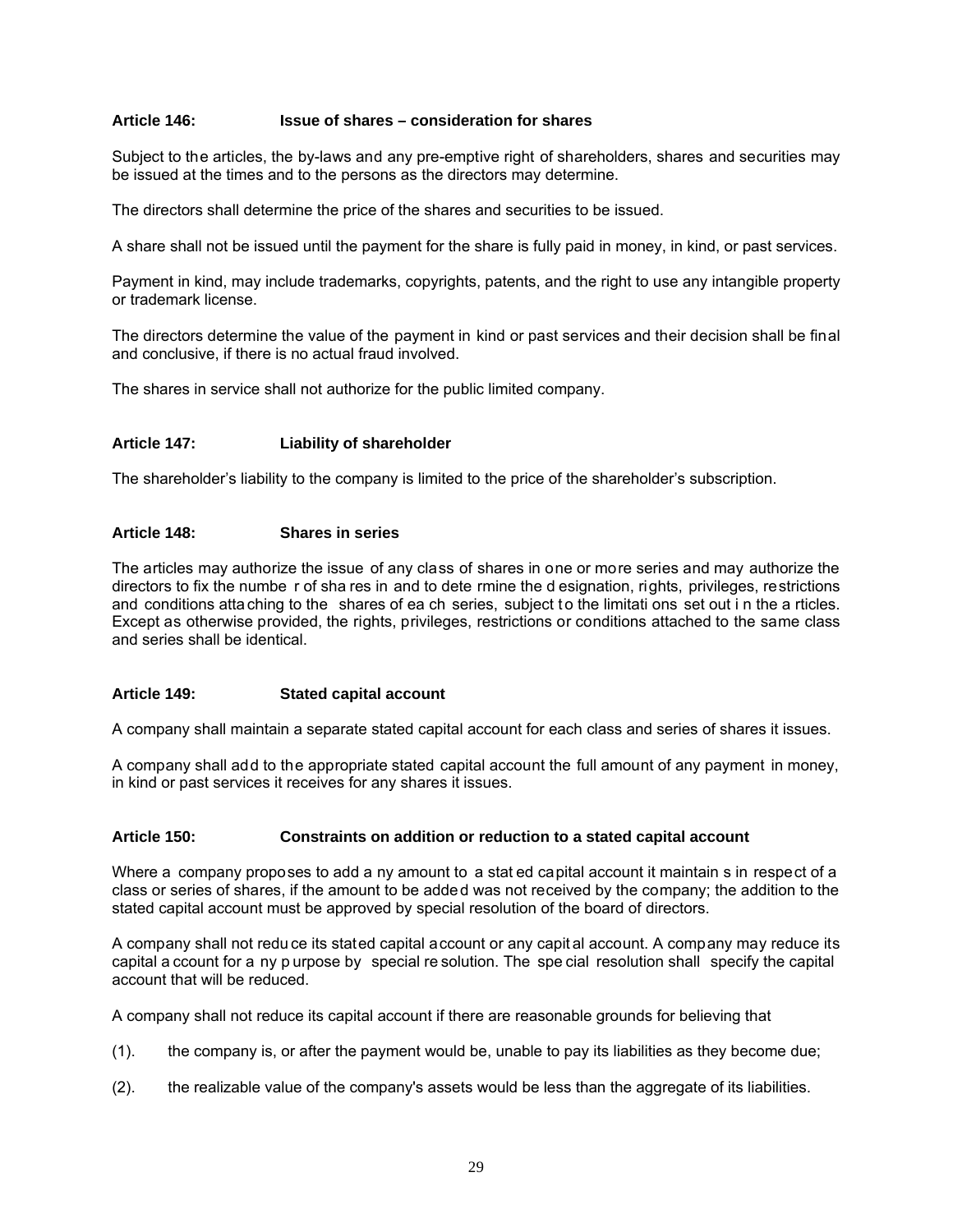This rule does not apply if the company reduces its capital account by an amount that is not represented by realizable assets.

A creditor of the company may apply to a court for an order directing the repayment of money or property received following a reduction of the capital account made contrary to this article.

An action to enforce a liability imposed by this article may not be commenced after two (2) years from the date of the resolution authorizing the action complained of.

## **Article 151: Pre-emptive right**

If the articles provide for a right of pre -emption attaching to a cl ass of sha res, no furthe r shares of that class shall b e issued u nless they ha ve first been offered to the sh areholders having the right of preemption on that class.

Shareholders have a p re-emptive right to acquire the offered shares in proportion to their holdings of the shares of that class, at such price and on such terms as those shares are to be offered to third parties.

## **Article 152: Options and rights**

A company may issue ce rtificates of conversio n privileges, options, or rights to acq uire securities of the company. In this case, the certificate s or securities shall set out the co nditions ap plicable to the conversion privileges, options or rights.

Conversion privileges, options and rights to acquire securities of a company may be made transferable or non-transferable, and o ptions and rights to acq uire may be ma de sepa rable or in separable from any securities to which they are attached.

#### **Article 153: Share certificate**

Each shareholder is entitled to receive a share certificate. There shall be stated on the face of each share certificate issued by a company: the name of the company, the name of the person to whom it was issued and the number and class of shares and the designation of any series that the certificate represents.

#### **Article 154: Transfer of share**

Subject to restrictions imposed by thi s law and the articles, shares are transferable. The company shall transfer the shares and make the appropriate entries in its bo oks and records upon the request of both the transferor and the transferee.

### **Article 155: Acquisition of company's own shares**

Subject to its articles, a company may purchase or redeem shares issued by it.

The company shall always have outstanding shares of at least one class of shares with full voting powers and which are not subject to mandatory redemption or repurchase.

If shares are red eemed, the shareholder h as a d uty to su rrender the m to t he company, in return for payment of t he redem ption pri ce. If h e doe s not do so, the company m ay depo sit the value of the redeemed sh ares to a se parate a ccount in a know n ban k and notify the shareh older in writing. Th e company sh all cancel the rede emed sh ares on its b ooks and records as soon as su ch funds are set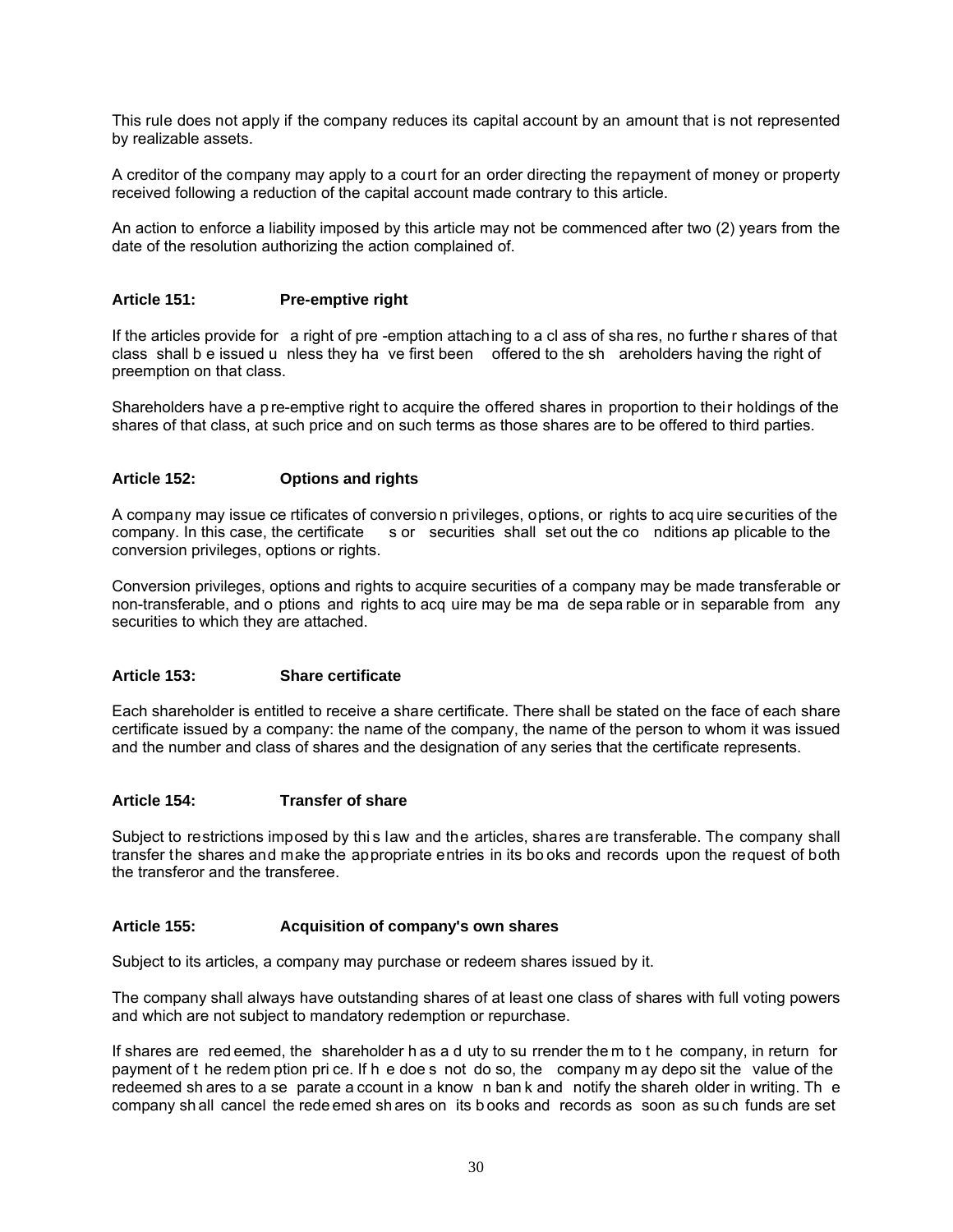aside. However, a company shall not make any payment to purchase or redeem shares issued by it if there are reasonable grounds for believing that

- (1). the company is, after the purchase would be, unable to pay its liabilities as they become due;
- (2). the realizable value of the comp any's assets after purchasing would be less than the aggregate of its liabilities.

Shares purchased, redeemed or otherwise acquired by the company shall be cancelled or, if the articles limit the number of authorized shares, may be restored to the status of authorized but unissued shares of the class.

## **Article 156: Reduction of stated capital on redemption or purchase**

When a co mpany pu rchases, red eems or a cquires its sha res, the co mpany shall m ake correspon ding adjustments to the capital account maintained for the class or series of sh ares purchased, redeemed or acquired.

## **Article 157: Dividend declaration**

Subject to a ny restri ctions co ntained in its articl es, the directo rs may de clare dividen ds out of the company's surplus or out of its net profits.

The directors may set apart special reserves for the company to use in carrying on its business, by using any funds of the company available for distribution of dividends.

## **Article 158: Restriction to declaration of dividends**

A company shall not declare or pay a dividend if there are reasonable grounds for believing that

- (a) the company is, or after the payment would be, unable to pay its liabilities as they become due; or
- (b) the realizable value of the company's assets would be less than the aggregate of its liabilities and stated capital of all classes.

#### **Article 159: Form of dividend**

A company may pay a dividend by issuing shares of the company. Subject to the re strictions in this Part, a company may pay a dividend in money or property.

### **Article 160: Adjustment of stated capital account**

If shares of a company are issued in payment of a dividend, the declared amount of the dividend stated as an amount of money shall be added to the capit al account or maintained or to b e maintained for the shares of the class or series issued in payment of the dividend.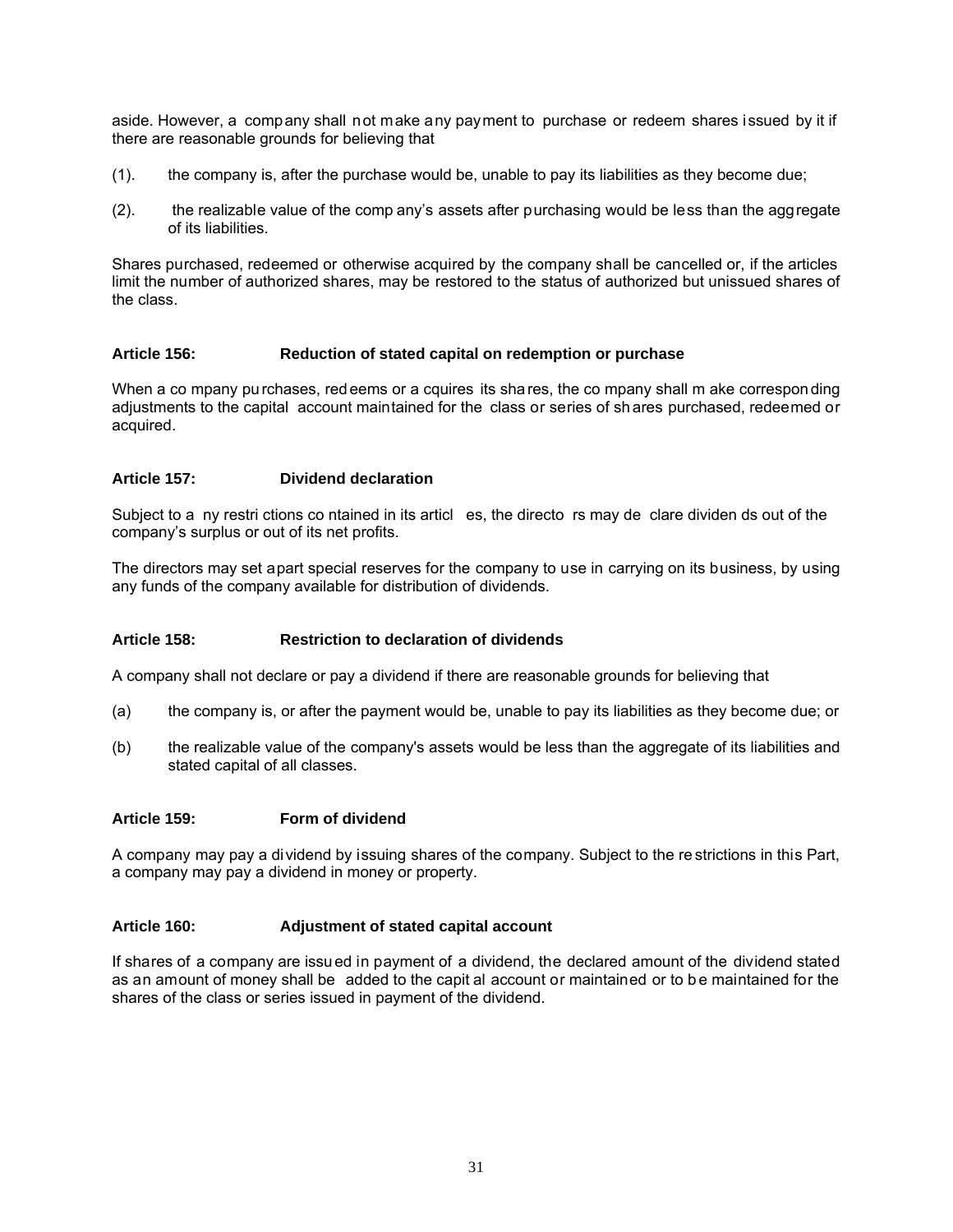## **F. Security Certificates, Registers and Transfers**

## **Article 161: Definitions**

In this Part, the technical words shall have the meanings as follows:

- (1). "bearer" means the person in possession of a security payable to bearer or endorsed in blank;
- (2). "bona fide purchaser**"** mean s a p urchaser for v alue in good faith and without notice of any adverse claim who ta kes delivery of a security in bearer form or order form or of a security in registered form issued to him or endorsed to him or endorsed in blank;
- (3). **"broker"** means a person who is engaged for all or part of his time in the business of buying and selling securities and who, in the transaction concerned, acts for, or buys a security from, or sells a security to a customer;
- (4). **"delivery"** means voluntary transfer of possession;
- (5). **"genuine"** means free of forgery or counterfeiting;
- (6). **"holder"** means a person in possession of a security issued or endorsed to him or to bearer or in blank;
- (7). **"over-issue"** means the issue of securities in excess of any maximum number of securities that the issuer is authorized to issue by its articles or by a specific contract;
- (8). **"purchaser"** mean s a p erson who ta kes an interest in a se curity by sale, mo rtgage, hypothec, pledge, issue, reissue, gift or any other voluntary transaction;
- (9). **"security" or "security certificate"** means an instrument issued by a company that is
	- (a) in bearer form, registered form or order form;
	- (b) of a type commonly dealt in on securities exchanges or markets or commonly recognized in any area in which it is issued or dealt in as a medium for investment;
	- (c) one of a class or series or by its terms divisible into a class or series of instruments, and
	- (d) evidence of a share, participation or other interest in or obligation of a company;
- (10). **"transfer"** includes transmission by operation of law;
- (11) **"unauthorized"** in relation to a signature or an endorsement, means one made without actual, implied or apparent authority and includes a forgery.

#### **Article 162: Securities are negotiable instruments**

Securities are negotiable instruments.

## **Article 163: Distribution document**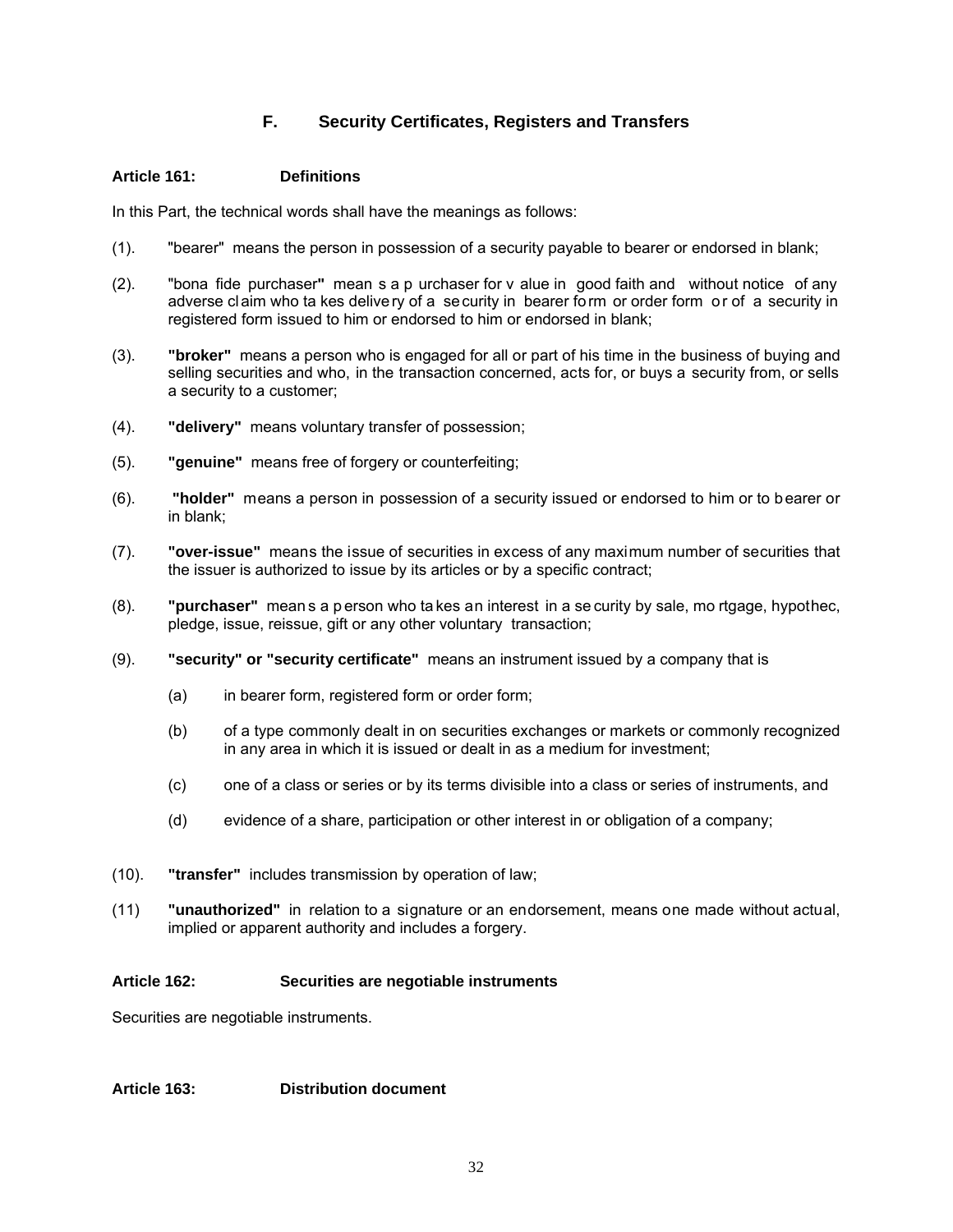A comp any that files o r distri butes i n any bu siness pla n, st atement of material fa cts, re gistration statement, securities exchange take-over bid circular or similar document relating to the distribution to the public of the securities of the company shall immediately send to the Director of Companies a copy of any such document.

## **Article 164: Securities in registered form**

A security is in registered form if

- (a) it spe cifies a perso n e ntitled to the se curity and specifies that t he tra nsfer i s ca pable of being recorded in a securities register; or
- (b) it bears a statement that it is in registered form.

#### **Article 165: Debt obligation in order form**

A debt obligation is in order form when it states that the debt obligation is payable to the order of, or that the debt obligation is assigned to a person who is reasonably identifiable.

#### **Article 166: Securities in bearer form**

A security is in bearer form if it is payable to any person who may present the security for payment. The securities in bearer form do not indicate the name of the holder.

#### **Article 167: Rights of holder**

Every security holder is entitled at his option to a security certificate that complies with this law or a nontransferable written acknowledgment of his right to obtain such a security certificate from a company.

A company is not req uired to issue more than one security certificate in re spect of securities held jointly by several persons. Delivery of one security certificate to one person is sufficient.

#### **Article 168: Signatures on the securities certificate**

A security ce rtificate shall be si gned manu ally by at least o ne director and any additio nal sig natures required on a security certificate may be printed.

## **Article 169: Contents of share certificate**

There shall be stated on the face of each share certificate issued by a company

- (1). the name of the company;
- (2). the wo rds "Incorporated und er the Law of Co mmercial Enterprises of the Kingdom of Cambodia";
- (3). the name of the person to whom it was issued;
- (4). the number and class of shares and series of that share certificate;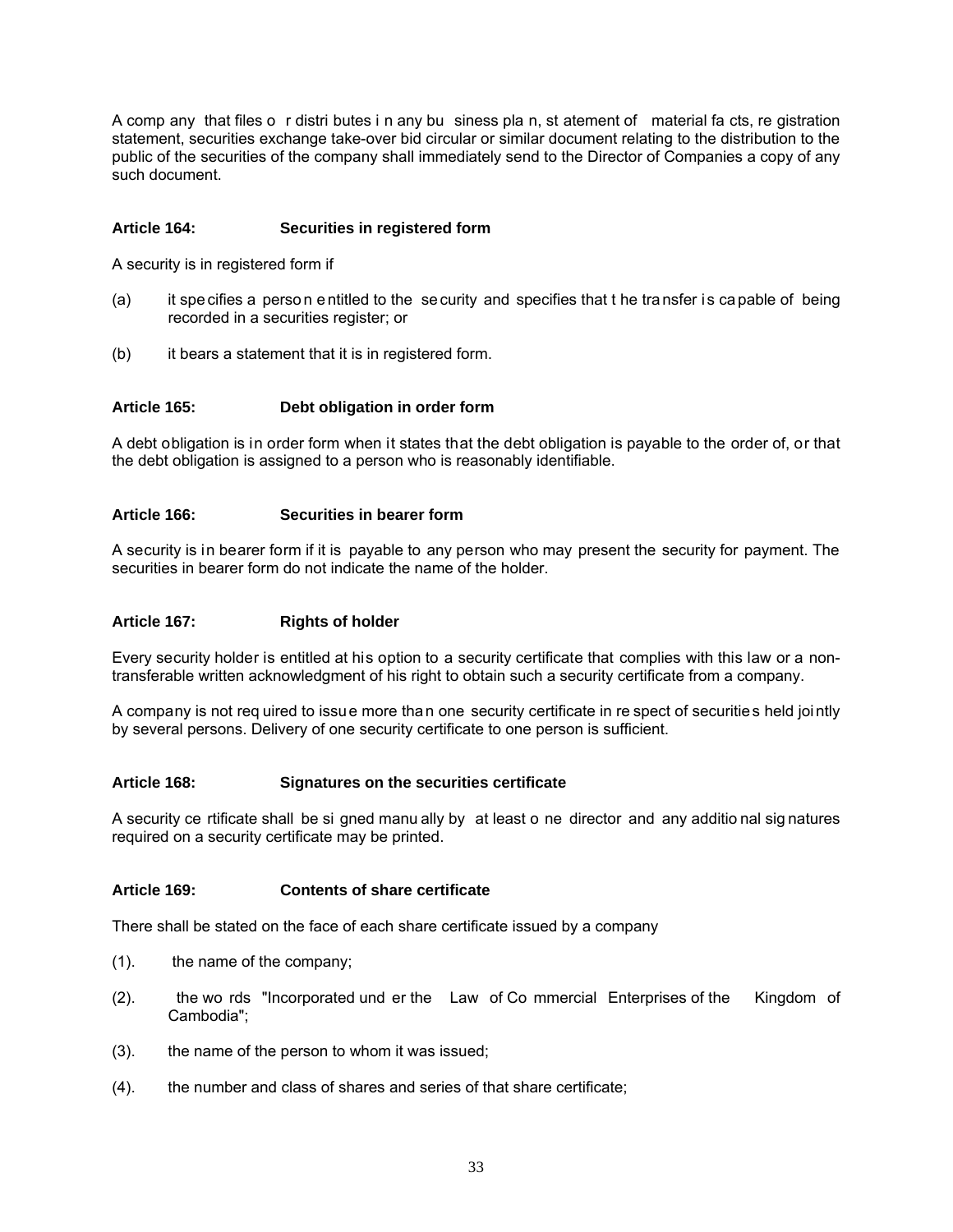(5). any restriction on the transfer of the security.

On a share certificate issued by a company that is authorized to issue more than one class or series of shares, there shall be stated legibly

- (a) the rights, privileges, restrictions and conditions attached to the shares of each class and series that exists when the share certificate is issued;
- (b) that the class or seri es of shares that it represents has rights, privileges, restrictions or conditions attached thereto. The company will provide a shareholder, on demand and without cha rge, with a full copy of the text of the right s, privilege s, re strictions and conditions attached to each class and series.

## **Article 170: Securities Register**

A comp any shall mai ntain a se curities regi ster in which it reco rds the securities it issu es stating with respect to each class or series of securities, namely:

- (a) the names, alphabetically arranged, and the latest known address of each person who is or ha s been a security holder;
- (b) the number of securities held by each security holder; and
- (c) the date and particulars of the issue and transfer of each security.

## **Article 171: Dealings with registered holder**

A co mpany may tre at th e regi stered owner of a security a s th e p erson ex clusively entitled to vote, t o receive n otices, to receive any i nterest, dividend or other paym ents in respect of the security, and t o exercise all the rights of an owner of the security.

In the ca se where there are restrictions on the tra nsfer of a security, and th e security is transferred or transmitted to a person who is not the registered owner, the person shall provide proof of his authority to exercise rights or privileges in respect of the se curity. The com pany shall treat the perso n as entitled to exercise those rights or privileges.

#### **Article 172: Minors**

If an unemancipated minor exercises any rights of ownership in the securities of a company, neither the minor nor his representative may subsequently repudiate the actions.

### **Article 173: Transmission of securities**

When a security is tran sferred or transmitted to a person who is not the registered holder, the person is entitled to become or to designate the registered holder if he files with the company the security certificate that was owned by the security holder.

The filing documents shall contain:

(a) the authentical notary document, or the original or certified co py of the court order or letters of administration; or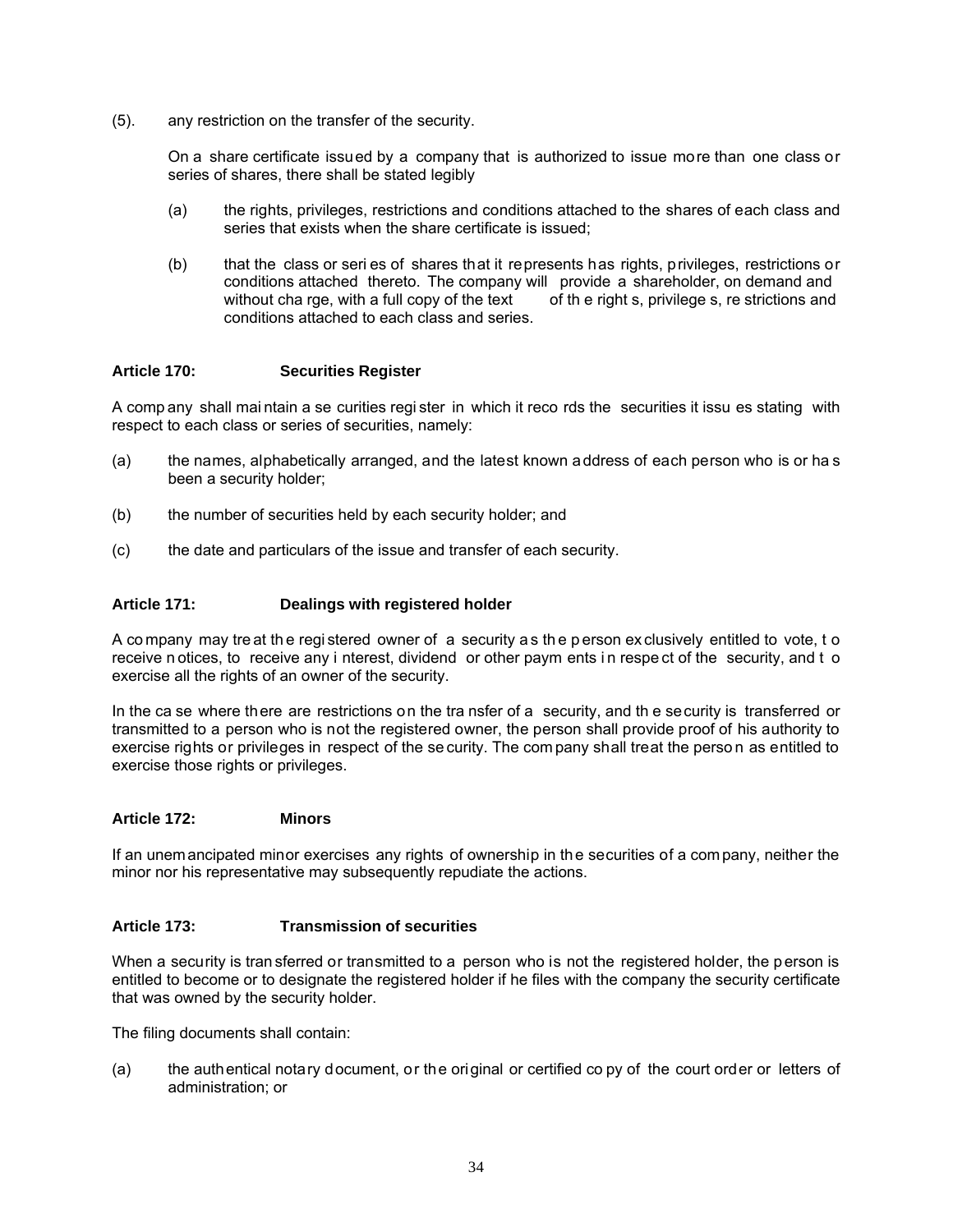- (b) an affidavit evidencing the transfer of the security on behalf of the registered holder:
	- by a legal representative of a minor, incompetent person, or missing person;
	- a liquidator; or
	- trustee in bankruptcy.

## **Article 174: Burden of proof**

In an action on a security,

- (a) unless specifically deni ed in the plead ings, ea ch signature on t he se curity or in a ne cessary endorsement is admitted;
- (b) a signature on the security is presumed to be genuine and authorized, but if the effectiveness of the signature is put in issue, the burden of establishing that it is genuine and authorized is on the party claiming that the signature is not genuine;
- (c) if a signature is admitted or established, production of the instrument entitles a holder to recover on it unless the defendant establishes a defense or a defect going to the validi ty of the se curity; and
- (d) if the defend ant establi shes t hat a de fense o r def ect exists, th e plaintiff ha s the bu rden of establishing that the defense or defect is ineffective against him or some person under whom he claims.

## **Article 175: Securities fungible**

Unless otherwise agreed, and sub ject to any applicabl e law or related re gulation a person required to deliver securities may deliver any security of the specified issue in bearer form or registered in the name of the transferee or endorsed to him or in blank.

## **Article 176: Notice of defect**

The terms of a security stated on the security and terms incorporated by reference to another instrument to the extent that the incorporated terms do not conflict with the stated terms. If there is any inconsistency between such two terms then the first shall prevail.

A company shall, whether the fact that a security is not genuine, admit the ownership of the security in the hands of a bona fide purchaser.

A security is valid in the hands of a bona fide purchaser who does not have notice of any defect going to the validity of the security.

## **Article 177: Unauthorized signature**

An unauthorized signature on a security before or in the course of its issue is ineffective. Except that th e signature is effective in favor of a p urchaser and without notice of the lack of au thority, if the signi ng has been done by any person entrusted by the issuer to sign the security, or similar securities.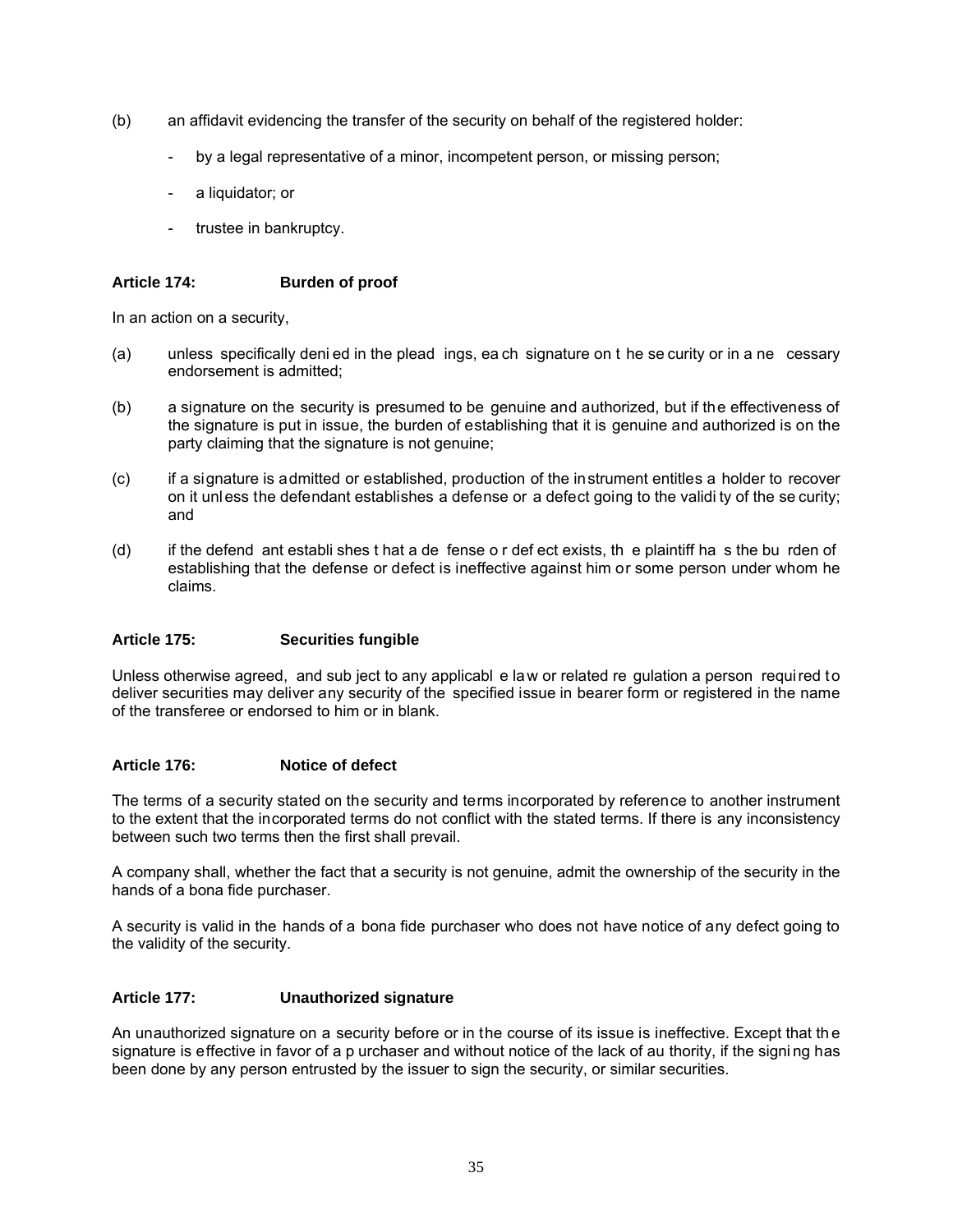## **Article 178: Completion or alteration**

Where a security contains the signatures necessary for its issue or transfer but is incomplete in any other respect,

- (a) any person may complete it by filling in the blanks in accordance with his authority;
- (b) notwithstanding that the blanks are incorrectly filled i n, the securit y as completed is enforceable by a purchaser who took it for value and without notice of the incorrectness;
- (c) a com pleted security tha t has be en i mproperly altere d, even if fraudul ently altered, rem ains enforceable but only according to its original terms.

#### **Article 179: Warranties of agents**

A registrar, or transfer agent shall not liable for the forgery of security if:

- (a) his acts in connection with the issue of the security are within his authority;
- (b) he has reasonable grounds for believing that the security is in the form and within the amount the issuer is authorized to issue.

#### **Article 180: Title of purchaser**

On delivery of a se curity the p urchaser acquires the rights in th e security that his transferor had or had authority to convey, excep t that a purchaser who has been a party to any fraud or illegality affecting the security does not improve his position by taking title to the security from a later bona fide purchaser.

#### **Article 181: Warranties to purchaser**

A person by transferring a security to a bona fide purchaser warrants only that

- (1). the transfer is effective and rightful;
- (2). the security is genuine and has not been materially altered; and
- (3). he knows of nothing that might impair the validity of the security.

A broker gives to his customer, to th e issuer and to a purchaser, as the case may b e, the warranties provided in this article a nd h as the rights an d p rivileges of a pu rchaser und er thi s article. Tho se warranties of and in favo r of the broker a cting a s an ag ent a re in ad dition to wa rranties given by hi s customer and warranties given in favor of his customer.

#### **Article 182: Right to compel endorsement**

When a security in regi stered form is delivered to a purchaser without an endorsement, the purchaser may become a bona fide purchaser only at the time the endorsement is supplied.

However, th e tra nsfer i s co mplete o n delive ry th e pu rchaser ha s a n e nforceable right again st the transferor to have any necessary endorsement supplied.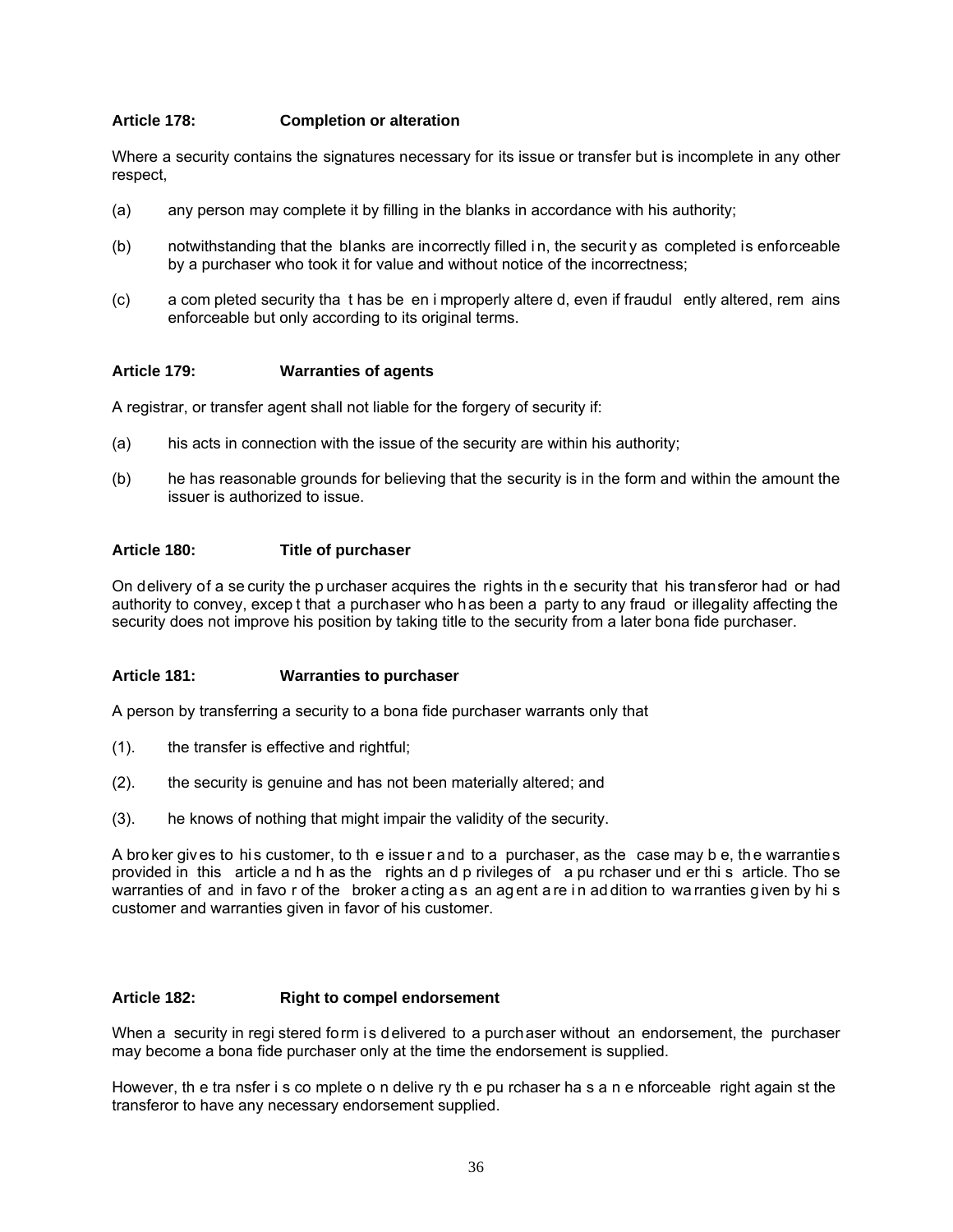#### **Article183: Endorsement**

An endorsement of a security in registered form is made when an appropriate person signs, either on the security or on a separate document, an assignment or transfer of the security or signs a power to assign or transfer the security. The endorsements of security shall have the following characteristics:

- An endorsement may be special or in blank.
- An endorsement in blank includes an endorsement to bearer.
- A special endorsement specifies the person to whom the security is to b e transferred, or who has power to transfer it.

A holder may convert an endorsement in blank into a special endorsement.

In this Part, appropriate person to endorse is:

- (1). the person specified by the security or by special endorsement to be entitled to the security;
- (2). the legal representative, if the person described in paragraph (1) is an in dividual and i s without capacity to act by any reason;
- (3). a person having power to sign under an applicable law or a power of attorney; or
- $(4.)$  an a uthorized ag ent, to t he extent th at a person describe d in paragraph s  $(1)$  to  $(3)$  ma y act through an agent.

## **Article 184: Immunity of endorser**

Unless otherwise agreed, the endorser by his endorsement assumes no obligation that the security will be honored by the issuer.

An endorsement purporting to be only of part of a security representing units intended by the issuer to be separately transferable is effective to the extent of the endorsement.

#### **Article 185: Effect of endorsement without delivery**

An endorsement of a security whether special or in blank does not constitute a transfer until delivery of the security on whi ch the endorsement appears or, if the endorsement is on a separate document, until delivery of both the security and the separate document.

#### **Article 186: Endorsement in bearer form**

An endorsement of a secu rity in beare r form doe s not otherwise affect any rig ht to registration that the holder has.

#### **Article 187: Effect of unauthorized endorsement**

The owner of a secu rity may assert the ineffectiv eness of an e ndorsement against the issue r or any purchaser who h as in good faith received a new, reis sued or re-regi stered se curity on registration of transfer.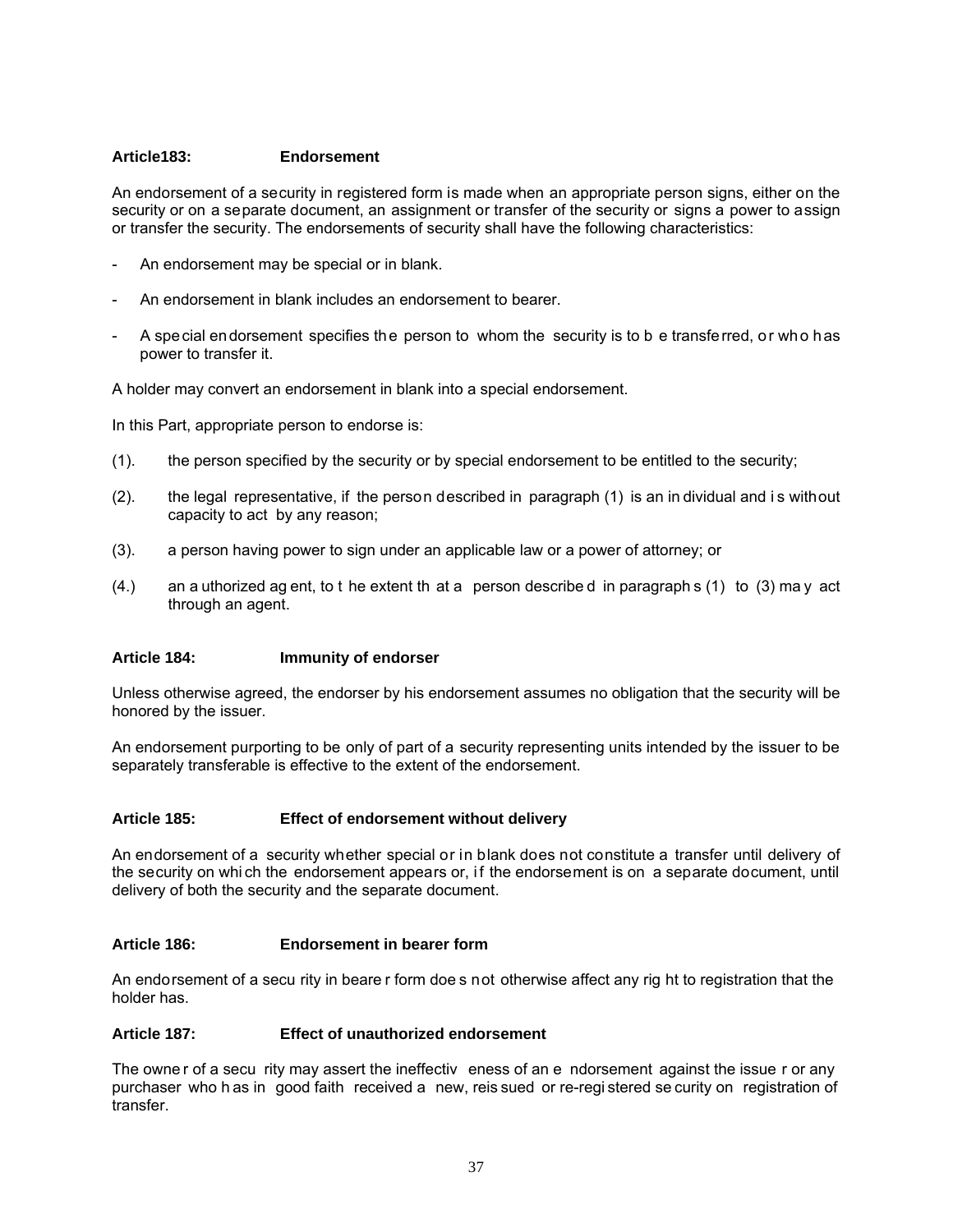## **Article 188: Liability of issuer**

An issuer who registers the transfer of a security on an unauthorized endorsement is liable for i mproper registration.

#### **Article 189: Warranties of guarantor of signature**

A person who guarantees a signature of an endorser of a security warrants that at the time of signing

- (1). the signature was genuine;
- (2). the signer was an appropriate person to endorse; and
- (3). the signer had legal capacity to sign.

However, a perso n wh o guarantee s a sign ature of an endo rser do es not otherwise warrant the rightfulness of the particular transfer.

An issuer may not require a guarantee of endorsement as a condition to registration of transfer.

#### **Article 190: When delivery occurs**

Delivery to a purchaser occurs when

- (a) the purchaser or a person designated by him acquires possession of a security;
- (b) the broker of the purchaser acquires possession of a security specially endorsed to or issued in the name of the purchaser;
- (c) the broker of the purchaser sends him confirmation of the purchase and the broker in his records identifies a specific security as belonging to the purchaser; or
- (d) with respect to an identified security to be delivered while still in the possession of a third person, that person acknowledges that he holds it for the purchaser.

#### **Article 191: Delivery to broker**

Unless otherwise agreed, if a sale of a security is made on an exchange or otherwise through brokers

- (1) the selling customer fulfils his duty to deliver when he delivers the security to the selling broker or to a pe rson designated by the selli ng broker, or ca uses an acknowledgment to be made to th e selling broker that it is held for him; and
- (2) the selling broker, including a correspondent broker, acting for a selling customer fulfils his duty to deliver by delivering the security or a like security to the buying broker or to a person designated by the buyin g bro ker o r b y effecting cl earance of the sale in accordance wit h the rul es of the exchange on which the transaction took place.

Unless otherwise a greed, a tran sferor's d uty to d eliver a security to a purchaser under a contract of purchase is not fulfilled until he deliver s the se curity in negotiabl e form to the purcha ser or to a perso n designated b y the pu rchaser, or cau ses an acknowledgment to be mad e t o the purchaser that the security is held for him.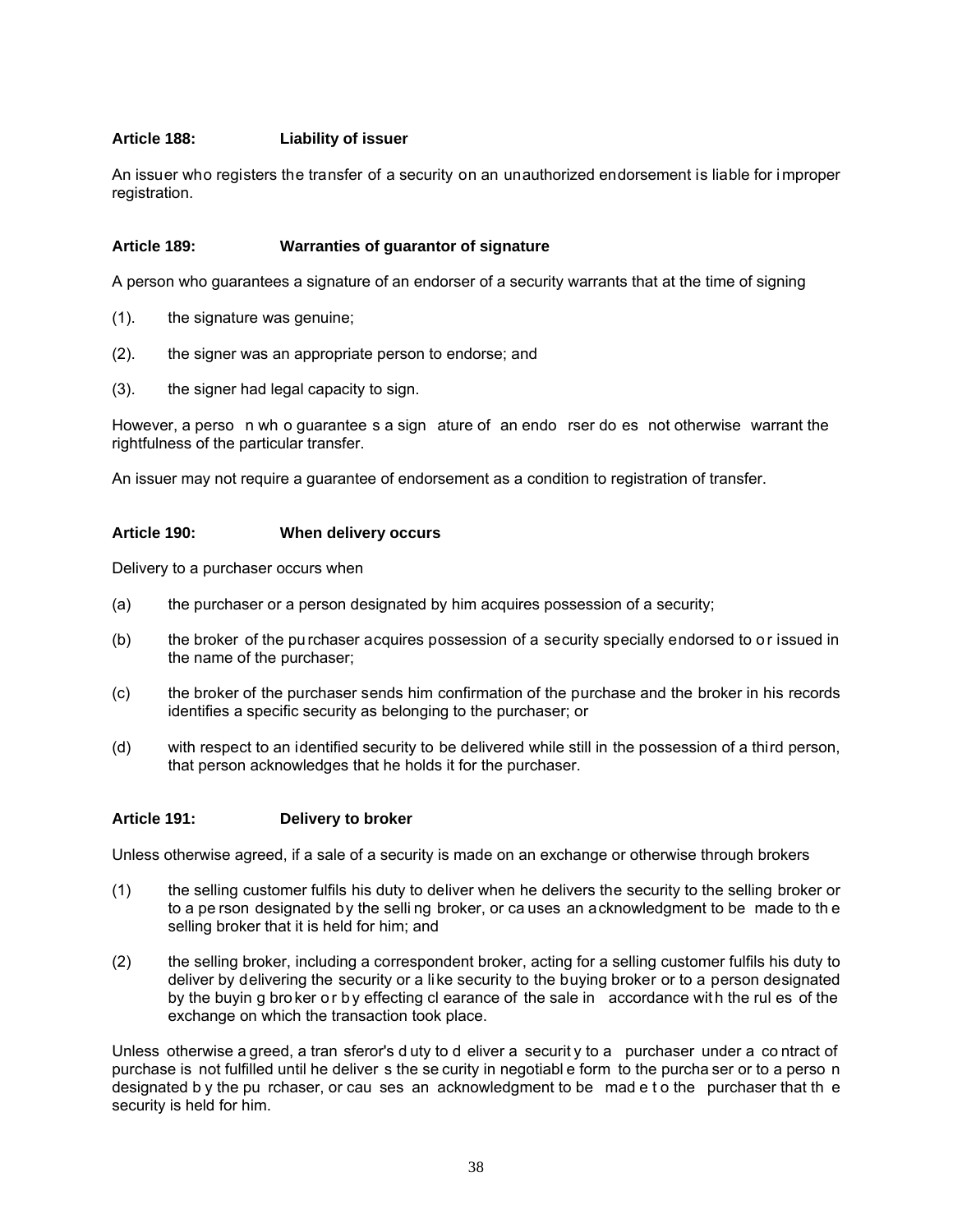## **Article 192: Right to reclaim possession**

If a security is wrongfully tran sferred from a person for any rea son, including the person's incapacity, the person may take the following actions against anyone except a bona fide purchaser:

- (1). reclaim possession of the security;
- (2). obtain possession of any new security evidencing all or part of the same rights; or
- (3). claim damages.

If the transfer of a security is wrongful by reason of an unauthorized endorsement, the owner may reclaim possession of the security or a new security even from a bona fide purchaser if the ineffectiveness of the purported endorsement may be asserted against such purchaser.

The right to reclaim possession of a security may be specifically enforced, its transfer may be restrained, and the security may be impounded pending litigation.

## **Article 193: Right to require registration**

Unless otherwise agreed, a transfe ror shall supply a pur chaser with proof of his authority to trans fer or with any other requirement that is necessary to obtain registration of the transfer of a security. However, if the transfer is not for value, a transfe ror n eed n ot take these action s unless the purch aser pays the reasonable and necessary costs of the proof and transfer.

If the transferor fails to comply with the purchaser's demand within a reasonable time, the purchaser may reject or rescind the transfer.

#### **Article 194: Seizure of security**

No seizure o f a se curity or othe r inte rest evide nced there by is effective until the perso n making the seizure obtains possession of the security.

#### **Article 195: Registration of security in registered form**

Where a security in registered form is presented for transfer, the issuer shall register the transfer if

- (1). the security is endorsed by an appropriate person;
- (2). reasonable assurance is given that that endorsement is genuine and effective;
- (3). any applicable law relating to the collection of taxes has been complied with;
- (4). the transfer is rightful or is to a bona fide purchaser.

Where an issuer has a duty to register a transfer of a security, the issuer is liable to the person presenting it for registration for loss re sulting from any unreasonable delay in registration or from failure or refusal to register the transfer.

## **Article 196: Limitation of issuer's liability**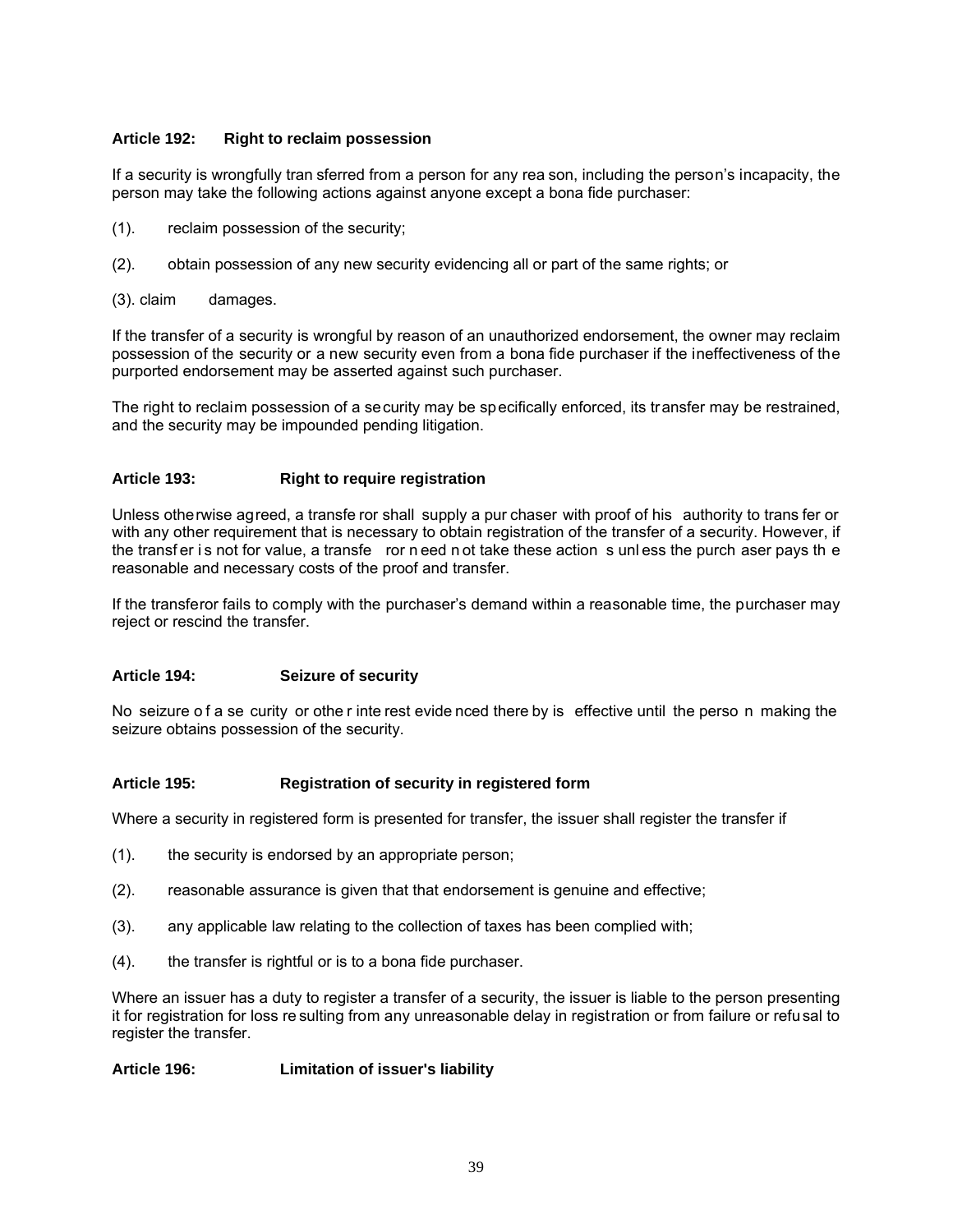The issuer is not liable to the owner or any other person who incurs a loss as a result of the registration of a transfer of a security if the n ecessary endorsements were on or with th e security and the issuer used reasonable care to determine the adequacy of the endorsement.

## **Article 197: Notice of lost or stolen security**

Where a security has been lost or apparently destroyed, and the owner fails to notify the issuer of that fact by giving the issuer written notice within a reasonable time after he knows of the loss, destruction and if the issuer has registered a transfer of the se curity before receiving such notice, the own er is precluded from asserting against the issuer any claim to a new security.

## **Article 198: Duty of issuer to issue a new security**

Where the owner of a security claims that the security has been lost or destroyed the issuer shall issue a new security in place of the original security if the owner

- (1). so requests before the issue r has n otice th at the security ha s been acquired by a bo na fide purchaser;
- (2). furnishes the issuer with a sufficient indemnity bond; and
- (3). satisfies any other reasonable requirements imposed by the issuer.

If, after the issue of a new security under above pa ragraph, a bona fide purchaser presents the origi nal security for registration of transfer, the issuer shall register the transfer.

In addition to any rights o n an indem nity bond, the is suer may re cover a new security issued from the person to whom it was issued.

## **G. Receivers and Receiver Managers**

#### **Article 199: Functions of receiver**

Except to the extent permi tted by a cou rt, a receiv er may not carry on the business of the com pany. A receiver of any property of a company may, subject to the rights of secured creditors, receive the income from the property and pay the liabilities connec ted with the property. A recei ver may al so reali ze the security interest of the person on behalf of whom he is appointed.

## **Article 200: Functions of receiver-manager**

The court may permit the receive r to carry on the bu siness of the company for the pu rpose of protecting the securities of the persons on behalf of whom he is appointed. He is then named a receiver-manager.

#### **Article 201: Directors' powers cease**

If a receive r-manager is appointed by a cou rt or u nder an instrument, the po wers of the d irectors of the company ceases until the receiver-manager is discharged.

#### **Article 202: Powers of receiver**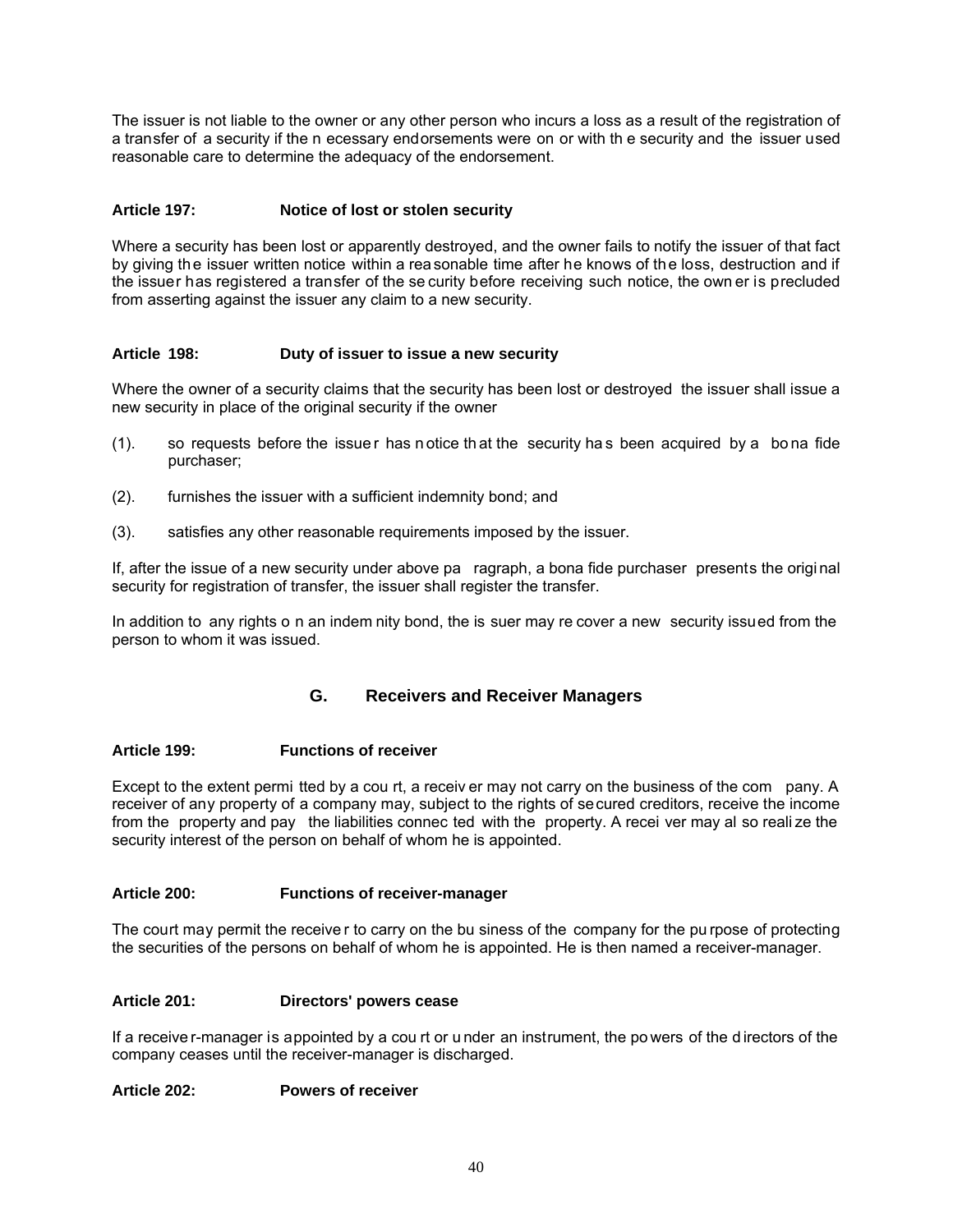A receiver or receiver-manager appointed by a court shall act in accordance with the di rections of the court.

A receiver or re ceiver-manager appointed un der an in strument shall act in acco rdance with that instrument and any direction of a court.

#### **Article 203: Duties of receiver and receiver-manager**

A receiver or receiver-manager shall

- (1). act hon estly and in go od faith, and deal with any prope rty in his po ssession or control in a commercially reasonable manner;
- (2). immediately notify the Director of Companies of his appointment and discharge;
- (3). take into his custody and control the property of the company in accordance with the court order or instrument under which he is appointed;
- (4). open and maintain a bank account in his name as receiver or receiver-manager of the company for the moneys of the company coming under his control;
- (5). keep detailed accounts of all transactions carried out by him as receiver or receiver-manager;
- (6). keep accounts of hi s administration and make th em available for inspection by the Directors of Companies during usual business hours;
- (7). prepare at least once in every six (6) month period after the date of his appointment, the financial statements of his administration;
- (8). on completion of his duties, render a final account of his administration.

#### **Article 204: Directions given by court**

On an ap plication by a re ceiver or receiver-man ager, or on an a pplication by any interested person, a court may make any order it thinks fit including, without limiting the generality of the foregoing,

- (a) an order a ppointing, replacing or discharging a receiver or receiver-man ager and approving his accounts;
- (b) an order determining the notice to be given to any person or dispensing with notice to any person;
- (c) an order fixing the remuneration of the receiver or receiver-manager;
- (d) an order giving directions on any matter relating to the duties of the receiver or receiver-manager.

## **H. Shareholders**

#### **Article 205: Place of meetings**

Shareholder general meetings shall be held at the place within the Kingdom of Cambodia provided in the articles or by-laws or that the directors determine.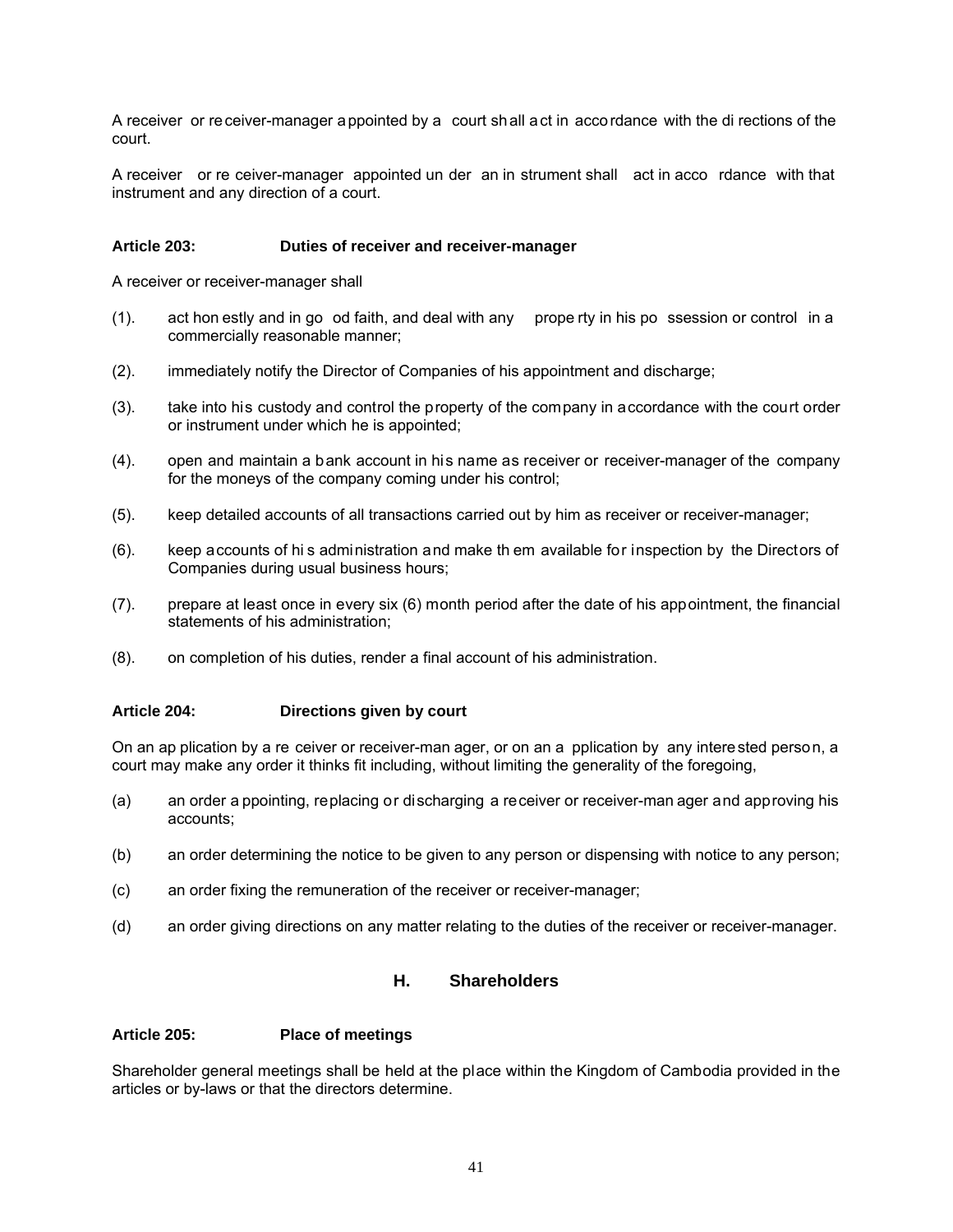A general meeting of shareholders may be held outside the Kingdom of Cambodia if all the share holders entitled to vote at that meeting agree.

## **Article 206: Directors calling meetings**

The directors of a company shall call an annual general meeting of shareholders not later than twelve (12) months after the company comes into existence.

The directors of a company may call a extraordinary meeting of shareholders at any time.

## **Article 207: Shareholders calling meetings**

The shareholders may re quest the di rectors to call a general meeting of sh areholders for t he purposes stated in the request.

The request shall be made by the holders of not less than fifty-one (51) per cent of the issued shares of a company that carry the right to vote at the meeting.

The request may consist of several form requests signed by one or more shareholders.

The request shall state the business to be tran sacted at the meeting and shall be sent to e ach director and to the registered office of the company.

On re ceiving the req uest, the dire ctors shall call a general meeting of sh areholders to transact th e business stated in the request.

If the directo rs d o not ca ll a meeting, within tw enty-one (21 ) d ays after re ceiving the re quest, any shareholder who signed the request may call the meeting.

Unless the sharehol ders other wise m ake a re solution at the meet ing they calle d, the com pany sh all reimburse the shareholders the expenses reasonably incurred by them in requesting, calling and holding the meeting.

#### **Article 208: Meeting called by court**

If it is not practical to call or con duct a sha reholders general meeting in the mann er prescribed by the articles, or this law, or for any other reason, a director, shareholder entitled to vote at the meeting, or the Director of Companies may apply to the court for an order directing that a meeting be held and conducted in any manner the court deems appropriate.

The court may order that the quorum required by the articles or this law be varied or dispensed with at a meeting called, held and conducted pursuant to this article.

#### **Article 209: Establishing the record date**

The shareholders entitled to receive notice of a general meeting of shareholders shall be every holder of a share of the cla ss or series affected whose name is set out in the se curities register at the close of business on the record date established.

The di rectors may establi sh a record date, whi ch shall not be more th an fifty (50) day s, or less tha n twenty (20) days before the date of the meeting.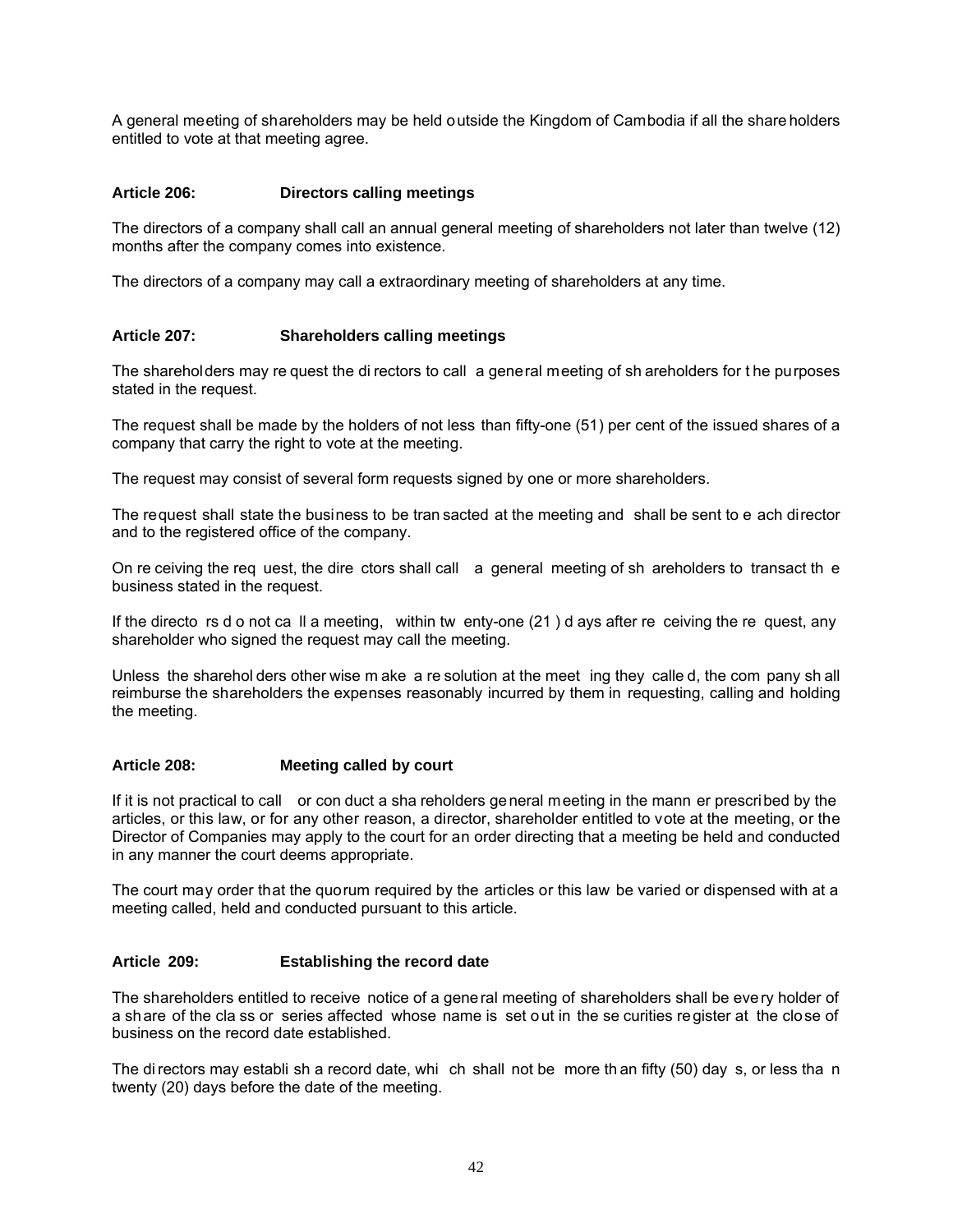If the directors do not establish a record date, the record date shall be

- (1). at the close of business on the day before notice of the meeting is given, or
- (2). if no notice is given, the day on which the meeting is held.

The re cord d ate to determine shareh olders for any matter, other than the right to receive notice of a meeting and the right to vote, sh all be at the close of business on the day that the directors pass the resolution relating to that matter.

## **Article 210: Notice of record date**

If the dire ctors establish a record date, the di rectors shall publish notice of the record date in a g eneral circulation newspaper in the place where the company has its registered office.

The di rectors also shall p rovide written notice to every sto ck ex change in th e Kingd om o f Camb odia where the company's shares are listed for trading.

These notices shall be provided within seven (7) days after the directors establish the record date.

Notice of the record date is not required if the notice is waived in writing by every holder of a share of the class or series affected whose name is set out in the securities register at the clo se of busi ness on the day the directors fix the record date.

#### **Article 211: Shareholder list**

A com pany shall prep are a li st of sh areholders e ntitled to receive noti ce of a meetin g, arran ged i n alphabetical order and showing the number of shares held by each shareholder.

If the directors establish a record date, the directors shall prepare the list not later than ten (10) days after that date.

If the directors do not establish a record date, the list shall be prepared

- (1). at the close of business on the day immediately preceding the day on which the notice is given, or
- (2). where no notice is given, on the day on which the meeting is held.

## **Article 212: Effect of list**

A person named in the li st of shareholders is entitled to vote the sha res shown opposite his name at the meeting to which the list relates.

If a person n amed on the list of shareholders transferred the ownership of any of his sha res after record date, the transferee is entitled to vote his shares at the meeting after the two requirements had fulfilled:

- (1). produces properly endorsed share certificates, or otherwise establishes that he owns the shares, and
- (2). demands, no t later than ten (1 0) d ays before th e meeting a s t he arti cles or byla ws of the company provide, that his name be included in the list before the meeting.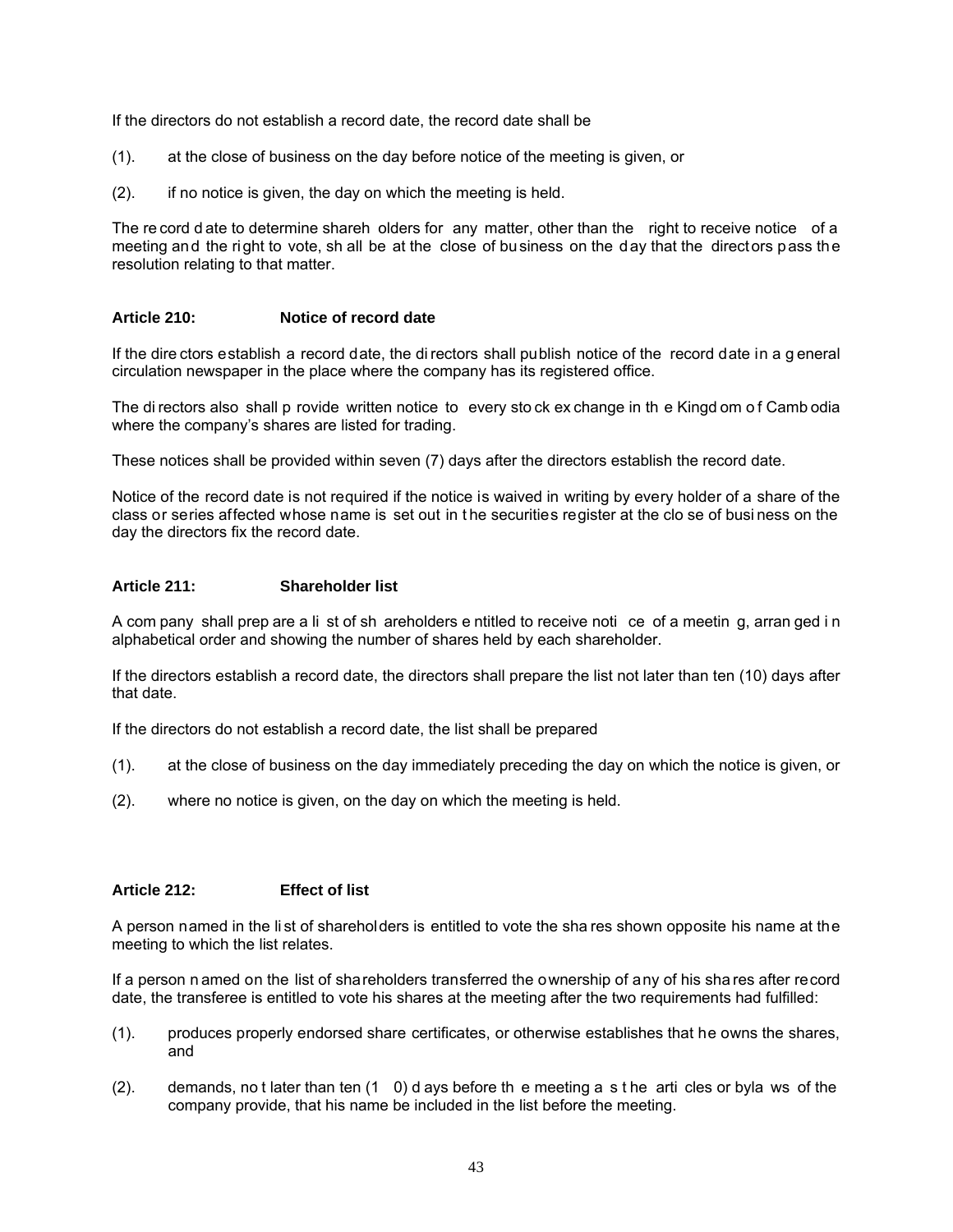## **Article 213: Examination of list**

A shareholder may examine the list of shareholders

- (a) during u sual business hours at the registered o ffice of the com pany or at the place where its central securities register is maintained; and
- (b) at the general meeting of shareholders for which the list was prepared.

## **Article 214: Notice of meeting**

A written notice of every general meeting of shareholders shall be given to all shareholders, directors, and the auditor at least twenty (20) days to fifty (50) days before the date of the meeting.

The notice of shareholders general meetings shall state the date, agenda, and location of the meeting.

When special business is to be discussed at the meeting:

- documents stating the nat ure of that bu siness in su fficient detail to permit the sha reholder to form a reasoned judgment; and
- the text of any special resolution to be submitted at the meeting.

Failure to receive a notice does not deprive a shareholder of the right to vote at the meeting.

If a general meeting of shareholders is adjourned for less than thirty (30) days it is not necessary, unless the arti cles or byla ws ot herwise p rovide, to gi ve notice of t he a djourned meetin g, other th an by announcement at the earliest meeting that is adjourned.

#### **Article 215: Waiver of notice**

A sh areholder a nd any ot her pe rson e ntitled to attend a g eneral meetin g of shareholders may waive notice of a meeting of shareholders.

However, a sha reholder or perso n attendance at a general m eeting of sh areholders, may express purpose of o bjecting to th e transaction of any bu siness on the g rounds that th e meeting is not lawfully called.

#### **Article 216: Shareholder proposal**

A shareholder entitled to vote at an annual general meeting of shareholders may

- (a) submit to the company notice of any matter that he proposes to raise at the meeting, and
- (b) discuss at the meeting any other matter appropriate for a shareholder proposal.

## **Article 217: Quorum**

Unless the a rticles p rovide otherwi se, a quo rum of shareholders gene ral m eeting are th e holders of a majority of the shares entitled to vote at the meeting are present in person or represented by proxy.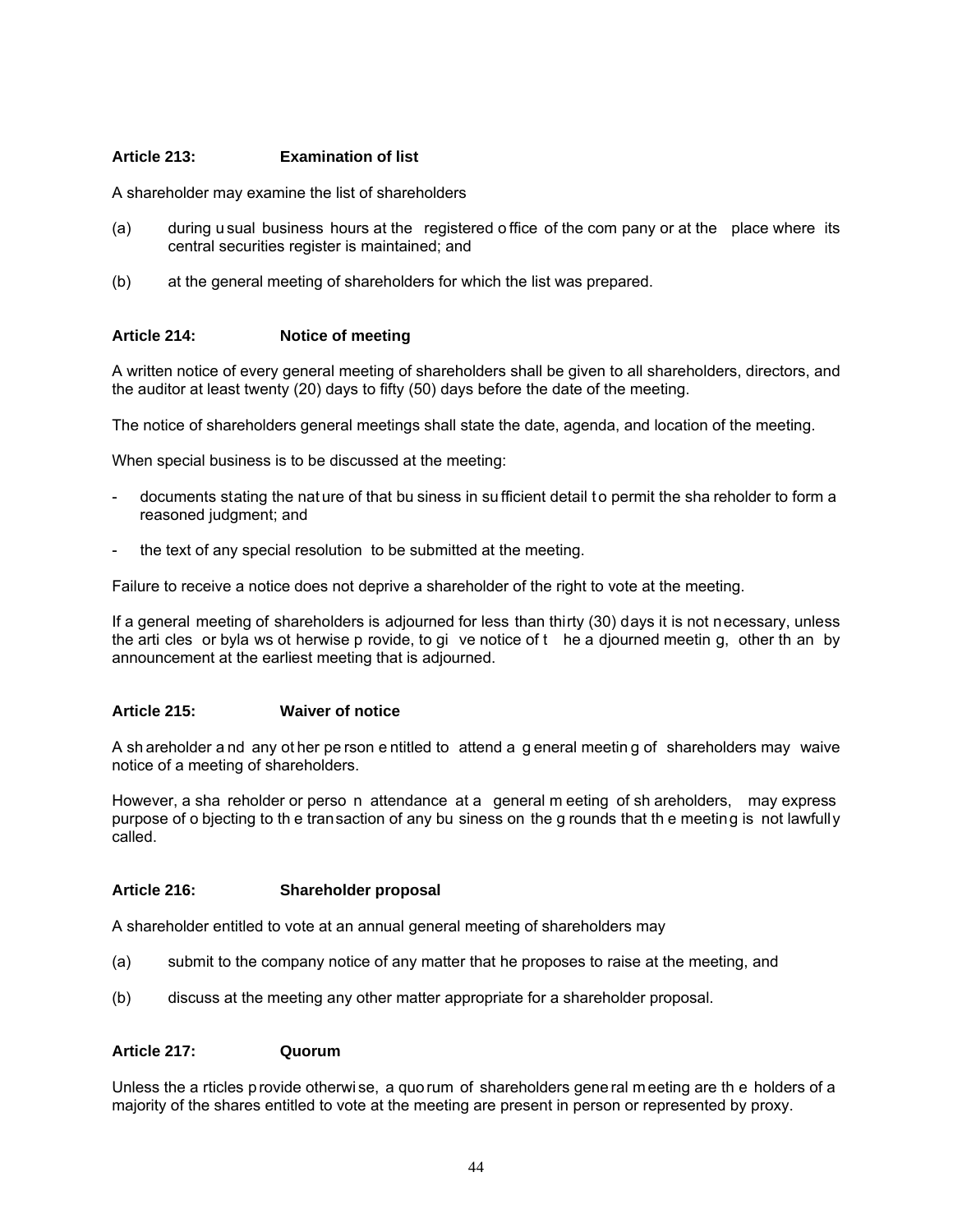If a quo rum is p resent at the o pening of a m eeting of shareholders, the shareholders p resent may proceed with the business of the meeting.

If a quoru m is not p resent at the ope ning of a me eting of shareh olders, the shareholders present may adjourn the meeting to a fixed time and place but may not transact any other business.

#### Article 218: **Right to vote**

Every shareholder who owns voting sha res or his proxy is entitled to attend and vote at the meeting in accordance with his share's voting rights.

If two or more persons hold shares jointly, one of those holders present at a meeting of shareholders may in the absence of the others vote the shares.

If two or more joint owners are present, in person or by proxy, they shall vote as one on the shares jointly held by them.

## **Article 219: Proxy and pooling agreements**

Any shareholder may authorize any other natural person to represent and vote for him as a proxy at any meeting. All proxies shall be in writing and shall be signed by the shareholder and shall be dated.

A proxy shall not be valid for more than one (1) year after the date of its signature or for such shorter time as the proxy itself may provide.

Any number of sha reholders m ay agree among the mselves in writing to vote their shares in a ce rtain manner.

#### **Article 220: Voting**

Unless the articles provide otherwise, election of the directors and decisions on other matters voted on by the shareholders shall be by secret ballot.

#### **Article 221: Written resolution in lieu of meeting**

A resolution in writing signed by all th e shareholders entitled to v ote on th at resolution at a meeting of shareholders is as valid as if it had been passed at a meeting of the shareholders.

A resolution in writing dealing with all matters to be dealt with at a meeting of shareholders, and signed by all the shareholders entitled to vote at that meetin g, satisfies all the requirements of this l aw relating to meetings of shareholders.

A copy of e very resoluti on in lieu of a meeting shall b e kept with the mi nutes of the meeting s of shareholders.

#### **Article 222: Court review**

Any shareholder who does not receive written notice of a meeting and has reasonable proof thereof, has the right to petition to the court to reject any decision taken at such meeting.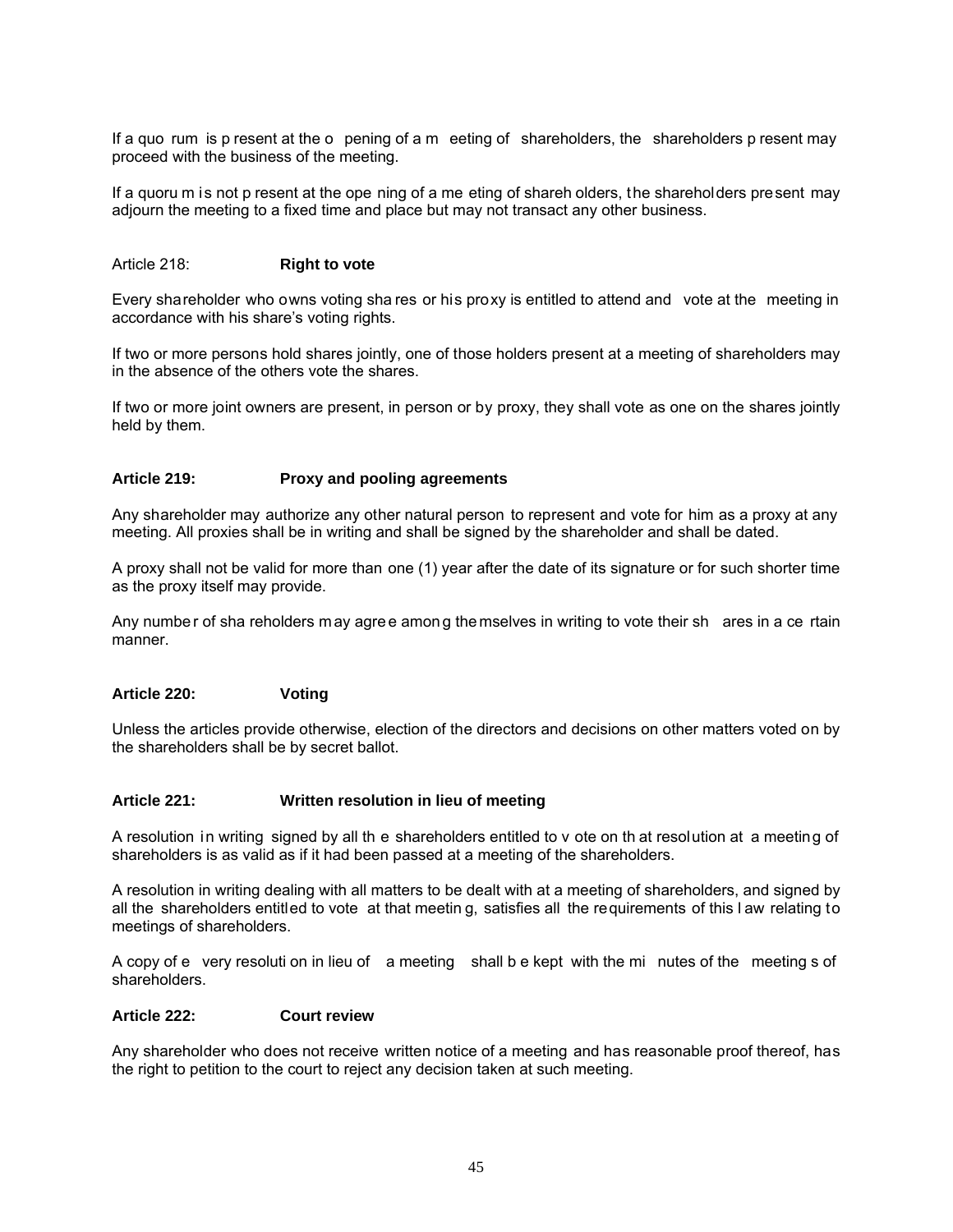A company, shareholder or director may apply to a court to determine any controversy with respect to an election or appointment of a director or auditor of the company.

## **Article 223: Unanimous shareholder agreement**

An otherwise lawful written agreement among all the shareholders of a company that restricts in whole or in part the powers of the directors to manage the business and affairs of the company is valid.

A transferee of shares subject to a unanimous shareholder agreement is deemed to be a party to th e agreement.

A shareholder who is a pa rty to a unani mous shareholder agreement has all th e rights, and duties of a director to manage the business and affairs of the company to which the agreement relates. The directors are relieved of their duties and liabilities by a unanimous shareholder agreement.

A unanimous shareholder agreement shall be made between shareholders.

The unanimous shareholder agreement shall be kept in the company's record as described in Article109.

A unanimous shareholder agreement has to be written on the share certificate.

## **I. Financial Disclosure**

#### **Article 224: Annual financial statements**

At every annual gen eral meeting of sharehol ders, the dire ctors shall p resent an an nual finan cial statement to the shareholders. The statement shall include the following:

- (a) comparative financial statements for the current financial year and the prior financial year. In the first year of the com pany's existence, the financial statement shall cover the period beginning on the date the company came into existence and ending on a date not more than 6 months before the annual meeting;
- (b) the report of the auditor; and
- (c) any furth er i nformation respecting the financial p osition of th e company an d the results of its operations required by the articles, the by-laws or any unanimous shareholder agreement.

#### **Article 225: Examination by shareholders**

Shareholders of a compan y and their agents an d legal representatives, upon request, may examine the annual financial statements during the normal business hours of the compa ny and may make extracts free of charge.

#### **Article 226: Approval and issuance of financial statements**

The di rectors of a co mpany shall approve the an nual finan cial statements a nd the a pproval shall be shown by the signature of one or more directors.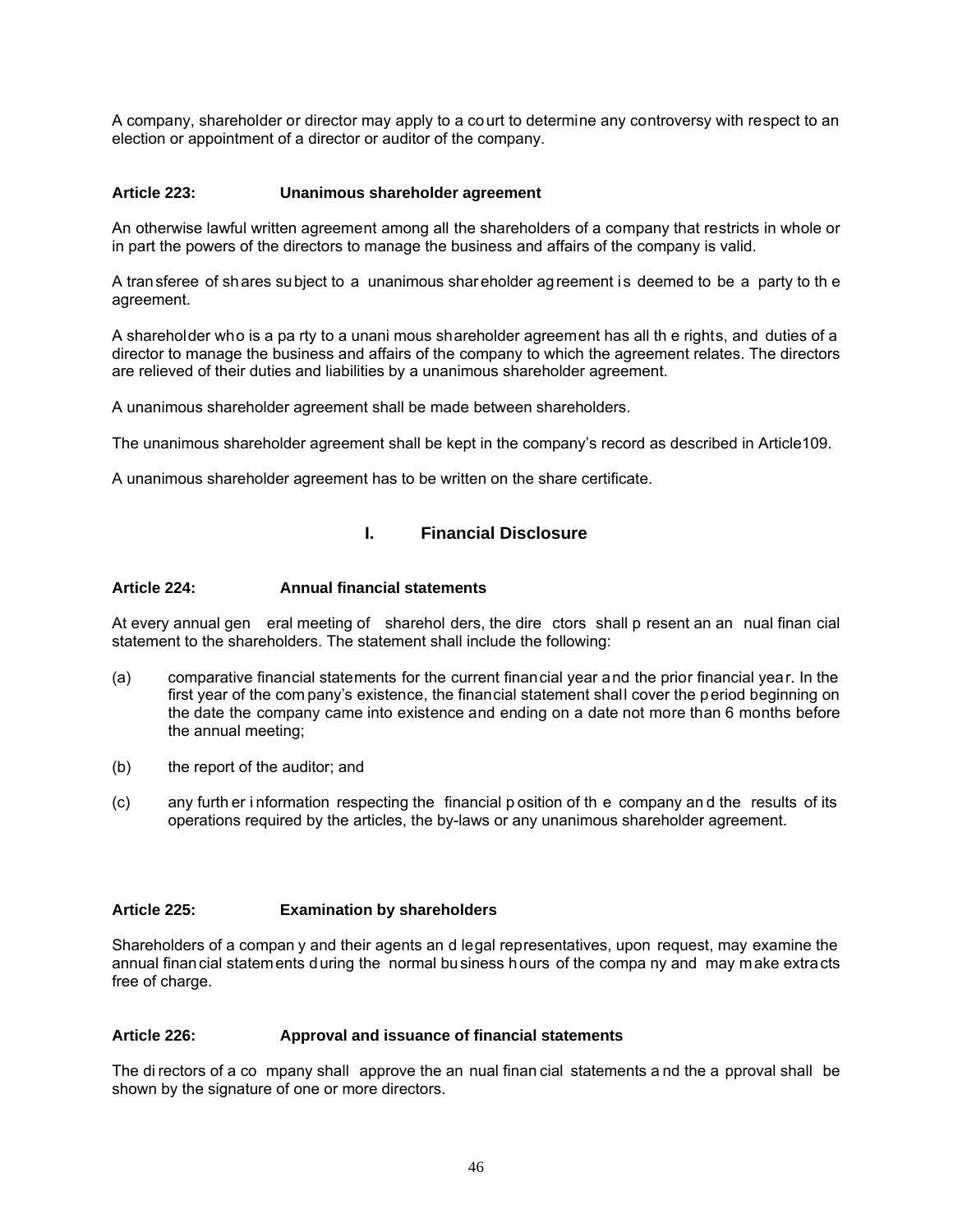A comp any shall not i ssue, publi sh or ci rculate copies of the a nnual fin ancial statem ents unl ess th e financial statements are approved by the directors and accompanied by the auditor's report.

## **Article 227: Copies to shareholders**

Not less than twenty-one (21) days bef ore each annual general meeting of shareholders or before the signing of a resolution in lieu of the annual general meeting, a company shall send a copy of the financial statements and supporting documents to each shareholder, except to a sha reholder who has informed the company in writing that he does not want a copy of those documents.

## **Article 228: Copies to Director**

A public limited company that has issued any securities to the public that remain outstanding and are held by more tha n one pe rson shall send a copy of t he financial statement and a ccompanying documents to the Director of Companies.

The stateme nt and documents shall be sent not less tha n twe nty-one (2 1) days before each a nnual general me eting of sh areholders o r im mediately afte r the si gning of a re solution in lieu of the annual general meeting.

### **Article 229: Appointment of auditor**

The shareholders of a company shall appoint an auditor by ordinary resolution at the first annual general meeting of shareholders and at each succeeding annual general meeting.

The auditor shall hold office until the close of the next annual general meeting.

If an auditor is not app ointed at a gene ral meeting of shareholders, the incum bent auditor continues in office until a successor is appointed.

#### **Article 230: Exemption**

The shareholders of a company that has not issued any securities to the public, or that does not have any outstanding securities held by more than one person, may adopt a resolution not to appoint an auditor.

## **Article 231: Remuneration**

The remuneration of an a uditor may b e set by ordi nary resolution of the sha reholders or, i f not, may be set by the board of directors.<br>Article 232: Rem

## **Removal, vacancies**

The shareholders may remove the auditor from office, other than an auditor appointed by a court or by ordinary resolution at a special general meeting. At the same meeting, the sh areholders may appoint a replacement auditor.

Whenever there is a vacancy in the office of auditor, the boa rd of directors shall call a special general meeting of shareholders to fill the vacancy within twenty-one (21) days after the vacancy is created.

An auditor appointed to fill a vacancy holds office for the unexpired term of his predecessor.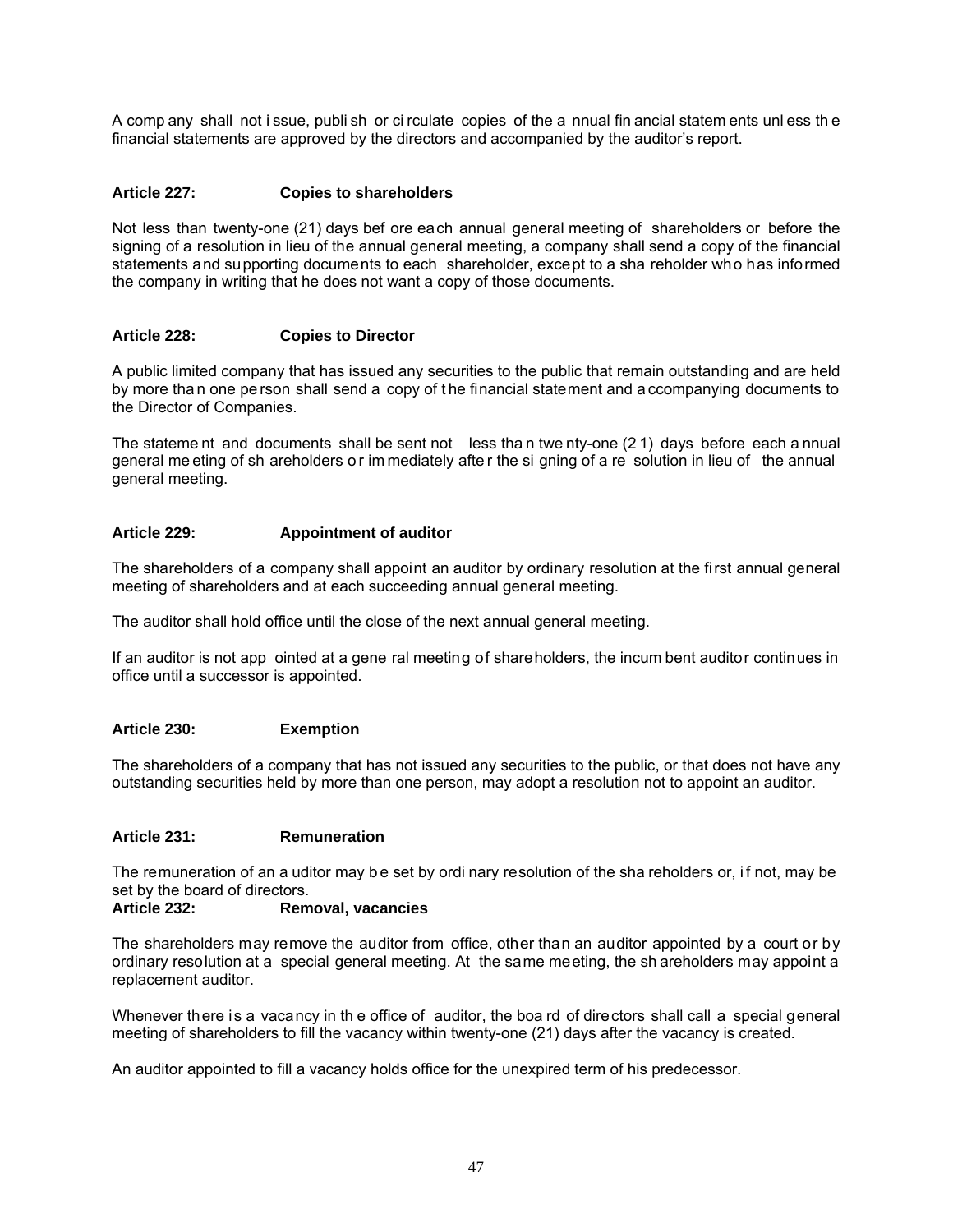## **Article 233: Court appointed auditor**

If a company does not ha ve an auditor, the court, on t he application of a sha reholder or th e Director of Companies, may appoint and set the remuneration of an auditor who holds office until a new auditor is appointed by the shareholders.

#### **Article 234: Powers and duties**

An auditor of a compa ny shall ma ke the examination that is in his opini on necessary to enabl e him to report to the shareholders on the financial statements required by this law.

On the demand of an auditor of a company, the present or former directors, officers, employees or agents of the comp any shall furni sh such information, explanations, and access to b ooks and records as the auditor deems necessary to fulfill his functions.

The au ditor of a com pany is entitled to receive n otice of every meeting of sha reholders and, at the expense of the company, to attend and be heard on matters relating to his duties as auditor.

If a dire ctor or shareholder of a com pany, wh ether o r n ot the sha reholder is e ntitled to vote at the meeting, gives written notice not less than ten (10) days before a general meeting of shareholders to the auditor or a f ormer auditor of the comp any, the audi tor or former auditor shall attend the m eeting at the expense of the company and answer questions relating to his duties as auditor.

## **J. Amendment of Articles of Incorporation**

#### **Article 235: Right to amend**

A limited company may amend its articles of incorporation several times and at any time.

#### **Article 236: Vote**

The articles of a company shall be amended by special resolution. The holders of each class of shares, or series of sha res, are entitled to vote separately as a class or series, when the proposal to amend the articles is for the purpose of

- (1). adding, changing or removing rights, privileges, restrictions attaching to th eir class or series of shares;
- (2). increasing or decreasing the maximum number of shares of their class or series of shares;
- (3). increasing the maximum number of authorized shares of a class or series that have rights or privileges equal or superior to their shares;
- (4). creating a new class of shares equal or superior to the shares of their class or series;
- (5). making any class of shares havin g rig hts or privileges le ss tha n or e qual o r su perior to their shares;
- (6). reduce the stated capital account of their class or series of shares.

Even if the articles state that a certain class or series of shares are not entitled to vote, the class or series of shares is always entitled to vote separately as a class or series, on any amendment to the articles that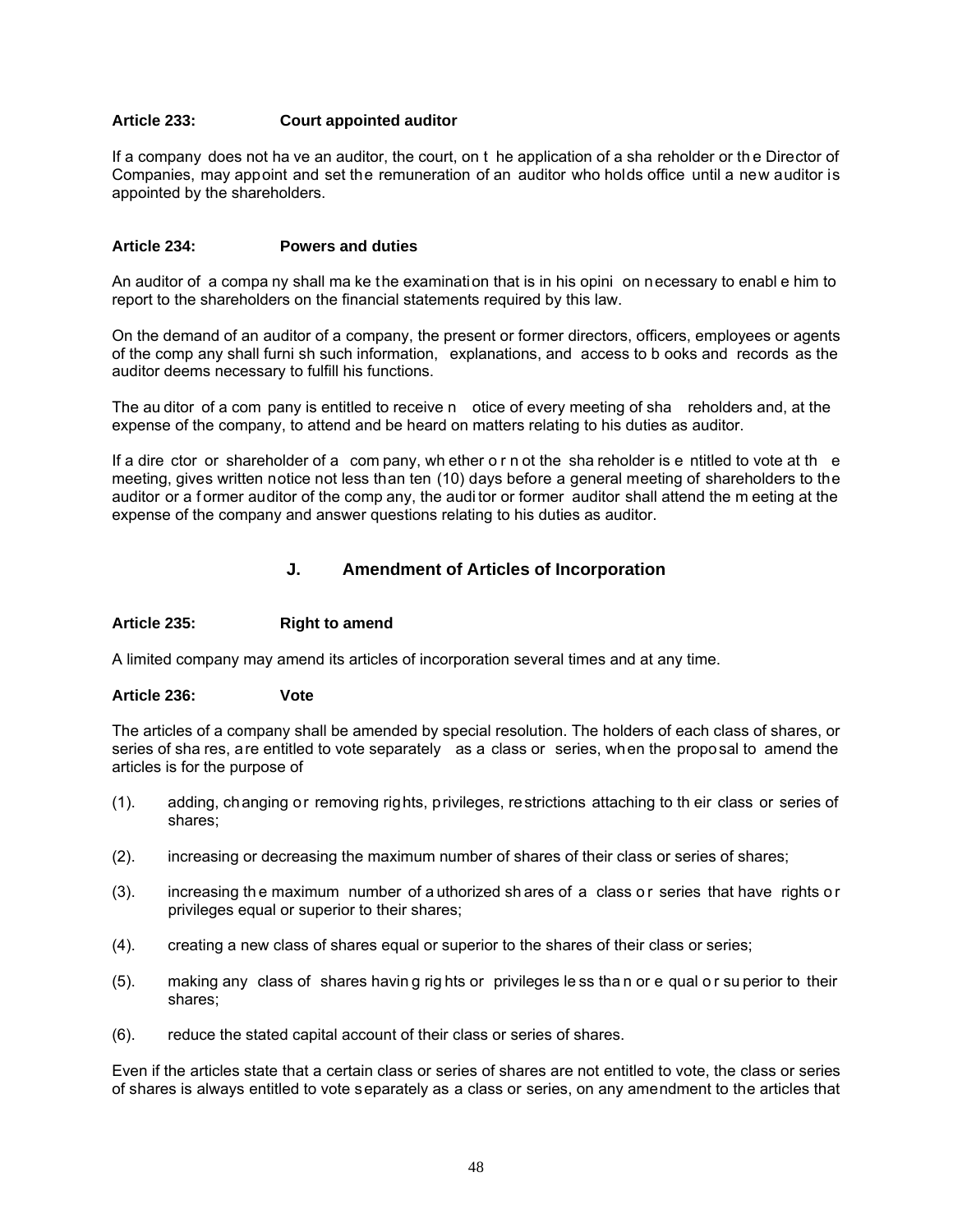would change directly or indire ctly, or adversely affect any rig hts, privileges, restrictions and conditions attaching to their class or series of shares.

The voting power authorized under this Article may not be abolished, decreased or limited by the articles of incorporation or in any other fashion.

## **Article 237: Notice of meeting**

The company shall give written notice of any general meeting to amend the articles at least twenty days before the m eeting to the sh areholders e ntitled to vote on th e amendment. A co py of th e text of the proposed amendment shall be enclosed with the notice of the meeting.

## **Article 238: Nature of amendments**

Amendments to the articles may:

- (a) Change the company's name;
- (b) Increase, decrease or change the purposes, objectives, or undertakings of the company;
- (c) Redistribute the numbe r of shares in cl ass with the cha nging of absol ute and rel ative characteristics of any class of shares;
- (d) Change the dividend payable on any class of shares;
- (e) Increase its capital by creation new class of shares with its absolute and relative characteristics is superior or inferior the existing class of shares;
- (f) Decrease its stated capital by red uce the par value of any class or series of sha res o r the authorized shares. The stated capital may not be reduced to less than one half (1/2) of its capital provided fo r in th e a rticles. No re duction of capital sh all o ccur until ni nety days after the amendment has been filed with the Ministry of Commerce. If during that time there has been any objection by any creditor, whose debt is not disputed by the company, the creditor shall be paid in full before the reduction can take effect;
- (g) Change the duration of the existence of the company;
- (h) Change the Registered Office;
- (i) Change the quorum;
- (j) Add any provision, which is authorized by this law to be included in the articles.

#### **Article 239: Filing amendments**

Every do cument con cerning a ny ame ndment of th e a rticles sh all clearly st ate the date on whi ch the amendments were a pproved by the sh areholders a nd shall be a t least sign ed by the chai rman of the board of directors or any director authorized by the chairman.

All amendments approving the am endments shall be filed with the Ministry of Commerce no later than fifteen (15) days after the meeting at which they were approved.

#### **Article 240: Certificate of amendment**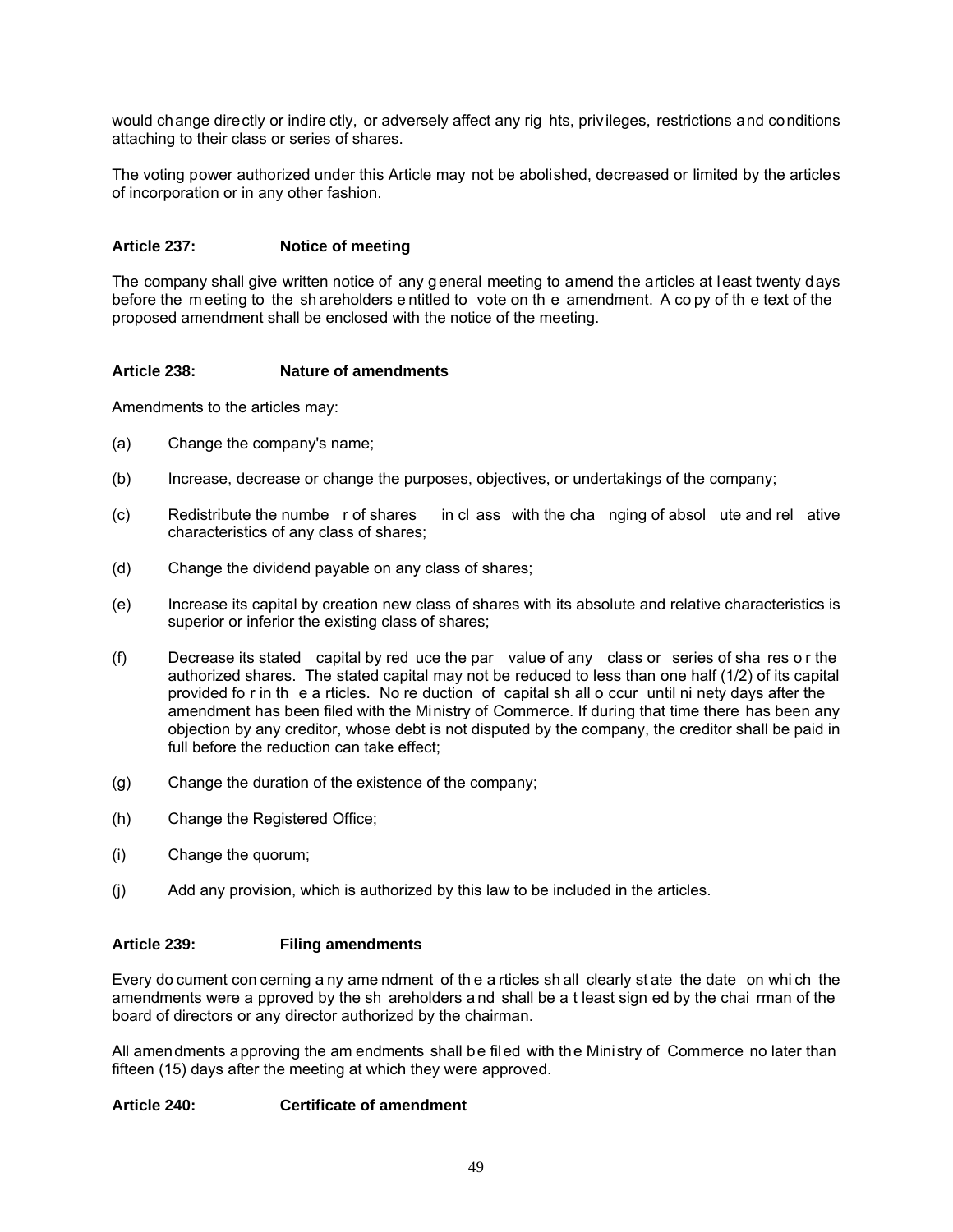On receipt of amen dments to the a rticles the Director of Companies sh all issue a certificate of amendment.

An amendment becomes effective on the d ate shown in the certificate of a mendment of t he Ministry of Commerce, unless the amendment itself spe cifies a later date, which may be no later than ninety (90) days after the date of the certificate.

## **K. Merger**

#### **Article 241: Authority to merge**

Two or more companies may merge into one company or may consolidate to form a new company.

The dissolving company is calle d "**constituent company**". The co mpany that continues the business is called the "**surviving company**". The legal personality of the constituent company ceases from the date the Ministry of Commerce issues a certificate of merger to the surviving company.

#### **Article 242: Approval by Directors**

The b oard of dire ctor of e ach company that propo ses to me rge shall ado pt a resolution a pproving an agreement for merge r. Unless otherwise provided in the articles, the resolution shall b e approved by a majority of a quorum of the directors.

#### **Article 243: Merger Agreement**

The merger agreement shall state:

- (a) The terms and conditions of the merger;
- (b) The articles of incorporation of the surviving company;
- (c) The method of converting each class or series of shares of each constituent company into shares or other securities of the surviving company;
- (d) If any share of a constitue nt company is not to be converted into shares, the amount of money , rights, securities or other possessions that the holders of such shares shall receive in the merger;
- (e) Other information that the holders of each class of shares shall access before making decision to vote for merger; and
- (f) Details of any arrangements necessary to pe rfect the merger and to p rovide for the subsequent management and operation of the surviving company.

#### **Article 244: Notice to shareholders**

After its board of directors approves a resolution of merger, each constituent companies, shareholders of surviving company shall send notice of shareholders meeting to each shareholder entitled to vote on the merger the following information:

- (a) Within thirty (30 ) days after the me rger agr eement, the board o f directo rs of the con stituent company shall convene a shareholders general meeting to approve on the merger;
- (b) The notice shall include a copy of the merger agreement;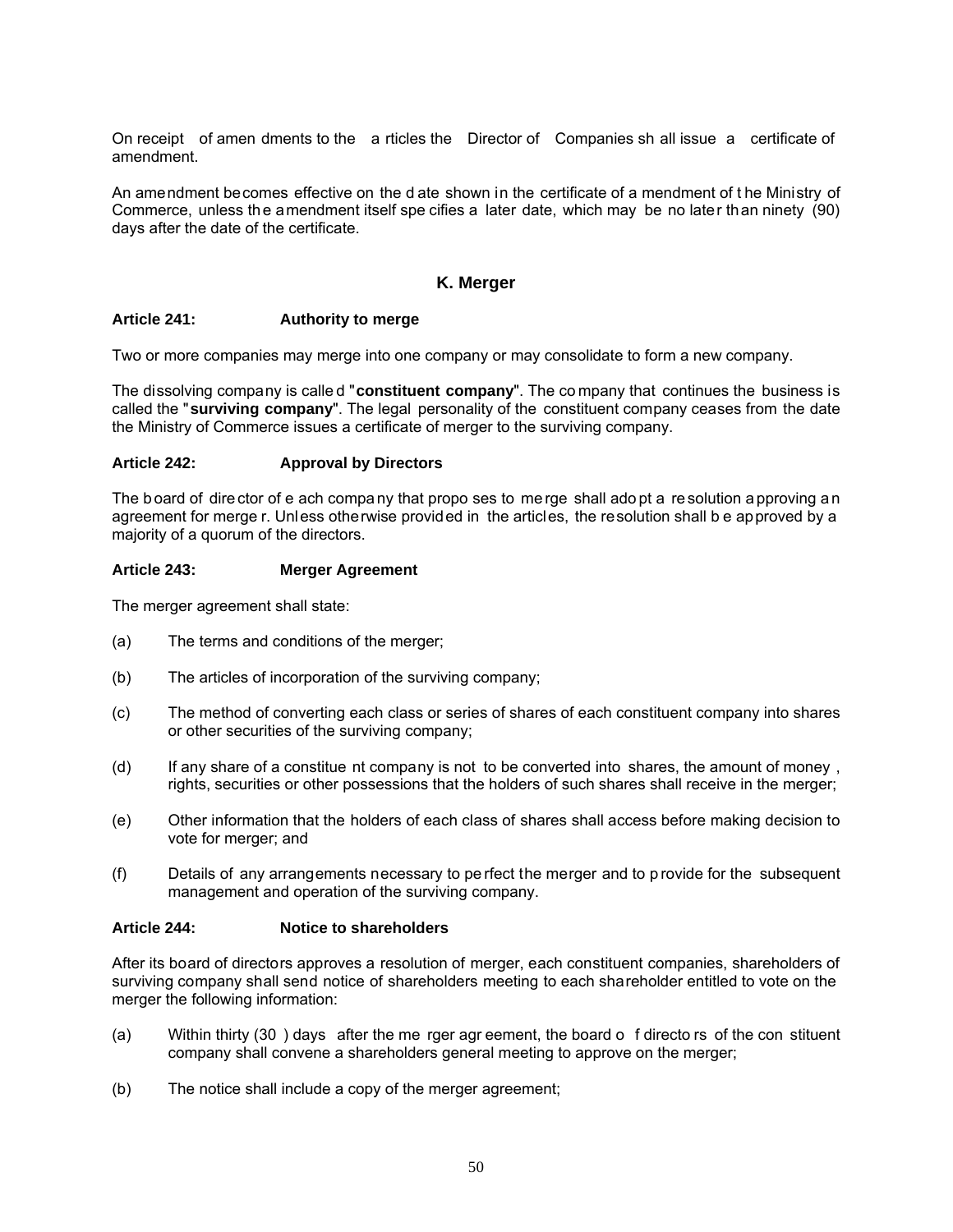(c) Each constituent company shall give at least twenty days notice of the meeting of shareholders.

## **Article 245: Vote by shareholders**

Merger shall be a pproved by a special re solution of the shareholders at l east two thi rd (2/3) of each constituent company.

## **Article 246: Votes by Class**

Even if the articles of i ncorporation state that a certain class of shares shall not be entitled to vote, such class of shares i s al ways entitled to vo te sep arately as a class on any proposed merger which would change, either directly or indirectly, any rights, privileges, restrictions and conditions of that class or series of shares.

The voting p ower autho rized un der this articl e ma y not be rejected o r am ended by the article s of incorporation or in any other fashion.

## **Article 247: Filing Articles of Merger**

The directors of the surviving company shall file the following documents with the Ministry of Commerce:

- (a) The agreement of merger;
- (b) Resolutions of the b oard of di rectors and shareholders of each co nstituent company o n the agreement of merger;
- (c) Articles of incorporation of the surviving company;
- (d) Statements by a dire ctor or officer of each constituent com pany that e stablishes, to the satisfaction of the Director of Companies, that there are reasonable grounds for believing that
	- (i) each constituent company and the surviving company is able to pay its liabilities as they become due;
	- (ii) the realizable value of the surviving company's assets will not be less than the aggregate of its liabilities and stated capital of all classes;
	- (iii) no creditor will be prejudiced by the merger;
	- (iv) adequate written notice has be en given to all known creditors of the co nstituent companies and no creditor has made valid and credible objections to the merger.

#### **Article 248: Effect of merger**

On receipt of articles of merger, the Ministry of Commerce shall issue a certificate of merger. On the date shown in a certificate of merger

- (a) the me rger of the con stituent compa nies and the ir continu ance a s on e company become effective;
- (b) the property of each constituent company continues to be the property of the surviving company;
- (c) the surviving company continues to be liable for the obligations of each constituent company;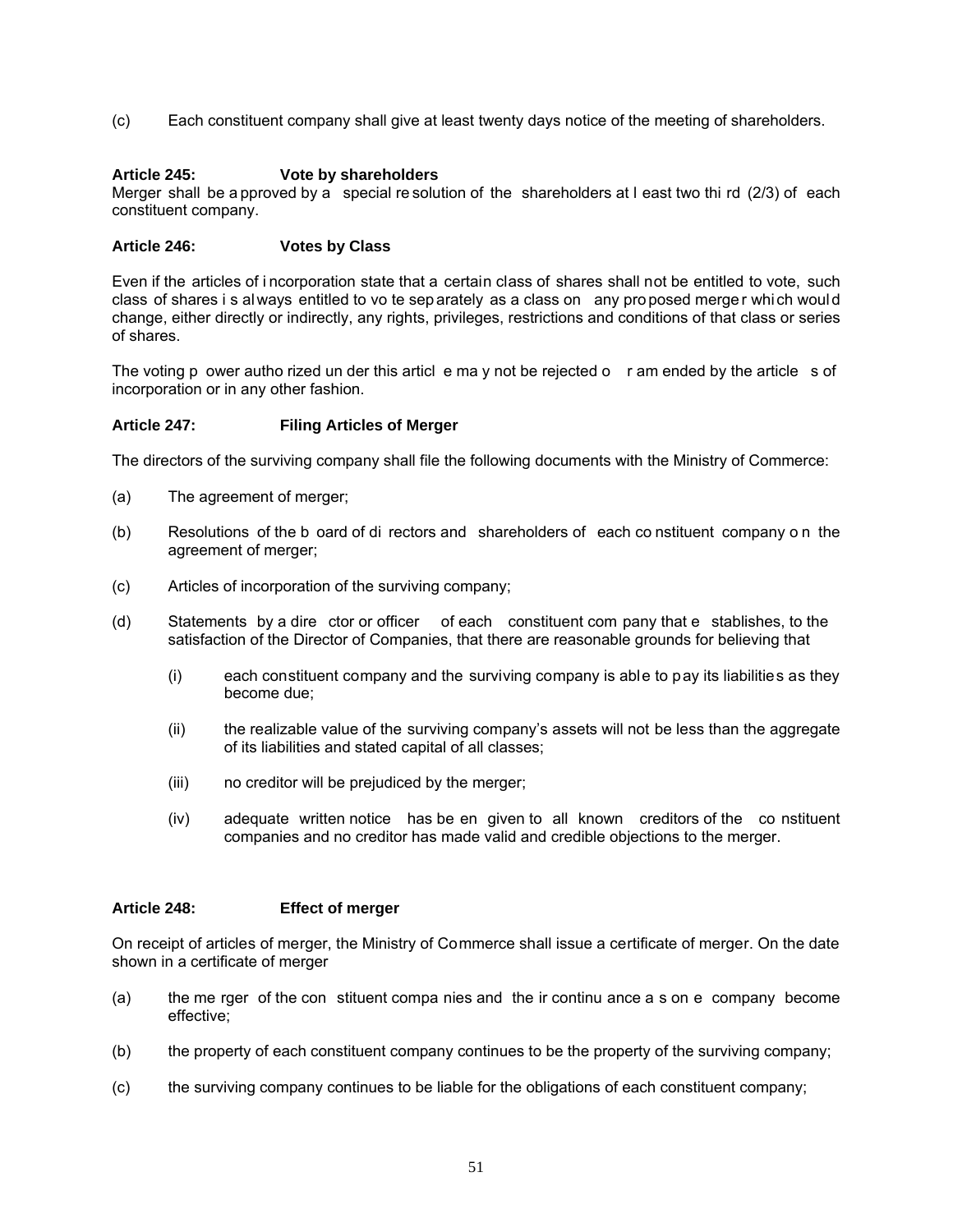- (d) any civil, criminal or administrative matters involving any constituent company remain effective in relation to the surviving company; and
- (e) the articles of merger are deemed to be the articles of incorporation of the surviving company and the certificate of merger is deemed to be the certificate of incorporation of the surviving company.

## **Article 249: Right to demand appraisal**

Any shareholder of a ny constituent company in a merger may request an appraisal of the value of hi s shares in the constituent company. However, in order to be entitled to have an apprai sal, the shareholder shall meet all of the following conditions:

- (a) The shareholder owned shares in on e of t he con stituent co mpanies before t he sha reholders voted to approve the merger;
- (b) The shareholder did not vote in favor of the merger;
- (c) The shareholder makes a written dem and to the surviving company after the articles of merger are filed with the Ministry of Commerce; and
- (d) The shareholder surrenders his shares certificate to the surviving company at the same tim e he makes his demand for appraisal.

## **Article 250: Appraisal Procedure**

When an appraisal is demanded, the surviving com pany and each complaining shareholder shall, for up to ninety (90) days, negotiate in order to attempt to agree on a fair price for the shares.

The fair pri ce shall be d etermined by e xamining all re levant factors, but excl uding any value created by the merger itself.

The articles of incorporation of any constituent company or the agreement of merger may provide that all appraisal disputes be decided by arbitration. Any shareholder may, at any time before the last arbitration's decision, abandon his claim for appraisal. In this case, he shall be entitled to receive from t he surviving company the same payment as he would otherwise have received in the merger.

If they are unabl e to ag ree o n a fai r pri ce, the competent court shall de cide such p rice an d the complaining shareholder shall be entitled to receive that amount.

## **L. Dissolution and Liquidation**

#### **Article 251: Dissolution**

A company that has not issued any shares may be dissolved at any time by resolution of all the directors.

A com pany that ha s no prope rty an d no liabiliti es may b e dissolved by sp ecial resolution of th e shareholders or, where it has issued more than one class of shares, by special resolutions of the holders of each class whether or not they are otherwise entitled to vote.

The company shall send articles of dissolution in the prescribed form to the Director of Companies.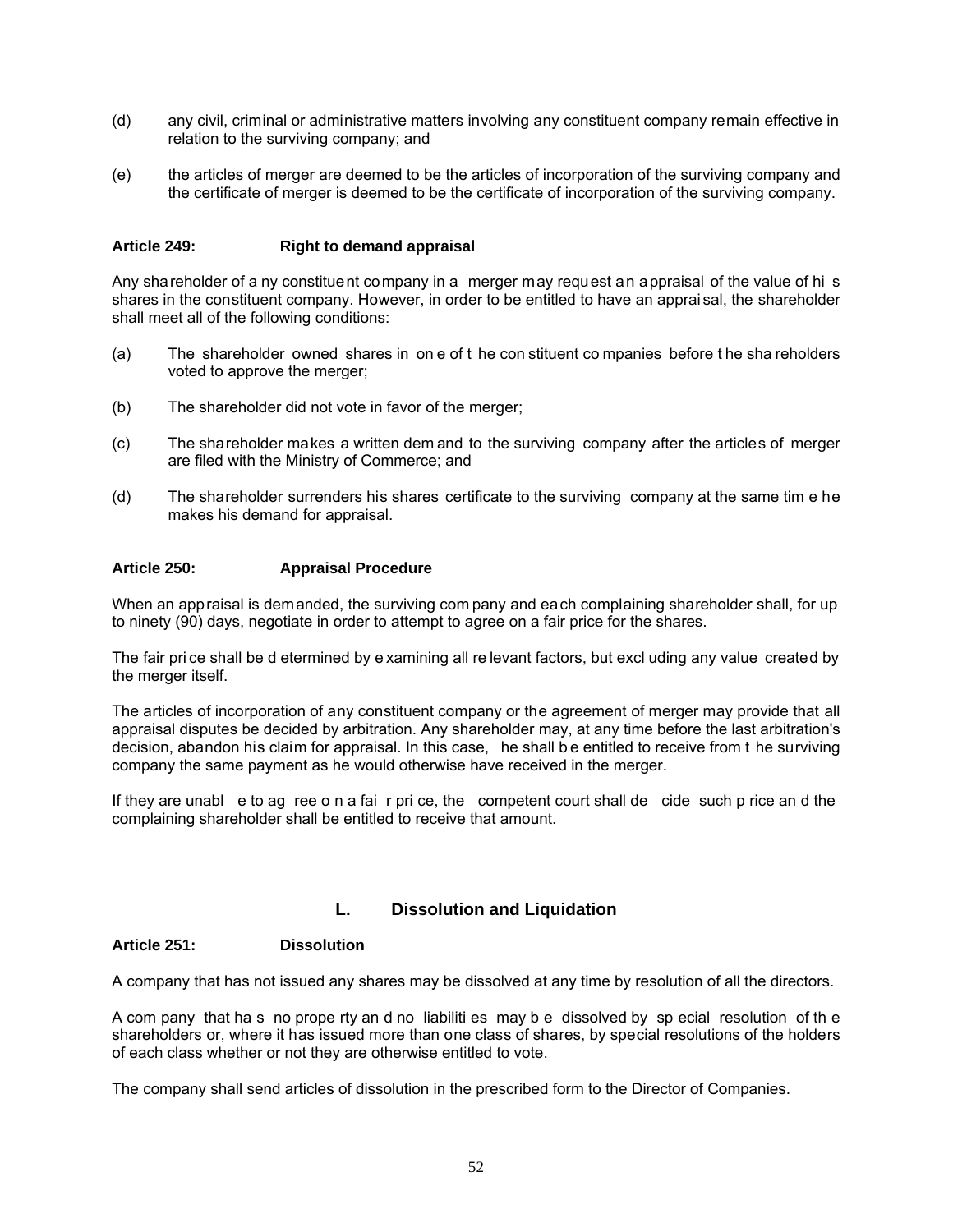On receipt of articles of dissolution, the Director of Companies shall issue a certificate of dissolution.

The company ceases to exist on the date shown in the certificate of dissolution.

## **Article 252: Proposing liquidation and dissolution**

The directors may propose, or a shareholder who is entitled to vote at a gene ral meeting of shareholders may make a proposal for, the voluntary liquidation and dissolution of a company.

Notice of any meeting of share holders at which vo luntary liquidation and di ssolution is to be prop osed shall set out the terms for liquidation and dissolution.

A company that has property and/or liabilities may be dissolved by special resolution of the shareholders of ach class. In case the company has issued more than one class of shares, by special resolutions of the holders of each class whether or not they are otherwise entitled to vote, if

- (1) by the special resolution or resolutions the shareholders authorize the directors to di stribute any property and discharge any liabilities of the company.
- (2) the company has distributed any property and discharged any liabilities before it sends articles of dissolution to the Director of Companies.

## **Article 253: Statement of intent to dissolve**

After approval of a resolution to liquidate and dissolve, the company shall send a statement of intent to dissolve in prescribed form to the Director of Companies.

On receipt of a statement of intent to dissolve, the Director of Companies shall issue a certificate of intent to dissolve.

On issue of a certificate of intent to dissolve, the company shall cease to carry on business except to the extent nece ssary for the I iquidation, but its legal perso nality continues until the Ministry of Comme rce issues a certificate of dissolution.

#### **Article 254: Notice of Intent to Dissolve**

After issue of a certificate of intent to dissolve, the Director of Companies, the company shall

- (a) immediately send notice of intent to resolve to each known creditor of the company;
- (b) immediately publish notice of inte nt to dissol ve for two (2) con secutive weeks in a ne wspaper published or distributed in the pla ce where the company ha s it s regi stered office, or i n other publications as provided by regulations of the Ministry of Commerce.

#### **Article 255: Liquidation**

After issuance of a certificate of intent to dissolve, the company shall

- collect its property.
- dispose of properties that are not to be distributed in kind to its shareholders,
- discharge all its obligations, and
- do all other acts required to liquidate its business.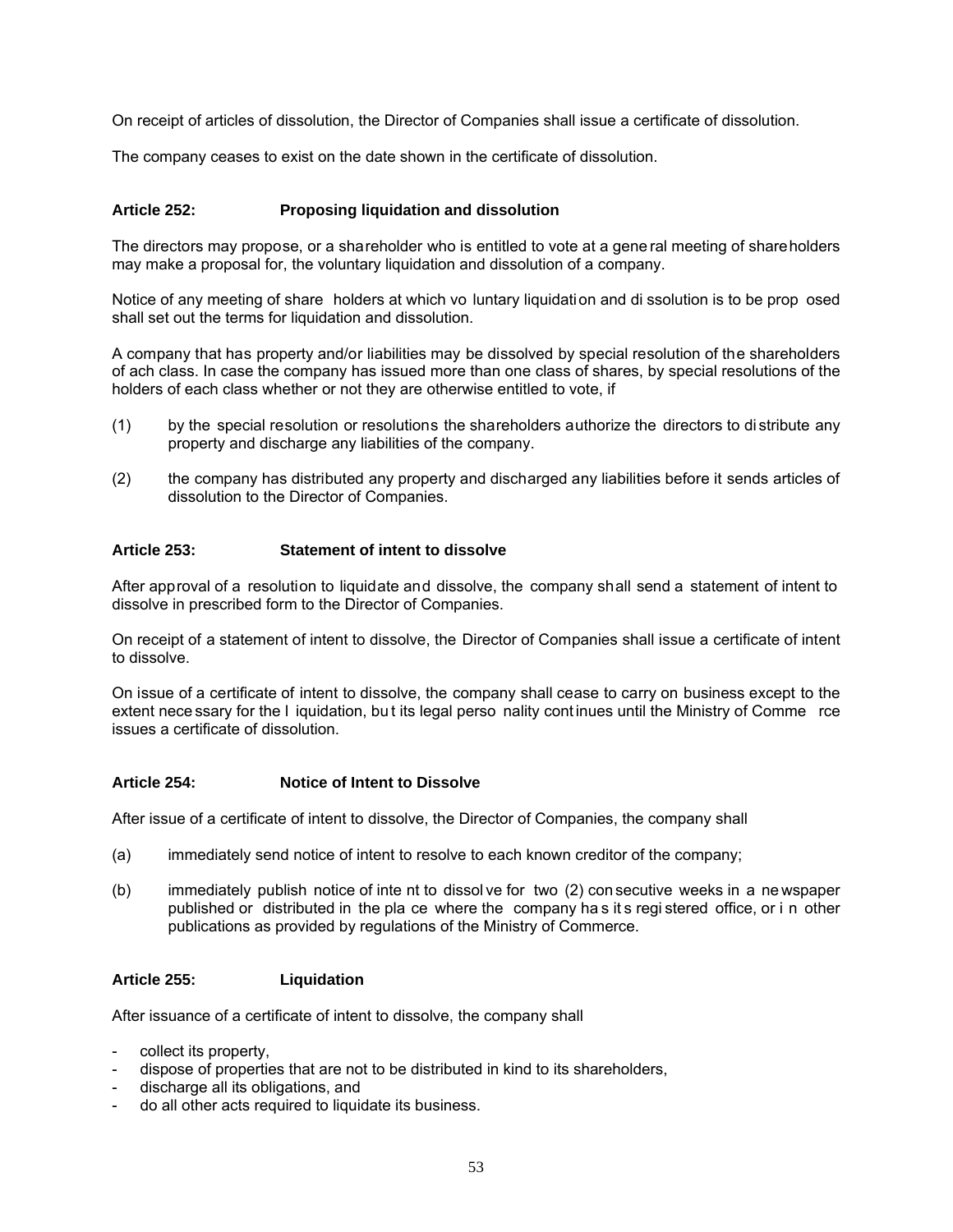After giving the notice of intent to resolve, and adequately providing for the payment or discharge of all its obligations, t he company shall dist ribute its remaining property, either i n mo ney or i n kind, among its shareholders according to their respective rights.

## **Article 256: Supervision by court**

The Director of Companies or any interested person may, at any time during the liquidation of a company, apply to a court for an order that the liquidation be continued under the supervision of the court.

An applicant shall give the Ministry of Commerce notice of the application, and the Director of Companies is entitled to appear and be heard in person or by counsel.

#### **Article 257: Dissolution**

After the liquidation is terminated, the company shall prepare articles of dissolution.

Articles of dissolution in prescribed form shall be sent to the Director of Companies.

On receipt of articles of dissolution, the Director of Companies shall issue a certificate of dissolution.

The company ceases to exist on the date shown in the certificate of dissolution.

#### **Article 258:**

The dissolution and liquidation provisions shall not apply to any company that has applied for bankruptcy to the court.

#### **M. Director of Companies**

#### **Article 259: Appointment of Director of Companies**

The Ministry of Comme rce shall app oint one or more Director of Comp anies to carry out the duties an d exercise the powers of the Director of Companies under this law.

#### **Article 260: Certificate of Director of Companies**

Where this law requires or authorizes the Ministry of Commerce to issue a certificate or to certify any fact, the certificate shall be signed by the Director of Companies.

#### **Article 261: Copies**

Where a notice o r do cument is required to b e sent to the Directo r of Companies , th e Directo r of Companies may accept a photocopy.

#### **Article 262: Proof required by Director of Companies**

The Director of Companies may require that a document or a fact stated in a document to be se nt to him shall be verified by affidavit.

#### **Article 263: Regulations**

The Ministry of Commerce may make regulations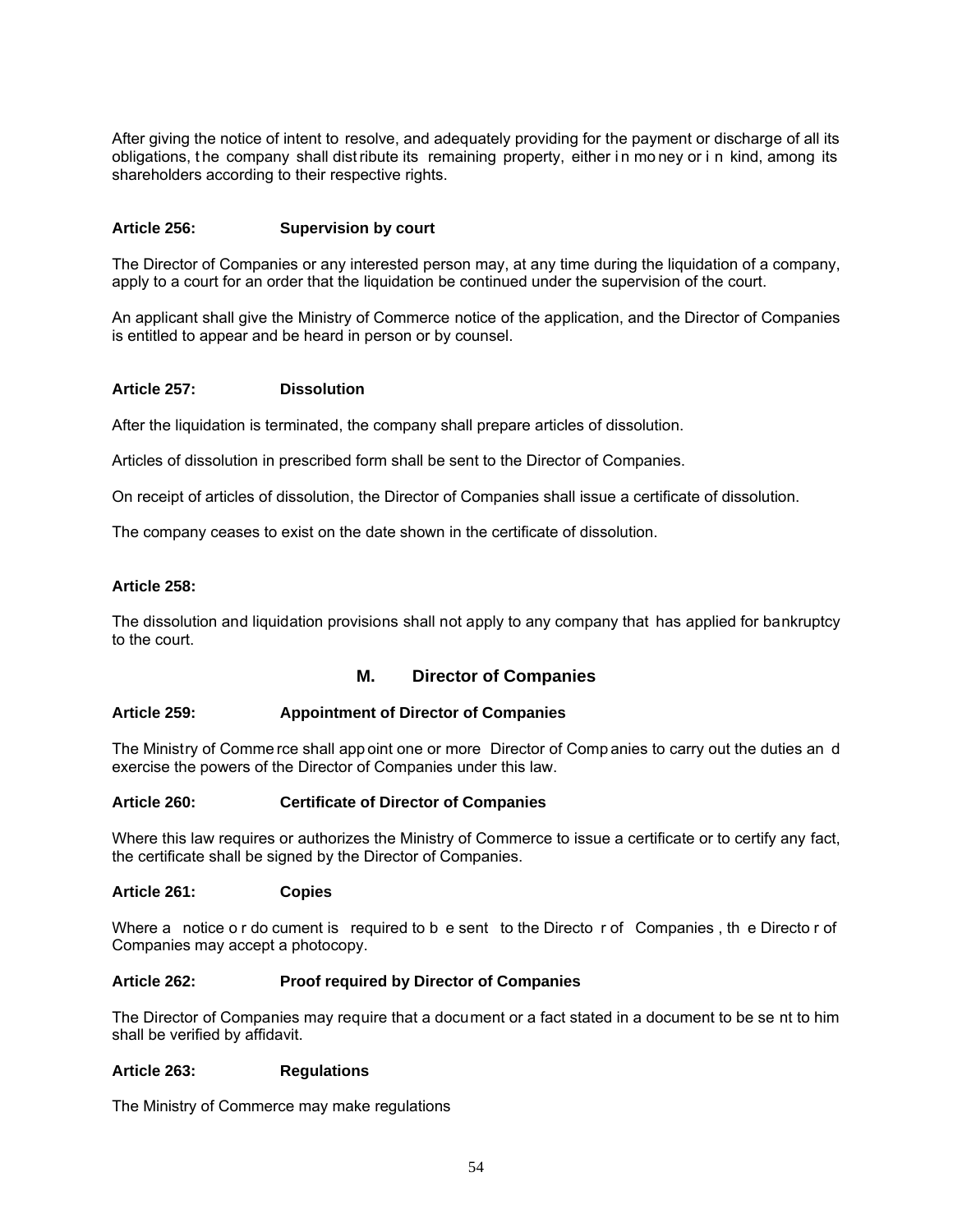- (a) prescribing any matter required or authorized by this law to be prescribed;
- (b) requiring the payment of a fee in respect of the filing, examination or copying of any document, or in respect of any action;
- (c) prescribing the contents and electronic or othe r forms of notices and documents required to be sent to or issued by the Ministry of Commerce;
- (d) respecting the sending or issuance of notices and documents; and
- (e) prescribing rules with respect to exemptions permitted by this law.

## **Article 264: Filing of articles and dissolution plans**

Articles or a dissolution plan to be sent to the Mi nistry of Commerce shall be signed by a director or an officer of the company or, in the case of articles of incorporation, by an incorporator.

After receiving the articles or plan in the prescribed form the Director of Companies shall (1) record the date of the filing,

- (2) issue the appropriate certificate,
- (3) file the certificate and the articles or st atement, photographic, electronic or oth er reproduction of the certificate and of the articles or statement,
- (4) send the certificate and the articles or statement, photographic, electronic or other reproduction of the certificate and of the articles or statement, to the company or its representative, and
- (5) publish a notice of the issuance of the certificate in the Gazette of the Ministry of Commerce.

#### **Article 265: Date of certificate**

A certificate issued by the Ministry of Commerce may be dated as of the day he receives the articles, plan or court o rder pursuant to which the certificate is i ssued or as of any later day specified by the court or person who signed the articles or plan.

#### **Article 266: Certificate of compliance**

The Director of Companies may furnish any person with a certificate and necessary documents that a company has sent to the Ministry of Commerce required under this law.

#### **Article 267: Corrections**

If a ce rtificate containing an error is issued to a company by th e Director of Companies, the directors or shareholders of the company shall, on the request of the Director of Companies, pass the resolutions and send to him the documents required to comply with this law. The Ministry of Commerce may, if there is a reasonable reason, demand the surrender of the certificate and issue a corrected certificate.

A corrected certificate shall have the same date as the certificate it replaces.

If a corrected certificate materially amends the terms of the original certificate, the Director of Companies shall immediately give notice of the correction in the Gazette of the Ministry of Commerce.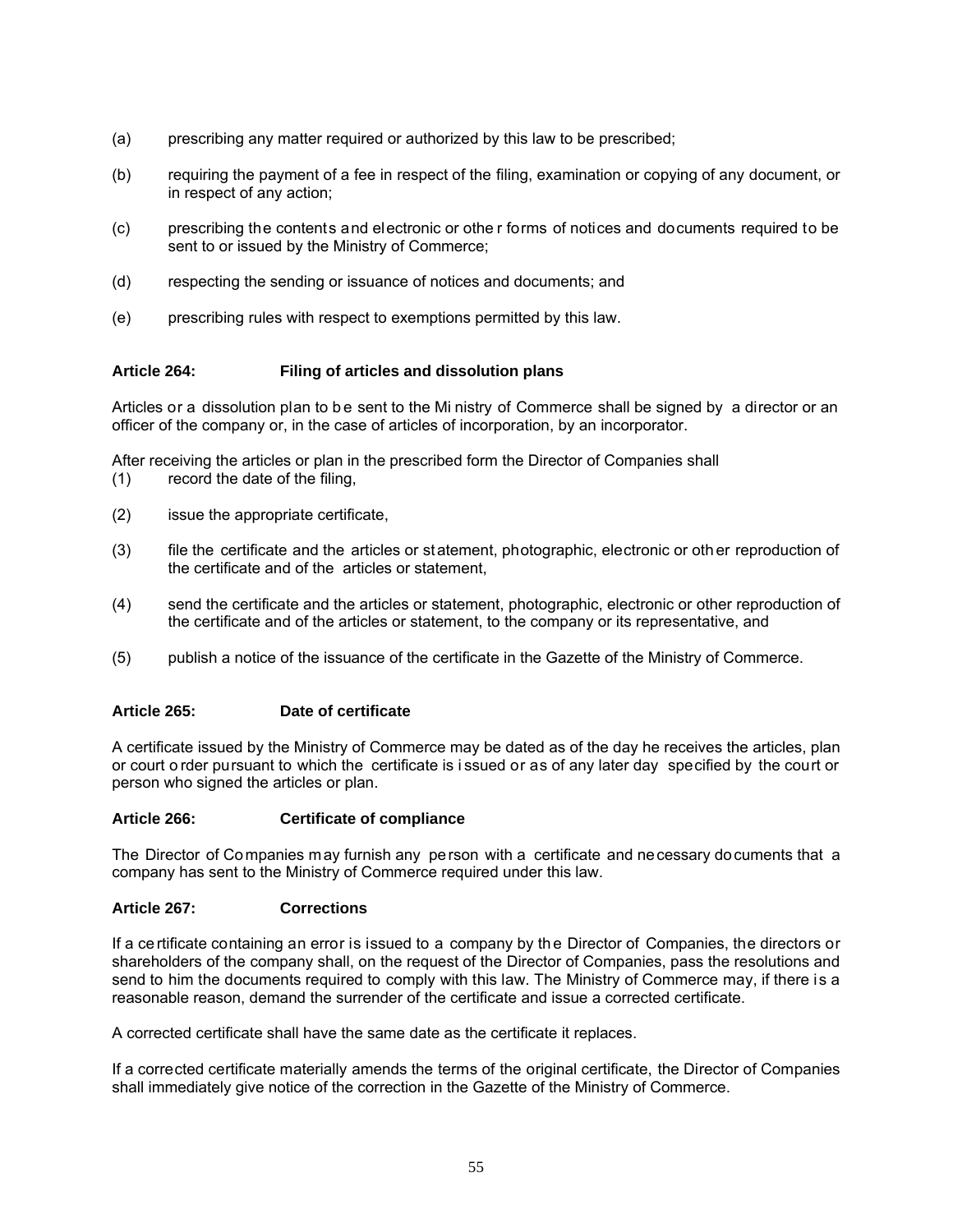## **Article 268: Inspection and copies of records**

A perso n wh o ha s p aid t he p rescribed fee i s e ntitled to exam ine, du ring u sual bu siness h ours, a document sent to the Ministry of Commerce, and to make copies or extracts of reports. This article does not apply to reports of court-ordered investigations.

The Director of Companies shall furnish any person with a copy or a certified copy of documents covered by this article.

Where records are maintained by the Ministry of Commerce otherwise than in written form,

- (a) the Minist ry of Comm erce sh all furni sh any copy required to b e furni shed u nder thi s a rticle in readable form; and
- (b) a repo rt rep roduced fro m those re cords, if it is certified by the Dire ctor o f C ompanies, is admissible in evidence to the same extent as the original records.

#### **Article 269: Retention of records**

The Ministry of Commerce is not required to produce any document, other than a certificate and attached articles or dissolution plan, after ten years from the date he receives it.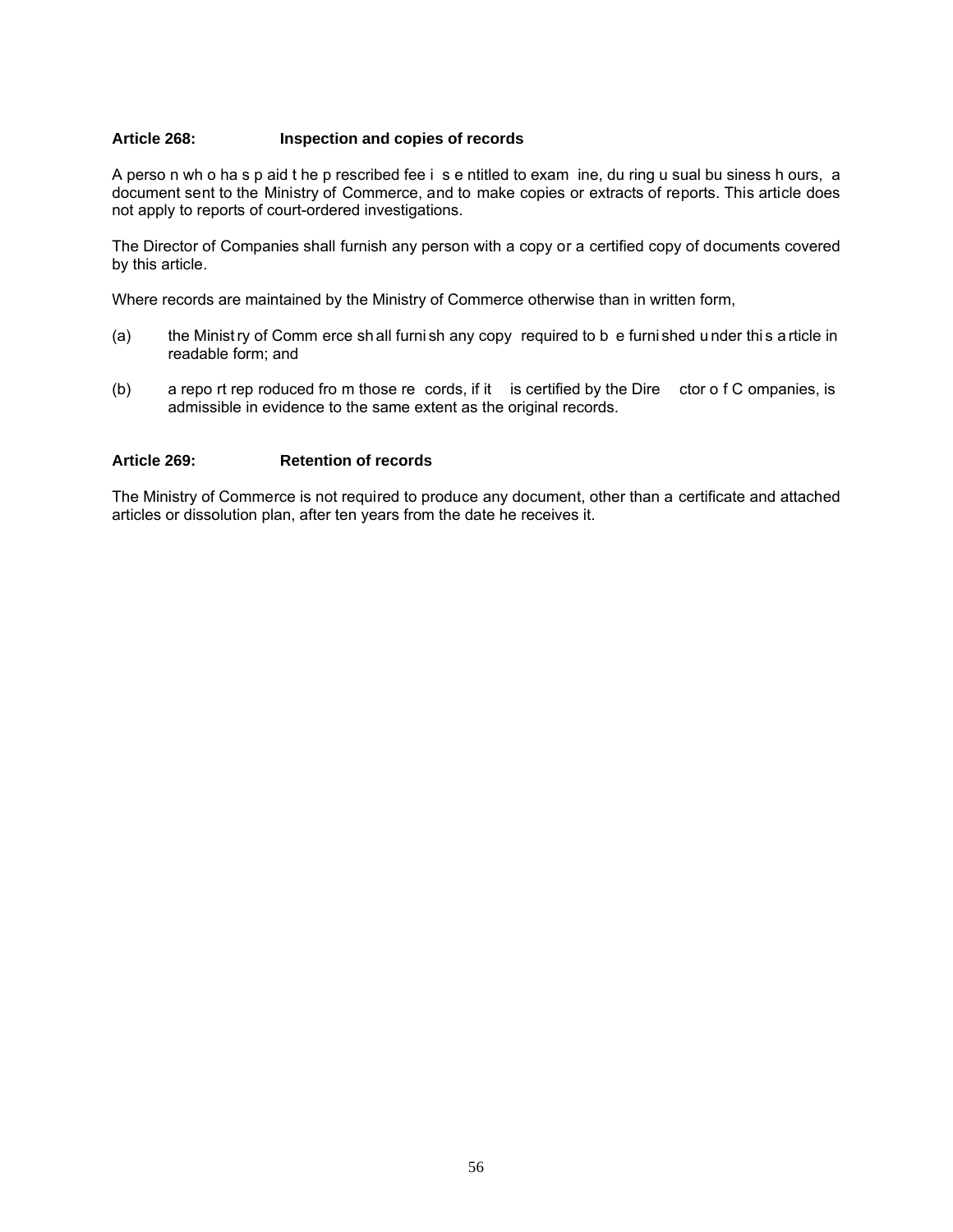## **Chapter 4 – Foreign Business**

## **General Provisions**

## **Article 270: Foreign business defined**

A foreign bu siness is a l egal p erson formed under the la ws of a forei gn country h aving a pl ace of business in, and doing business in the Kingdom of Cambodia.

## **Article 271: Forms**

A foreign business may conduct business in the Kingdom of Cambodia in the following forms:

- (a) commercial representative office or commercial relations office, or
- (b) bran ch,
- (c) sub sidiary.

The co mmercial re presentative office and bran ch are agents of their princi pals and d o n ot have legal personality separate from their principals.

## **Article 272: Doing business**

A foreign business shall be considered to be "**doing business**" if the forei gn business performs any of the following acts in the Kingdom of Cambodia:

- (a) Rents office or any other space for manufacturing, or processing, or performing services for more than one month;
- (b) Employs any person to work for it for more than one month;
- (c) Performs any other act that laws of the Kingdom of Cambodia authorized for foreign natural and legal persons.

#### **Article 273: Subject to local law**

A foreign business doing business in any forms within the King dom of Cambo dia shall be subject to the laws and the jurisdiction of courts of the Kingdom of Cambodia.

A foreign business shall comply with the registration requirements of the L aw on Commercial Rules and Register.

## **A. Representative Office**

## **Article 274: Authorized activities**

A commercial representative office or commercial relations office may perform the following acts in the Kingdom of Cambodia: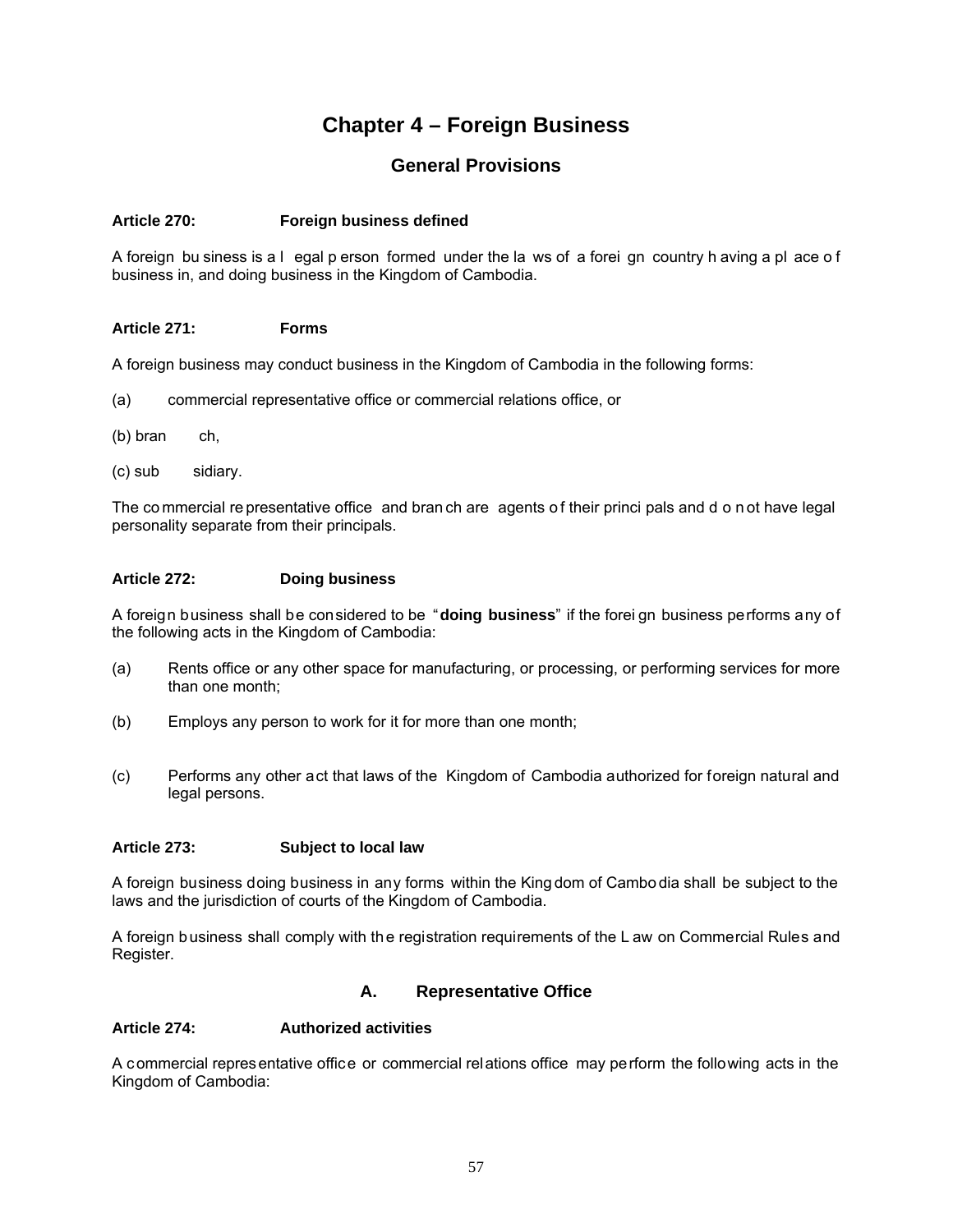- (a) Contact customers for the purpose of introducing customers to its principal.
- (b) Research commercial information and provide the information to its principal.
- (c) Conduct market research.
- (d) Market goods at trade fairs, and exhibit samples and goods in its office or at trade fairs.
- (e) Purchase and keep a quantity of goods for the purpose of trade fairs.
- (f) Rent an office and employ local staff.
- (g) Enter into contracts with local customers on behalf of its principal.

However, a commercial representative office or commercial relations office may not regularly buy or sell goods, perform services, or engage in manufacturing, processing or construction.

## **Article 275: Management**

A comme rcial rep resentative office or commercial relations office sh all be m anaged by o ne or more managers appointed and removed by its principal.

## **Article 276: Name**

The name of the commercial representative office or commercial relations office shall b e the name of its principal. T he word s " Commercial Representative Office" or "Commercial Relation s Office" sh all b e placed above or in front of the name.

## **Article 277: Closing representative office**

A comme rcial rep resentative office or commercial relations office may be closed by a d ecision of its principal.

## **B. Branch**

#### **Article 278: Authorized activities**

A branch may perform the same acts as a commercial representative office.

In additio n, a b ranch ma y reg ularly buy and sell goods and service s an d engage i n m anufacturing, processing and construction same as the local company except any acts that prohibited for natural or legal person who is foreigner.

#### **Article 279: Liability**

The a ssets of the bran ch sh all be t he a ssets of the pri ncipal. The pri ncipal shall b e liable for any obligations of the branch.

#### **Article 280: Management**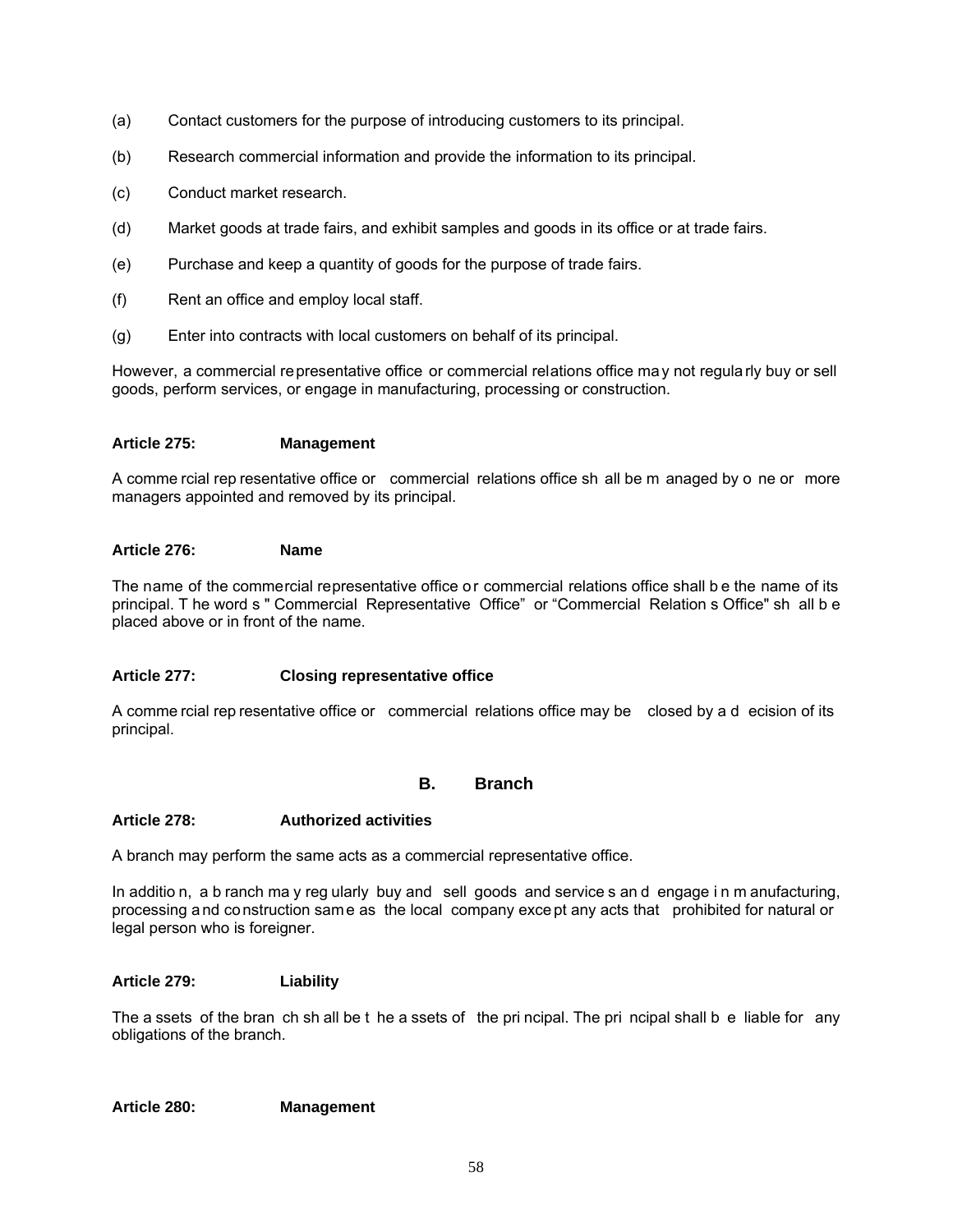A branch shall be managed by one or more ma nagers appointed and removed by the decision of th e principal.

#### **Article 281: Name**

The name of a branch shall be the name of its principal. The words "Branch " shall be placed above or in front of the name.

#### **Article 282: Closing branch**

A branch may be closed by the decision of its principal.

## **C. Subsidiary**

#### **Article 283:**

A subsidiary is a company that incorporated by the foreign company in the Kingdom of Cambodia with at least fifty-one (51) percent of its capital that held by the foreign company.

#### **Article 284:**

A subsidiary has legal personality separate from their principals from the date of its registration pursuant to the Law on Commercial Rules and Register.

#### **Article 285:**

A subsidiary may be incorporated in the form of partnership or limited company.

#### **Article 286:**

A subsi diary may regula rly carry on business sa me as the l ocal company except for any acts that prohibited for natural or legal person who is foreigner.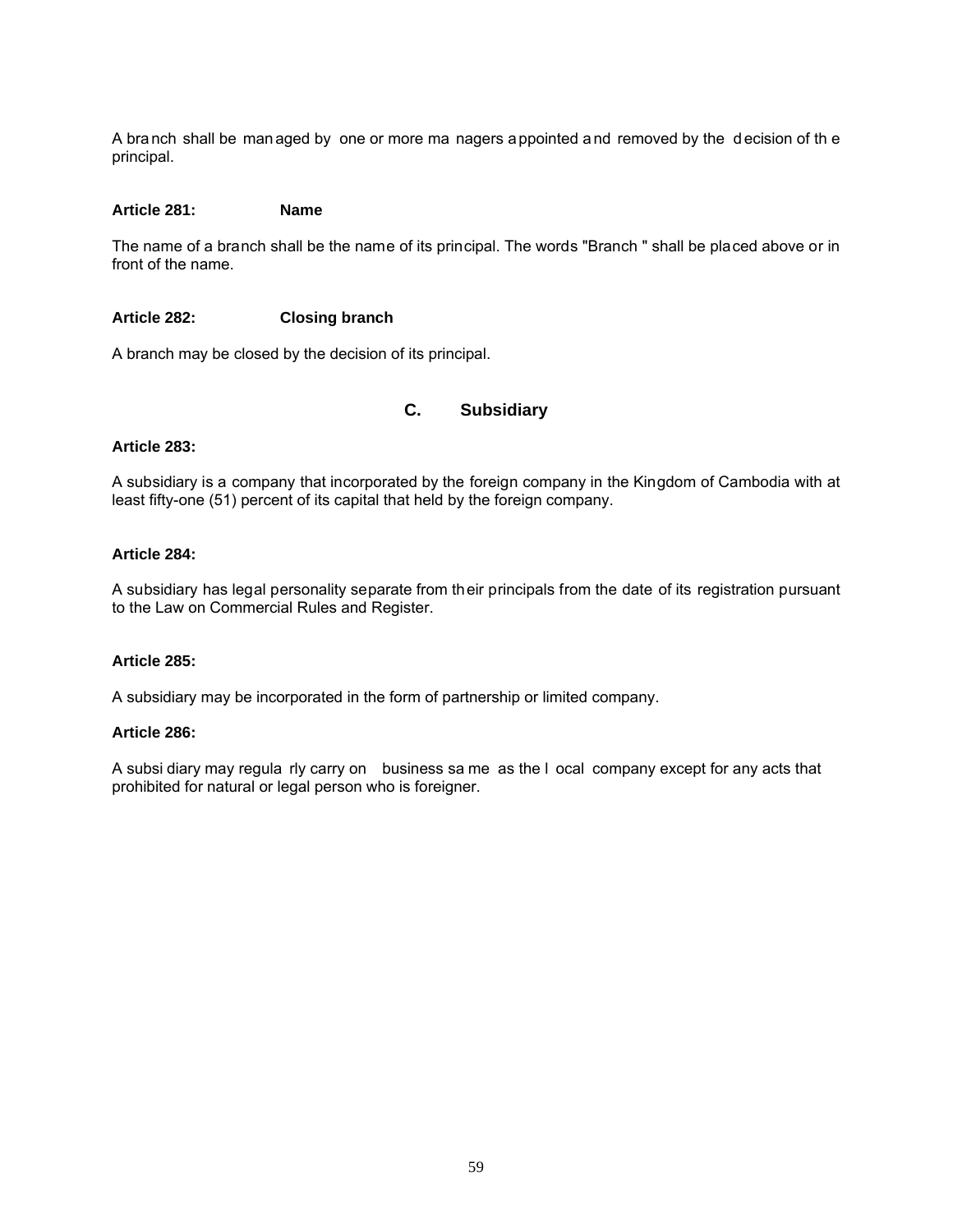## **Chapter 5 – Derivative Action**

## **Article 287:**

A shareholder may bri ng an action or intervene in the nam e and right of a company. The shareholder shall meet all of the following conditions:

- (a) be a sha reholder or the heir of a shareholder d uring th e pe riod within which o ccurred th e transaction of the company giving rise to the complaint;
- (b) did not vote in favor of the transaction or ratify it in any other fashion;
- (c) made a writt en demand to the boa rd of directors for resolution of the dispute whi ch was not resolved by the directors;
- (d) gave reasonable notice to the board of directors before submitting the matter to the court.

After they are filed, derivative actions may not be settled without the approval of the court.

#### **Article 288: Recovery in derivative action**

Any recovery in a derivative action shall be the property of the company. If a derivative action results in a benefit o the com pany, the sh areholder who b rought the de rivative action m ay apply to the court fo r reasonable fee.

#### **Article 289: Duty of care of directors and officers**

Every director and officer in exercising his duties shall:

- (a) act honestly and in good faith with a view to the best interests of the company;
- (b) exercise the care, diligence and skil l that a reasonably prudent per son would exerci se in comparable circumstance.

The articles or bylaws may provide that any dispute between the directors and shareholders shall submit to arbitration.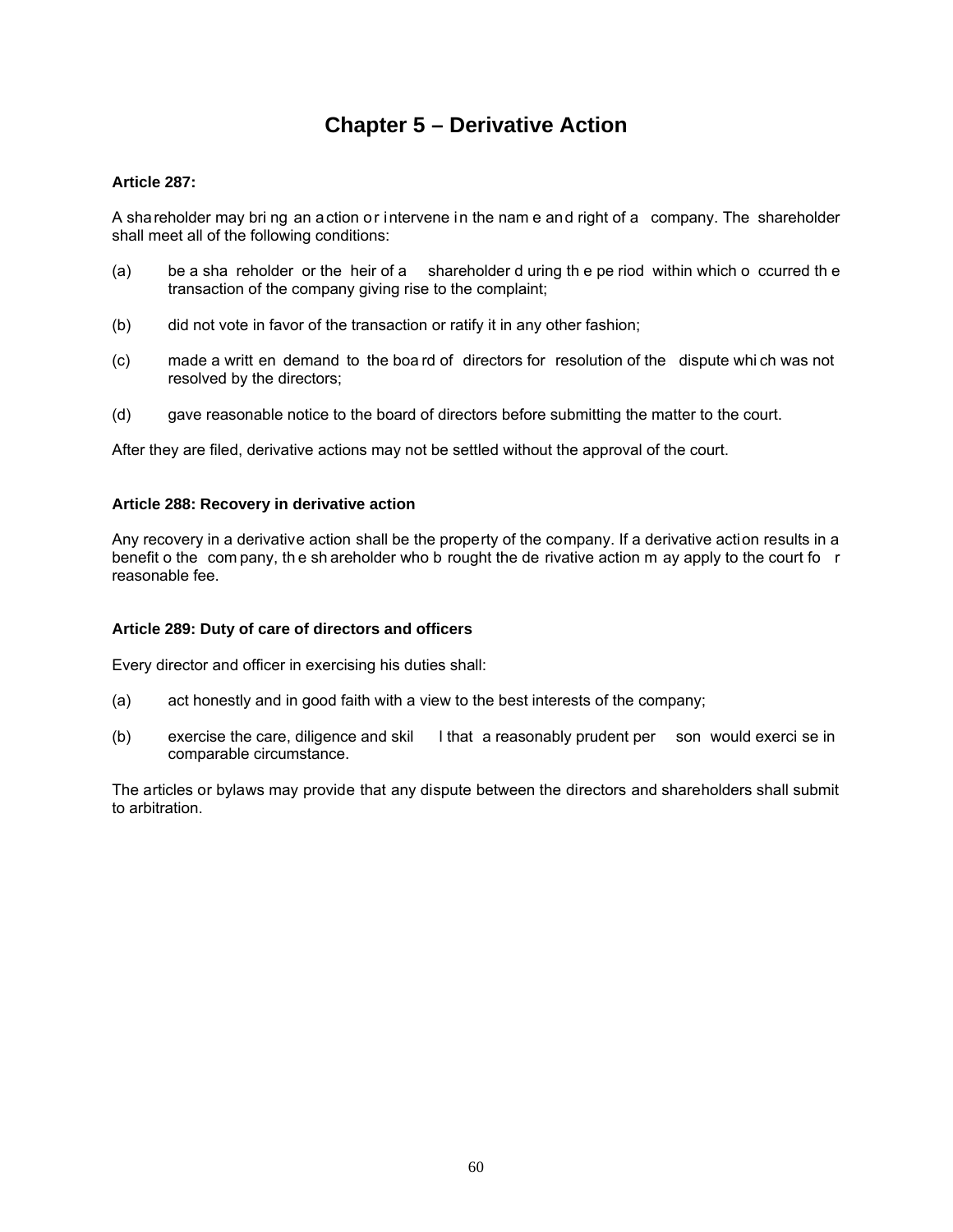## **Chapter 6 – Offences, Penalties and Remedies**

## **Article 290: False and misleading reports**

A person who makes or assists in making a false or misleading report, return, notice or other document to be sent to the Ministry of Commerce, or to any other person, is guilty of an offence and liable to a fine from one (1) million to 10 million riels, or to impri sonment for a t erm not ex ceeding six (6) months or to both excluding civil remedy or criminal action mentioned in relevant laws.

#### **Article 291: Order to comply**

Where a company commits an offence, any director or officer of the company who knowingly authorized, permitted or acquiesced in the commission of th e offence is a party to a nd guilty of the offence and is liable to fine as provide for in Article 290.

## **Article 292: Limitation period**

A prosecution for an offence under this law may be instituted at any time within but not later than three (3) years after the time when the subject matter of the complaint arose.

## **Article 293: Civil remedy not affected**

No civil remedy for an act or omission is suspended or affected by reason that the act or omission is an offence under this law.

#### **Article 294: Registration, filing and publication**

A company and a natural person who, without reasonable cause, does not comply with the registration, filing and publication requirements of this la w may be prosecuted pursuant to articles 43 and 44 of the Law on Commercial Rules and Register as amended.

#### **Article 295: Company books and records**

A company or a natural person who violates any provision of Part 2(C) of Chapter 3, relating to company books and records may b e prosecuted pursuant to articl es 43 and 44 of the L aw on Commercial Rules and Register as amended.

#### **Article 296: Financial statements to shareholders**

A company that, without reasonable cause, fails to send copies of financial statements to shareholders as required by Article 2 27 guilty of an offence an d upon conviction is l iable to a fin e from on e million to 10 million riels.

#### **Article 297: Financial statements to Director of Companies**

A company that, without reasonable cause, fails to send copies of financial statements to the Director of Companies as required by Article 228 is guilty of an offence a nd liable on summary conviction to a fine from one million to 10 million riels.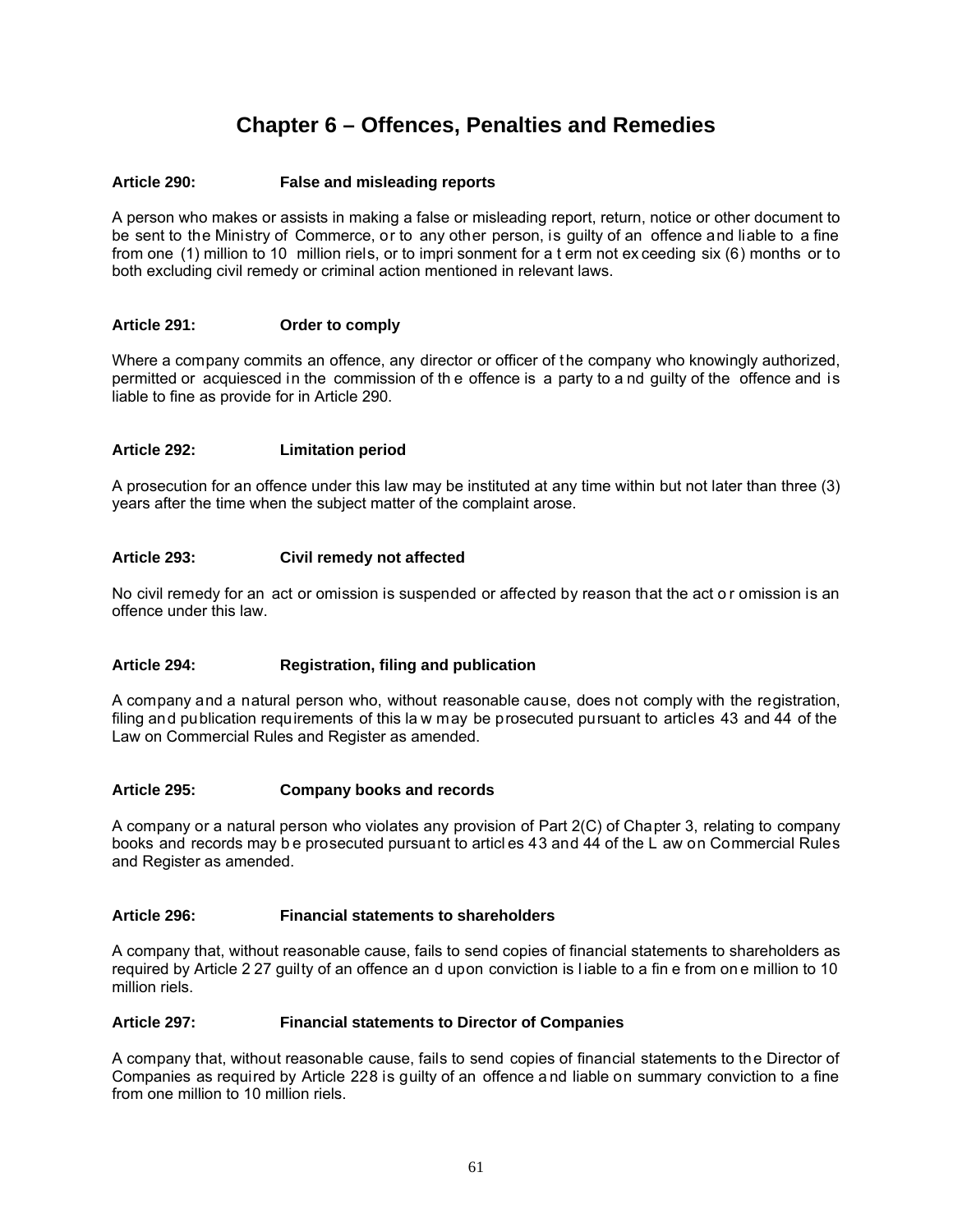## **Article 298: Auditor**

An auditor o r forme r aud itor of a co mpany wh o fa ils witho ut rea sonable cause to com ply with the requirement to attend shareholder general meetings as required by Article 234 is guilty of an offence and liable on summary conviction to a fine from one million to 10 million riels or to imprisonment for a term not exceeding six (6) months or to both.

## **Article 299:**

The Director of Companies who has committed gross negligence, careless, or failed to com ply with the regulation of the Mini stry of Comm erce o r conspire to commit su ch offen se sh all be li able for a n administrative penalty and/or prosecution before the court of law.